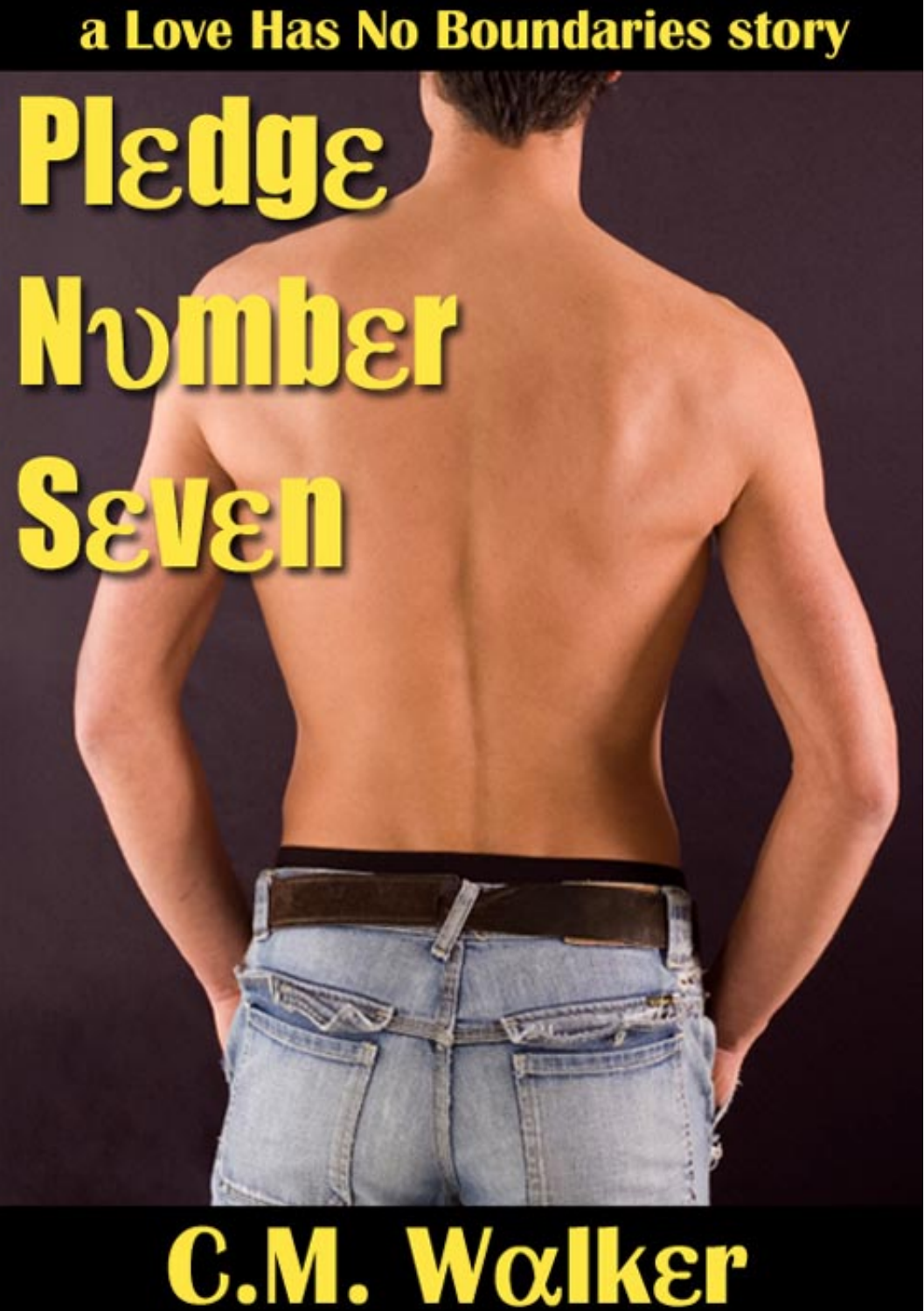#### **PLEDGE NUMBER SEVEN**

T.K. Rogers knows his Alpha Phi Kappa brothers would never accept a gay brother, so he's kept that secret for two years from even his closest friends. He doesn't blame them; if he had the choice, he'd be straight too. But once pledge number seven gets under his skin and into his bed, T.K. can no longer separate his frat life and his sex life.

Carlos Castillo has everything figured out. A fraternity will give him instant friends, and he'll gain real world experience in event planning and management. He just has to get through the hell of pledging. No problem. Staying in the closet was never part of the plan, but then again, neither was T.K. Rogers.

Hiding a relationship from the twenty guys you live with isn't easy, but T.K. loves APK and risking his place in the brotherhood for a pledge he's just met is not an option. How far will T.K. go to keep his secret?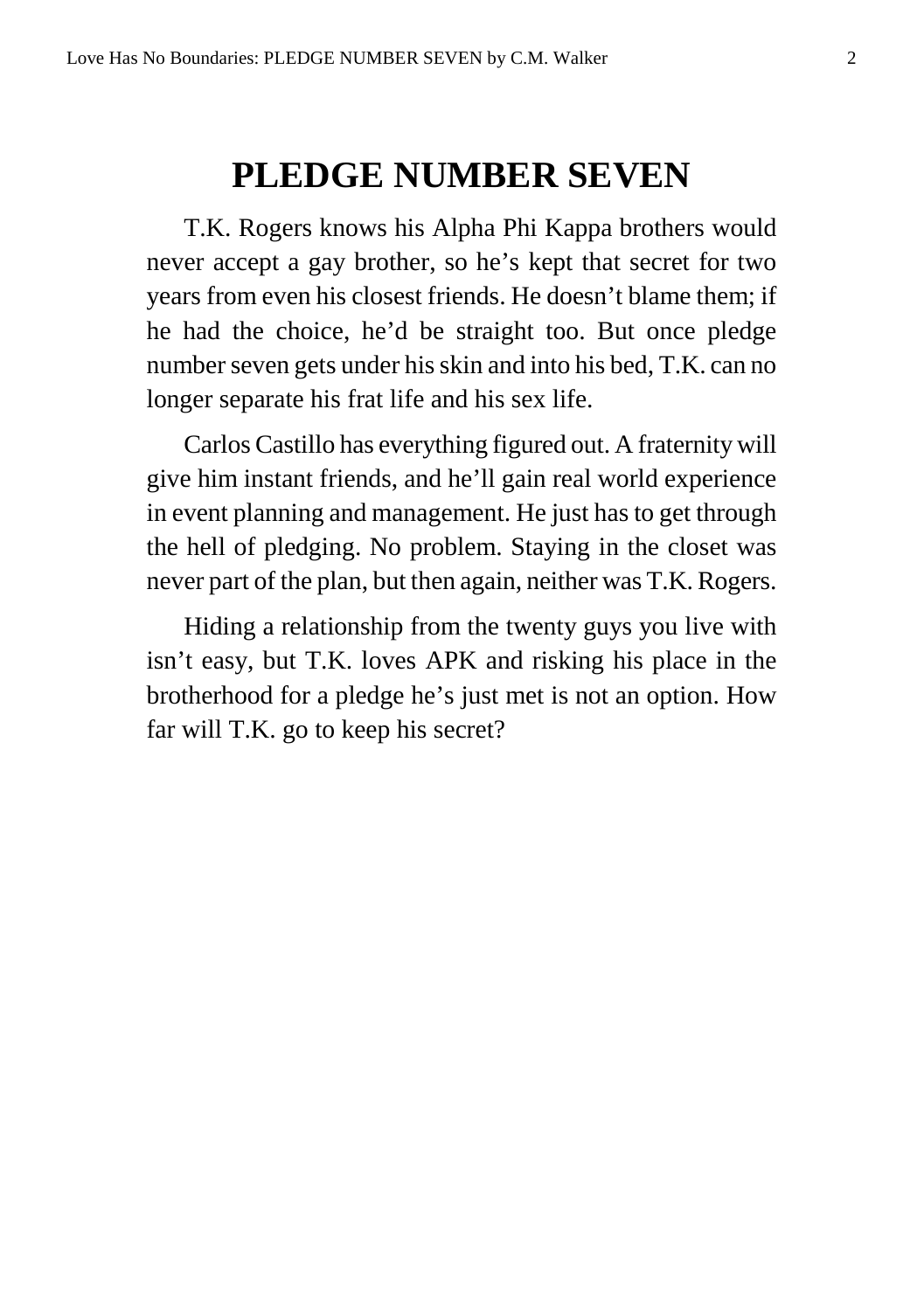#### **Contents**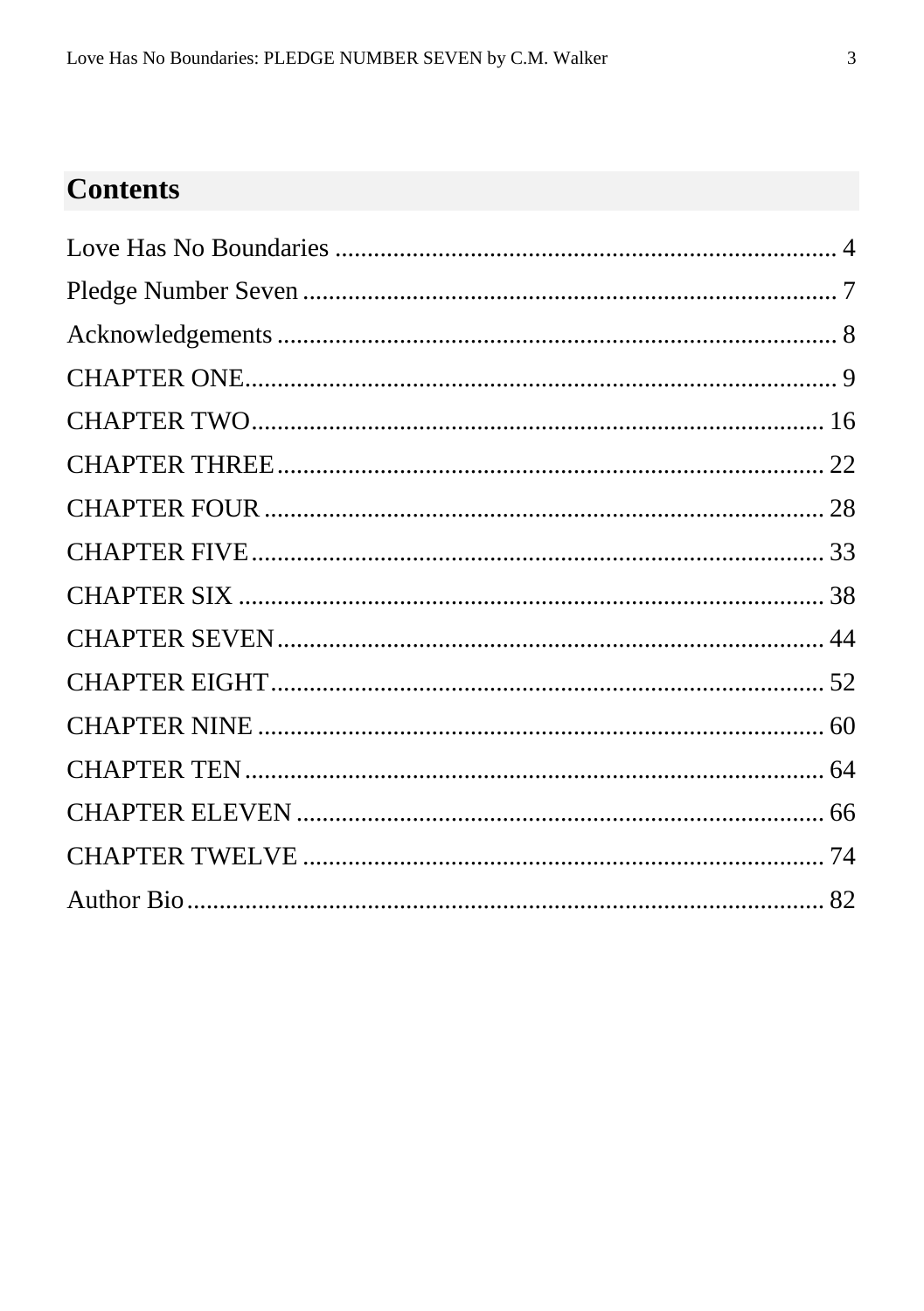# <span id="page-3-0"></span>**Love Has No Boundaries**

#### *An M/M Romance series*

## **PLEDGE NUMBER SEVEN By C.M. Walker**

#### **Introduction**

The story you are about to read celebrates love, sex and romance between men. It is a product of the *Love Has No Boundaries* promotion sponsored by the *Goodreads M/M Romance Group* and is published as a free gift to you.

#### **What Is Love Has No Boundaries?**

The *Goodreads M/M Romance Group* invited members to choose a photo and pen a letter asking for a short M/M romance story inspired by the image; authors from the group were encouraged to select a letter and write an original tale. The result was an outpouring of creativity that shone a spotlight on the special bond between M/M romance writers and the people who love what they do.

A written description of the image that inspired this story is provided along with the original request letter. If you'd like to view the photo, please feel free to join the [Goodreads M/M Romance Group](http://www.goodreads.com/group/show/20149-m-m-romance) and visit the discussion section: *Love Has No Boundaries*.

Whether you are an avid M/M romance reader or new to the genre, you are in for a delicious treat.

#### **Words of Caution**

This story may contain sexually explicit content and is **intended for adult readers.** It may contain content that is disagreeable or distressing to some readers. The *M/M Romance Group* strongly recommends that each reader review the General Information section before each story for story tags as well as for content warnings.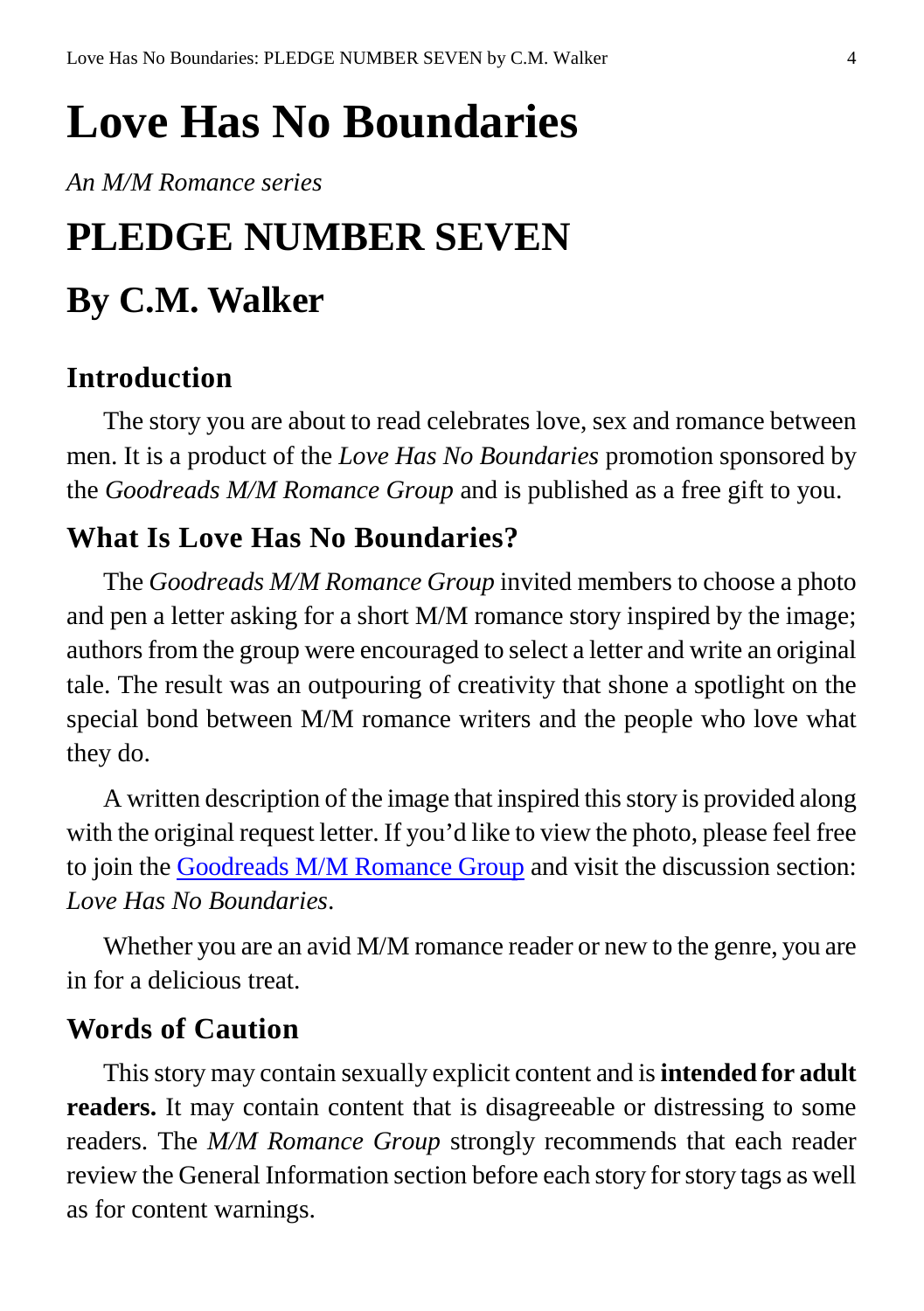This story is a work of fiction. Names, characters, places and incidents are the products of the author's imagination or are used fictitiously. Any resemblance to actual events, locales, or persons, living or dead, is entirely coincidental.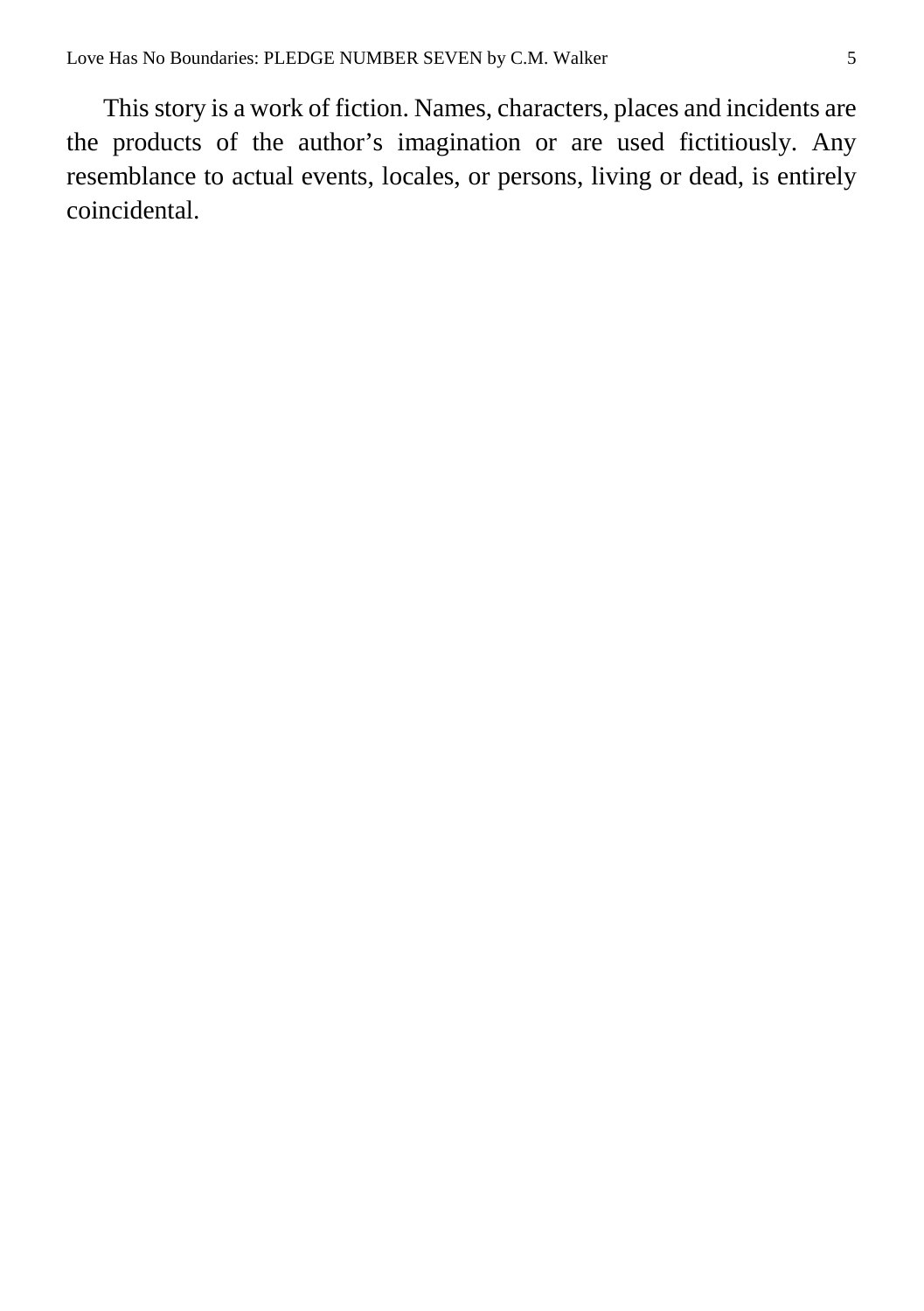All rights reserved worldwide.

This eBook may be distributed freely in its entirety courtesy of the *Goodreads M/M Romance Group*. This eBook may not be sold, manipulated or reproduced in any format without the express written permission of the author.

Pledge Number Seven, Copyright © 2013 C.M. Walker

Cover Art by C.M. Walker

This ebook is published by the *M/M Romance Group* and is not directly endorsed by or affiliated with Goodreads Inc.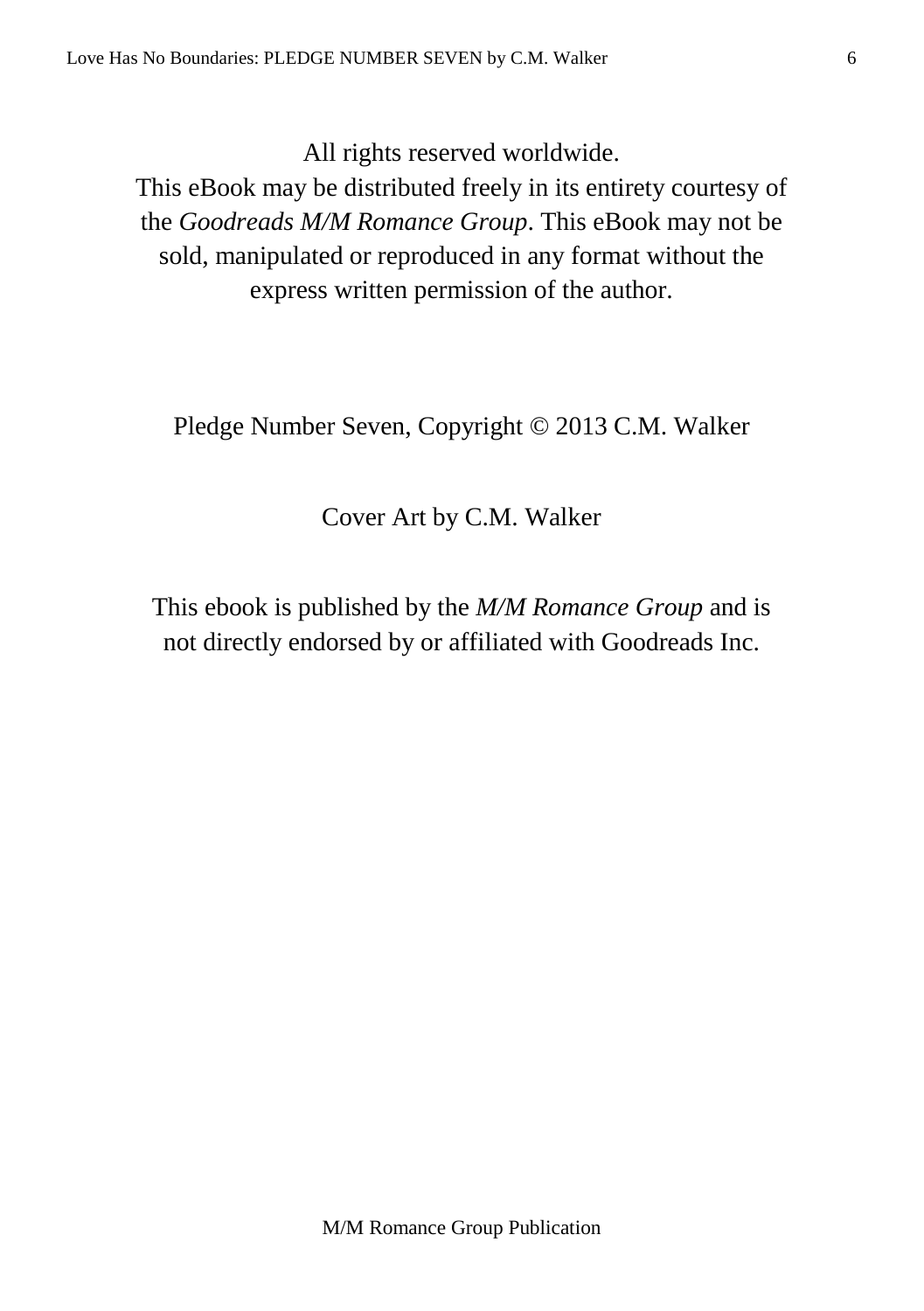# <span id="page-6-0"></span>**PLEDGE NUMBER SEVEN By C.M. Walker**

#### **Photo Description**

Two dark-haired young men sit on a hardwood floor, viewed through a doorway. The younger, clean-shaven man has his back against the wall, wearing a white undershirt, dark pants, and boots. The other man faces him, bracing himself with his hand between his boyfriend's feet. He wears a dark T-shirt and has the beginnings of a beard growing in. The men's faces are close, suggesting an intimate conversation or a kiss.

#### **Story Letter**

#### *Dear Author,*

*Something new that must be kept a secret. But secrets will out, and who discovers this "forbidden" relationship? (And is it really as "forbidden" as they think? Are they keeping their relationship a secret because of a game, because it's easier, because one person in particular cannot know the truth?)*

*HEA (or a strong HFN), and a "forbidden affair" at least at the beginning. Bonus points for some dub-con and/or (reluctant?) kissing in public. Can be any level of heat.*

*Sincerely,*

*May R.*

#### **Story Info**

**Genre:** contemporary

**Tags:** college, coming out, barely legal, first time, in the closet, fraternity, homophobia

**Content warnings**: dub-con

**Word count:** 21,065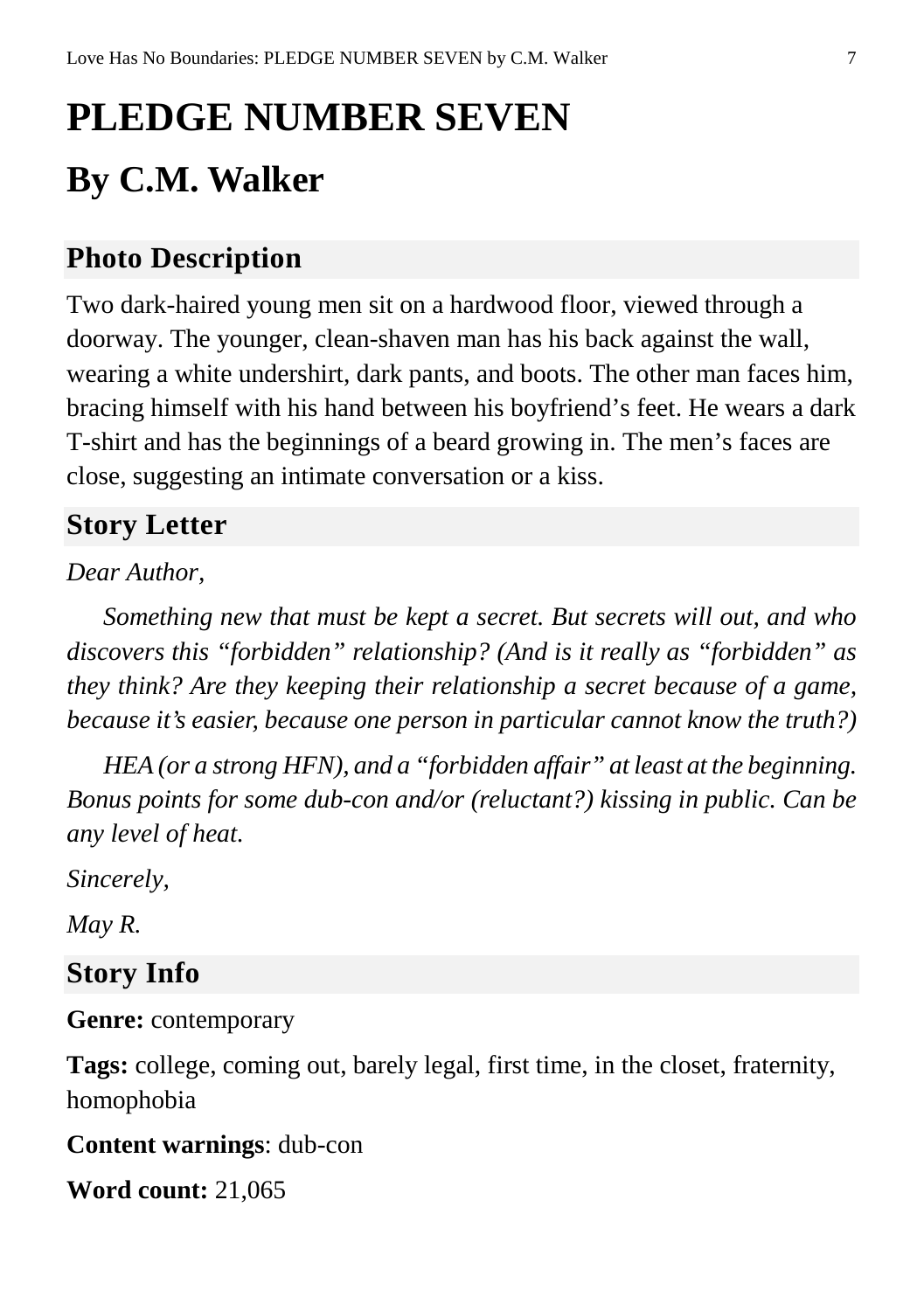#### *Acknowledgements*

<span id="page-7-0"></span>*Pledge Number Seven* would not exist without the support of several special people in my life. Many thanks to my critique partner, Jade, for helping me bounce around ideas and staying patient with me when my ideas bounced back and forth and back again. Words cannot express my appreciation for my friend, Julie, for spending several hours editing *Pledge Number Seven*  and brainstorming plotting issues with me, but most importantly for her cheerleading and, when I needed it, tough love. And my everlasting love and gratitude to my husband Ken and our children for their support and encouragement, for putting up with me when I was stressed, for understanding, and for believing in me. I couldn't do it without you, and I wouldn't want to try.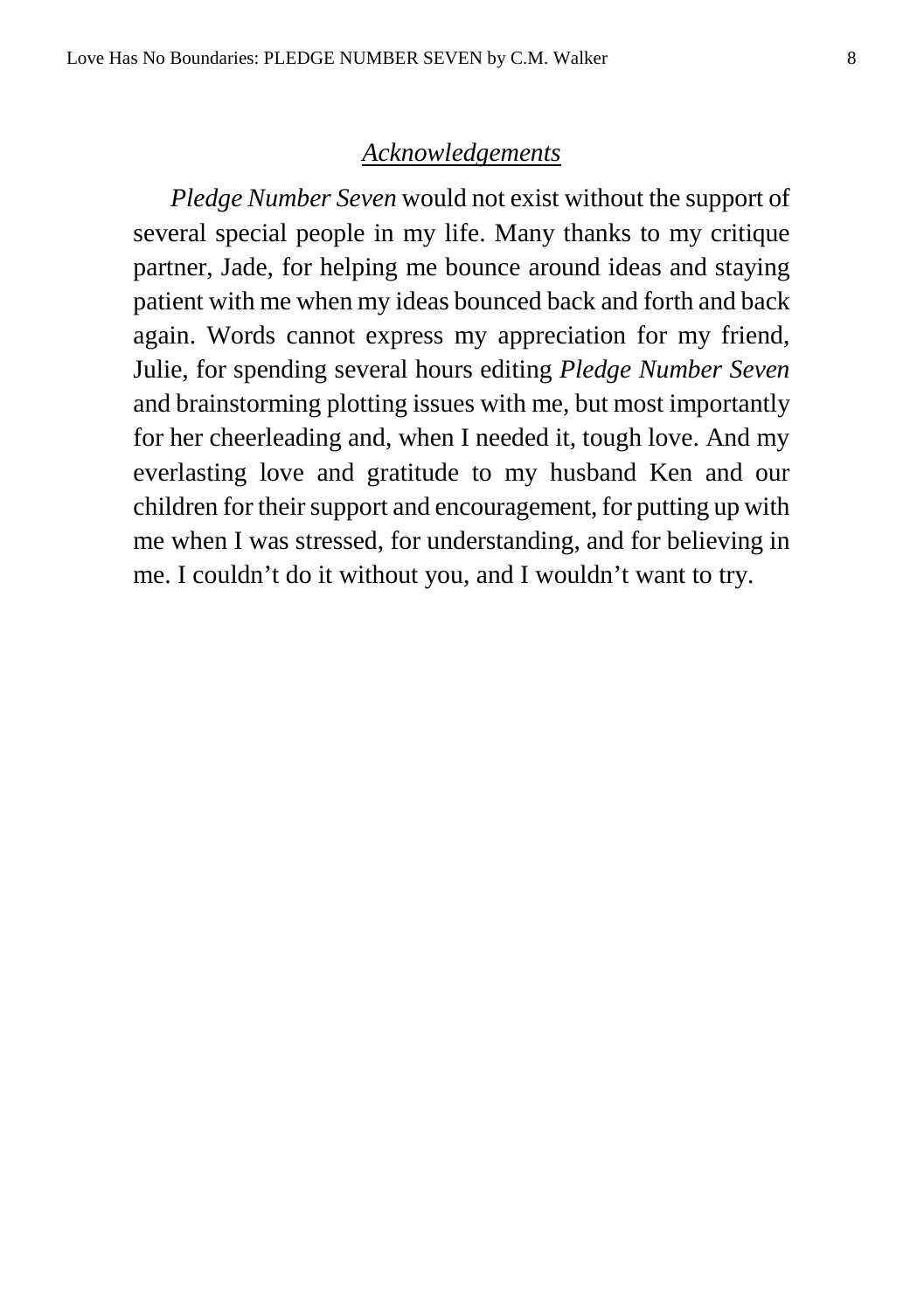### **PLEDGE NUMBER SEVEN By C.M. Walker**

#### CHAPTER ONE

<span id="page-8-0"></span>The pledges stand in a line in front of us wearing nothing but their underwear, hands clasped behind their backs. Large, black numbers label their bare chests. I scan their faces one by one. Even as my brain repeats *don't look at him*, my gaze snaps back to lucky number seven. I wipe his real name from my mind. Until he's a brother, he's just Seven.

From this distance, his eyes look black. Though he's not what you'd call built, taut olive skin covers his deliciously defined pecs and the faint ridges of his abs. The top line of the seven is perfectly centered between his dark nipples. Boxer briefs contain the bulge between his legs and snugly wrap around to his backside. The dark hair covering his legs matches the mop on the top of his head.

Seven is one of fifteen lucky freshmen who received their Alpha Phi Kappa pins yesterday. Earlier tonight, three brothers waxed the freshmen's chests and wrote the numbers onto the smooth surface with a bold marker. Nothing starts the brother-bonding process like having your chest hairs ripped out with hot wax.

My gaze travels back up to his face. He stares at me. No way he missed my inspection of his entire body. Shit. I quickly look to Eight, who's shorter and a little rounder. Better. No inappropriate reactions there.

As Chuck, this year's Pledge Master, talks about the tradition of pledging and the ritual of becoming a brother, my attention wanders back to Seven. He continues to watch me, perhaps expecting another eye-fuck. Sorry to disappoint you, Seven. And yet, I can't seem to avert my gaze. Are his eyes really black or just very dark brown?

"Fifteen of our brothers have so graciously volunteered to personally guarantee that your pledging semester gets off to the right start." Chuck shakes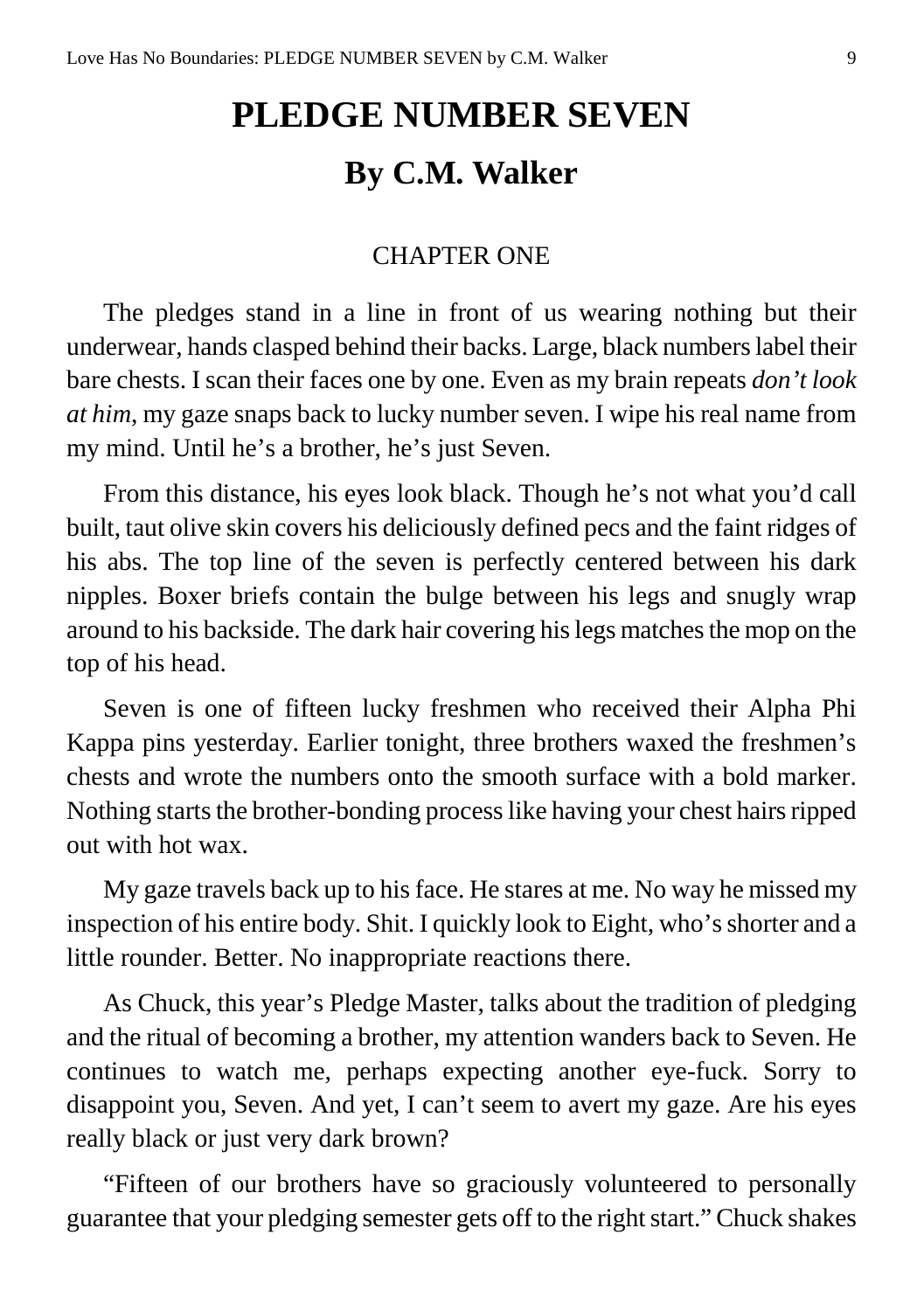the bowl of paper in his hands. "They'll each draw a number and then supervise your completion of a task of their choosing. Failure to complete the task will result in consequences. And trust me, you don't want the consequences."

Chuck offers the bowl to Paulie first. He pulls out a slip of paper, unfolds it, and reads, "Two."

Two nods. You can almost see his mind working a mile a minute, wondering if Paulie is exactly the type of person people mean when they say, "It's the quiet ones you gotta look out for."

Mikey draws next. "Twelve, you're my bitch." He rubs his hands together. "This is gonna be fun."

Chuck steps over to me. "Your turn, T.K."

*Please be Eight. Or Nine. Anyone but Seven.*

I fish around in the bowl, as if the paper marked Seven will feel different from the rest. I tear my eyes off Seven just long enough to read the one I've chosen. My mouth grows so dry that my announcement comes out hoarse. I clear my throat and wet my lips. "Seven," I repeat, this time loud enough to drown out the throbbing of my heartbeat in my ears.

Chuck moves on to Boomer.

Seven shows no reaction. He's either a damn fine poker player or too cocky for his own good. No. Better not think anything about cocks right this minute. I take Seven's stoic nature as a personal challenge. If he can stand there unaffected by what's happening, then I sure as hell can. Well, I'll have to fake it because just the thought of getting him alone in my room makes my dick stand at attention.

\*\*\*\*

Seven still eyes me as Chuck gives the "Go to it" command. Some of the other pledges eagerly approach their assigned brothers. Idiots. Others glance around nervously, as if unsure what to do. Seven stands just as he has been the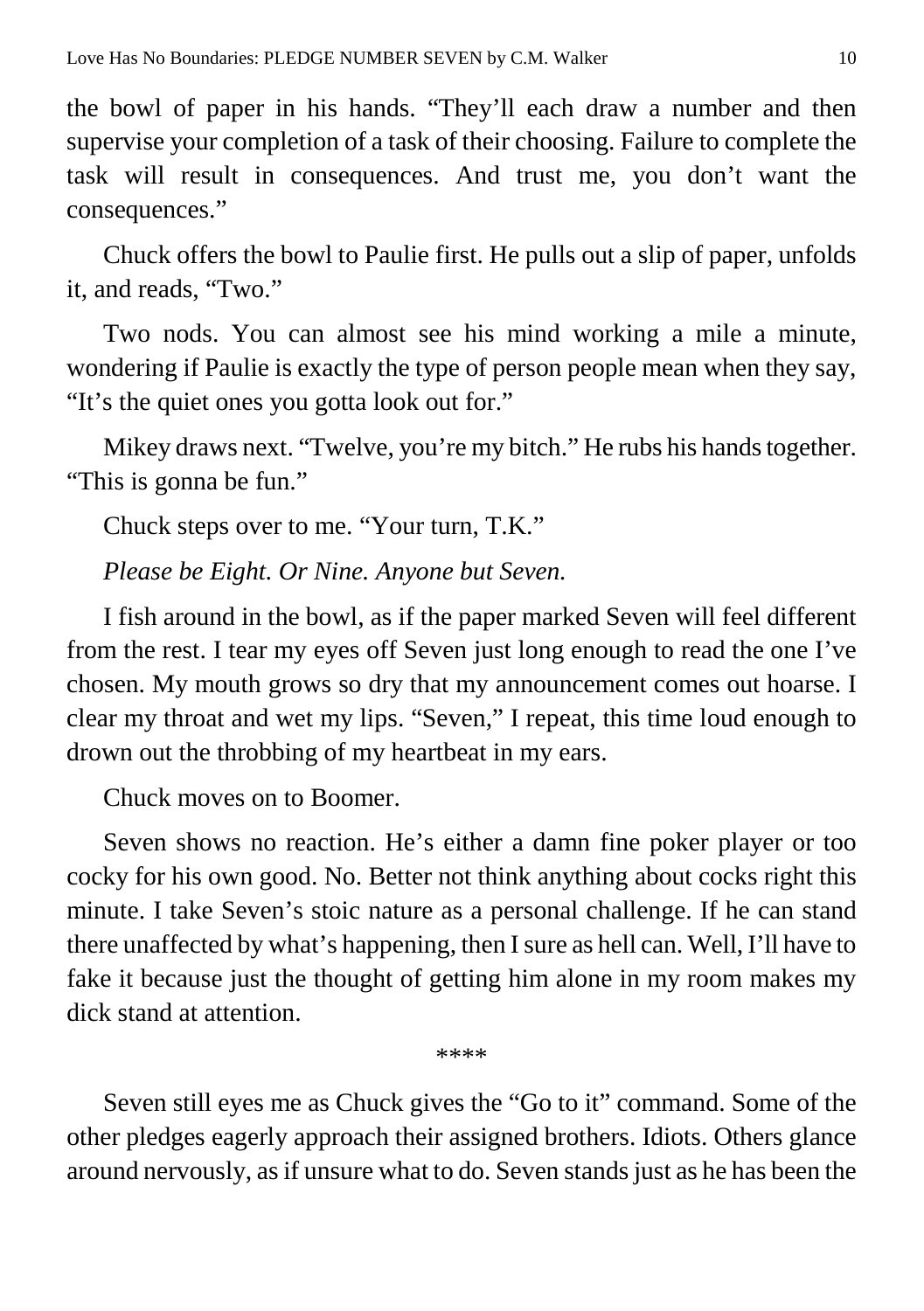entire time, back straight as a rod, no hint that he's embarrassed to be standing there in his underwear or nervous about what task he might have to complete.

I reach him in two strides and wrap my fingers around his upper arm. "Let's go," I say as I tug him forward.

He brings his hands out from behind his back, but doesn't yank his arm away or resist. He doesn't speak. Because he's not sure if he's allowed to or he just doesn't want to?

What had my brothers seen in him? The first time I saw him, last week during Rush, I got a hard-on. I avoided him the rest of the week and hoped he wouldn't get a bid. Turns out I was the only one who voted against him.

I lead him upstairs to my room. I shove him toward the middle of the room and shut the door.

He stands there, waiting calmly. I walk up to him, getting right into his face. He's maybe an inch shorter than me, but I've got at least twenty-five pounds on him. He meets my eyes, giving no indication that my closeness bothers him. Our noses could collide with the slightest of movements.

"You sure you can handle this, tough guy?" I ask.

"Sir, yes, sir!"

I bark out a laugh, unable to help it. "This isn't the fucking army, genius."

A muscle in his cheek twitches, the first sign that he's not some kind of robot, that there might actually be a person in there. A comedian. Who would have guessed?

I slowly circle him, not taking my eyes off him. "You don't want to fuck with me, Seven."

I pause to appreciate that ass, clenching my fists to keep from grabbing it.

He scoffs. "I can handle myself. Against you? Any day."

I complete my circle and step back into his space. He has full, dark pink lips. With a tilt of my head, we could be kissing.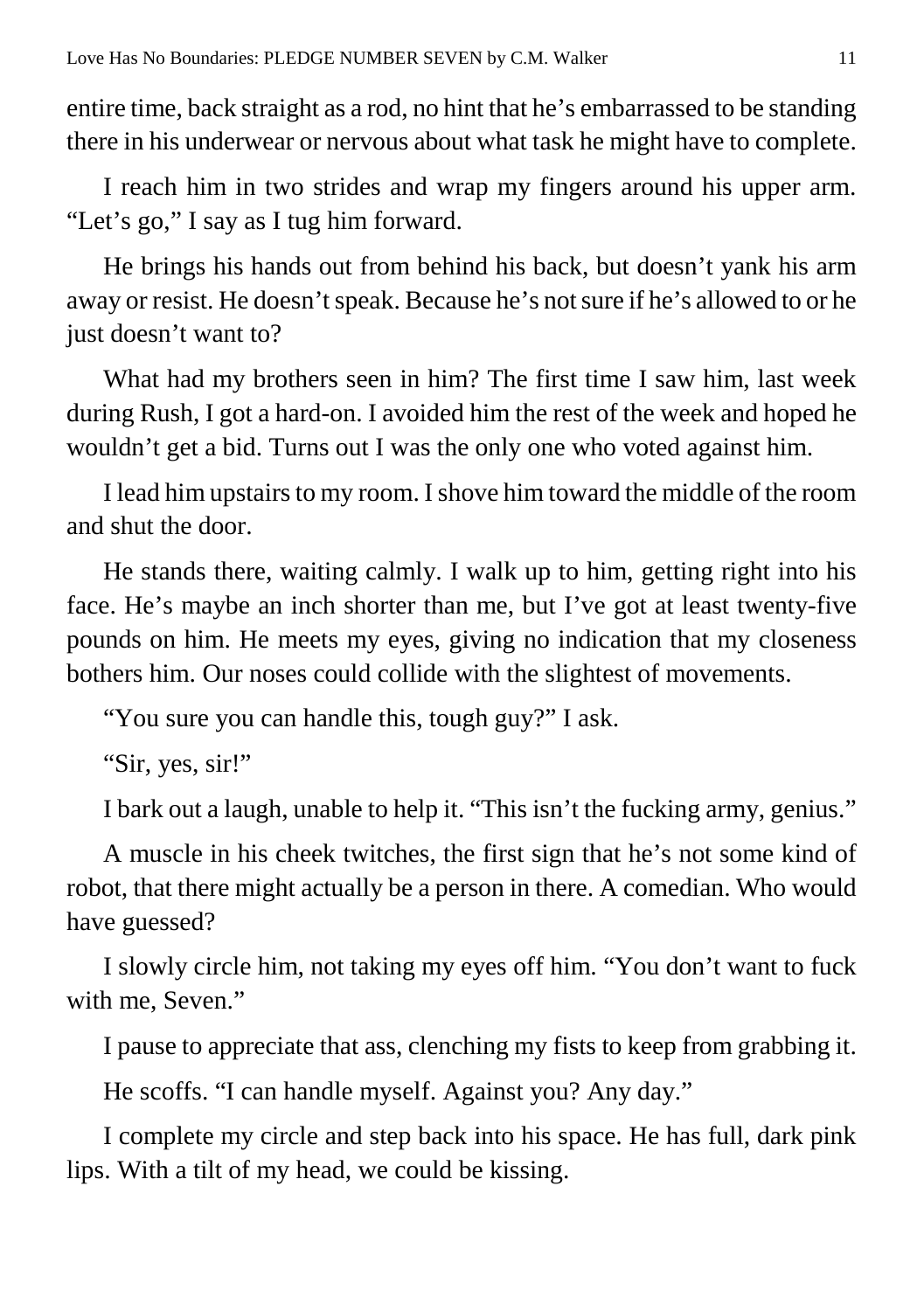"You've got a mouth on you, don't you? Tsk, tsk." I shake my head. Then I know exactly what that mouth—and those lips—can be used for. I lock the door. "Let's put that mouth to good use. Your task is to suck my dick."

His face finally changes, his eyebrows raising so high they become part of his hair. "What?" His voice jumps an octave, as if I couldn't possibly have said what he thinks I said.

"Suck. My. Dick. Right here. Right now." I palm my dick through my jeans to make my point.

His throat moves in a slow swallow as he continues to size me up with those dark, dark eyes. I can see now that his eyes aren't actually black, just very close to it. Have I misjudged him? I've never really believed in the gaydar thing, but something about the way he looks at me, it's like he knows about me. Which, of course, he doesn't. The guys I've been living with the last two years don't even know, so how could Seven?

My stomach drops. Have I gone too far? We have to be careful about what we force our pledges to do. Strictly speaking, hazing is against University policy, but you can't get through pledging without it. Anyone with a set of balls can handle the shit we put our pledges through. And we always steer clear of anything that would land us in the news, especially sexually-themed tasks, so what the fuck am I doing?

As I open my mouth to tell him that his first official pledge task isn't actually a blow job, he steps toward me. He lowers his eyes to unbuckle my belt, but looks up again as he reaches for my jeans. My breath stops in my throat when his knuckles graze my stomach. It's only once he pops open the button and unzips the fly that I can breathe again, and even then I feel like I can't draw in enough oxygen. My dick throbs, as if trying to push itself in his hands, but clothes still block the way.

The unemotional mask hasn't changed. Seven looks neither scared nor turned on; he's just following orders. This frustrates the hell out of me, knowing that I don't affect him the way he affects me. As he slides my pants down my legs, he sinks to his knees. My dick springs free from the confines of my boxers, embarrassingly hard, just inches from his face.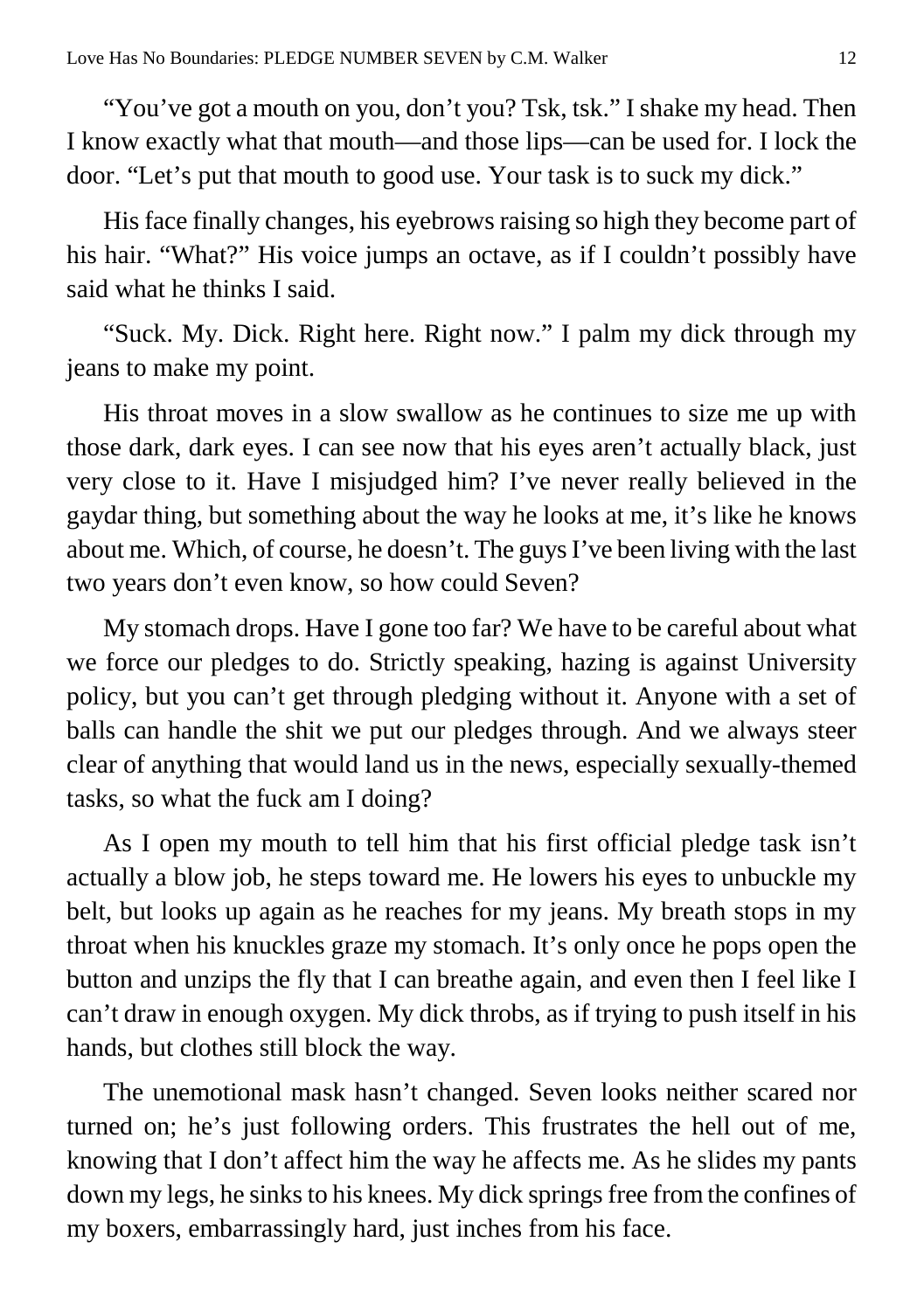Without hesitation, he grabs my dick with one hand and circles those soft lips around the head. I swallow my moan as his tongue swipes across the slit. He works his way down my length, sucking me into the hot heaven that is his mouth.

Sweet Mother Mary of Baby Jesus and all that is pure and holy in this whole goddamn world, as my mother says. Well, sort of. No fucking way this is his first blow job.

I bite my lip to keep quiet. My hands grab at his thick hair as my hips thrust against his mouth.

Shit, how can I keep any level of respect when I'm ready to shoot my load after a few seconds of my dick in his mouth? Preparing for Rush and pledging has kept me too busy to sneak out to the clubs the last few weeks.

"You don't… have to…," I gasp.

He tugs my sack in time with his bobbing head, and for three long seconds, my legs don't feel strong enough to hold me upright.

"Carlos." My voice is husky and low.

He moans around my dick and sucks me in deep as I come.

When he finally releases me, I stagger back and bang into the door. I close my eyes and catch my breath.

Hot air brushes my ear. "I thought this pledging shit was supposed to be hard."

My eyes crack open. I want to wipe that smirk right off his face. I grab his arm and yank him closer until he crashes against me. I kiss him hard, shoving my tongue in his mouth. He doesn't fight or push back. I whip us both around and shove him against the door. My fingers slide down his smooth chest until they reach the waistband of his boxer briefs. I lift them over his dick and kneel in front of him as I push the briefs down his legs. I'm practically salivating at the sight of his dick in front of my face. It's the thrill of breaking his control, I tell myself, not the fact that he looks particularly delicious.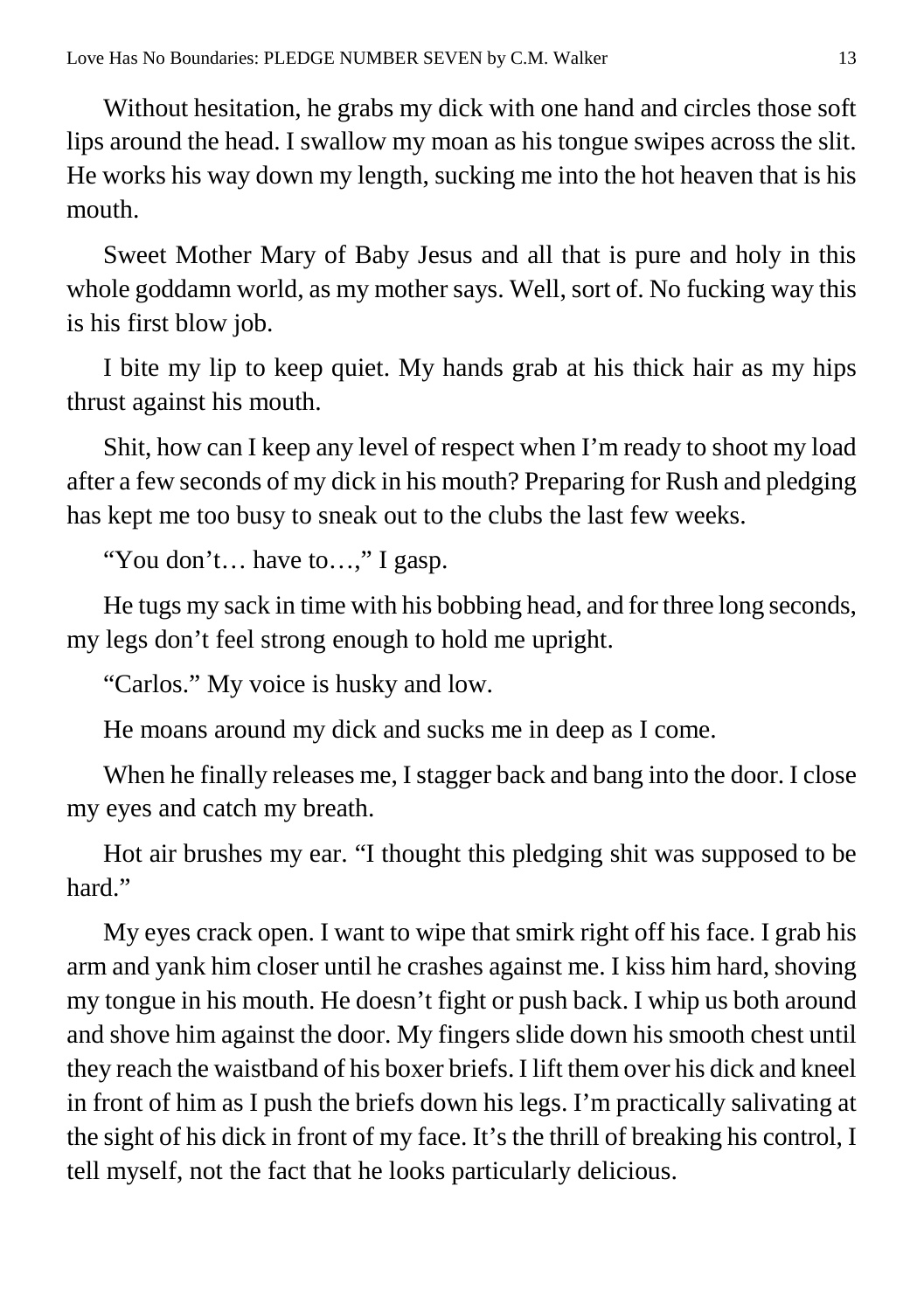It turns out Seven is really fucking loud when he gets sucked off. This amount of moaning is inappropriate for the task I'd planned to give him. I heave him off the door and we stumble towards my bed. Pushing him down, I kneel next to him and lick him from sack to head, breathing him in, as I press my hand against his mouth. "Quiet down, would ya?"

He responds by taking two of my fingers into his mouth. He licks and sucks them as I work his dick. He continues to moan, but at least it's muffled now. His hips buck, and his fingers dig into the sheets. I've finally found a way to break his carefully controlled facade.

He mumbles around my fingers. I can't understand what he's saying, but I'm guessing it's something along the lines of, "I'm gonna come."

I suck harder, pushing him to the edge. A strangled sound comes from his throat and his body stiffens as the salty come shoots into my mouth. I take it all, but I don't swallow.

I crawl up his body, laying my chest on his. Pressing my lips to his, I force my tongue into his mouth and along with it, his come. I can tell from the way his body jerks that he wasn't expecting me to snowball him, but he takes it like a man. All things considered, Seven has worse things to look forward to the rest of the semester.

The kisses progress from hard and bruising to sweet and exploring as our breathing slows. With a final kiss, I take the opportunity to suck in Seven's lower lip as he pulls back. He gives me a small smile when his lip releases. I prop myself up on my elbow. It's the first time I've seen Seven smile in the last two days.

"You know you can't tell anyone what we did, right?" The minute the words are out of my mouth I want to kick myself. Does Seven realize how much I'm trusting him with? "Secrecy of pledging. You signed up for this shit."

It's only a small lie. Pledges are supposed to keep their mouth shut to outsiders. Talking about it within the fraternity itself isn't forbidden. He'll figure that out as soon as one of his pledge brothers opens his mouth.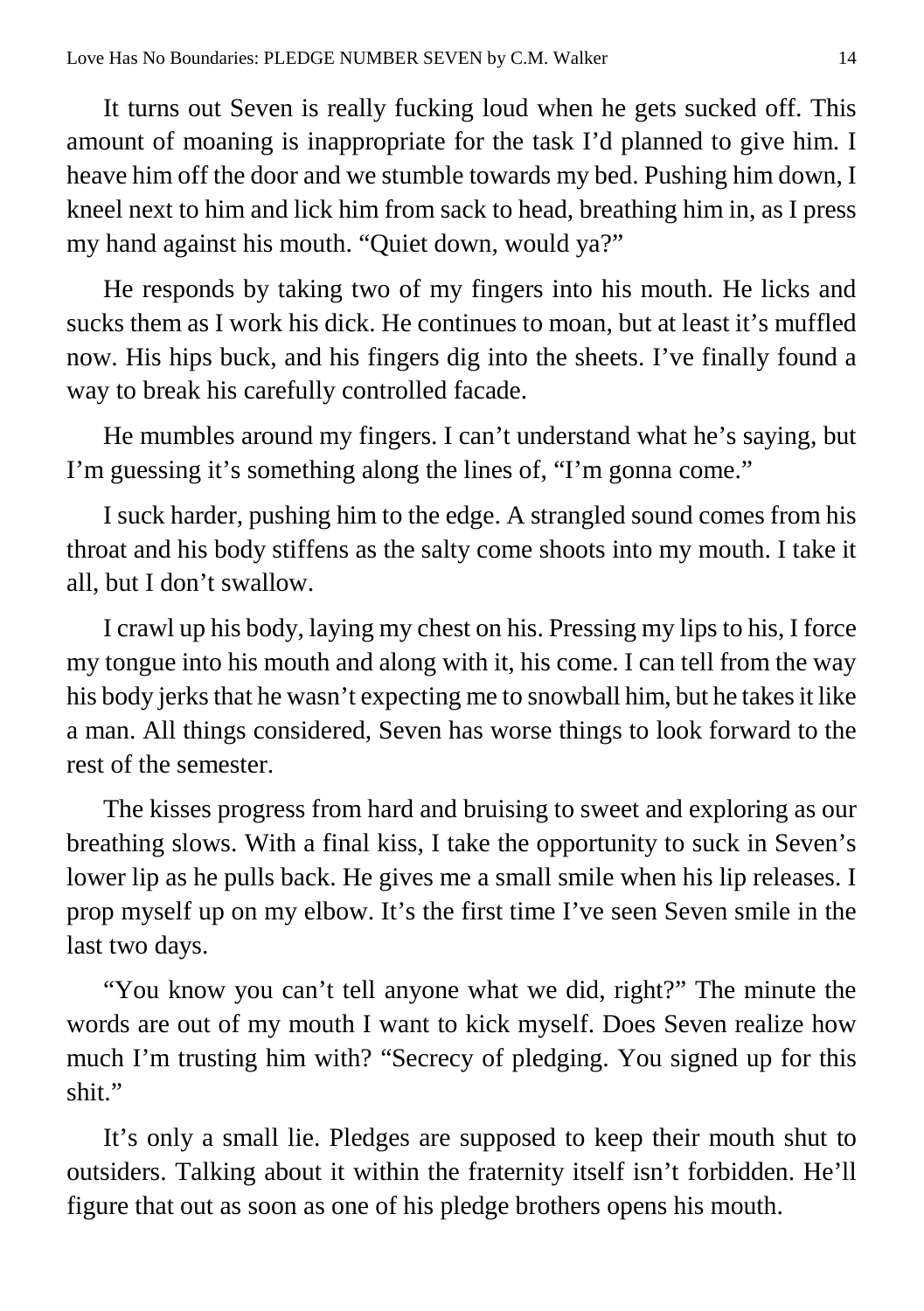Seven looks me straight in the eye. "I won't tell anyone. Not about anything."

I nod. I should thank him, but brothers don't thank pledges.

"So I can go get my clothes now?"

"Yup. You're off the hook. For now, at least."

He leaves the room quickly, as if afraid of what else I might do to him.

```
****
```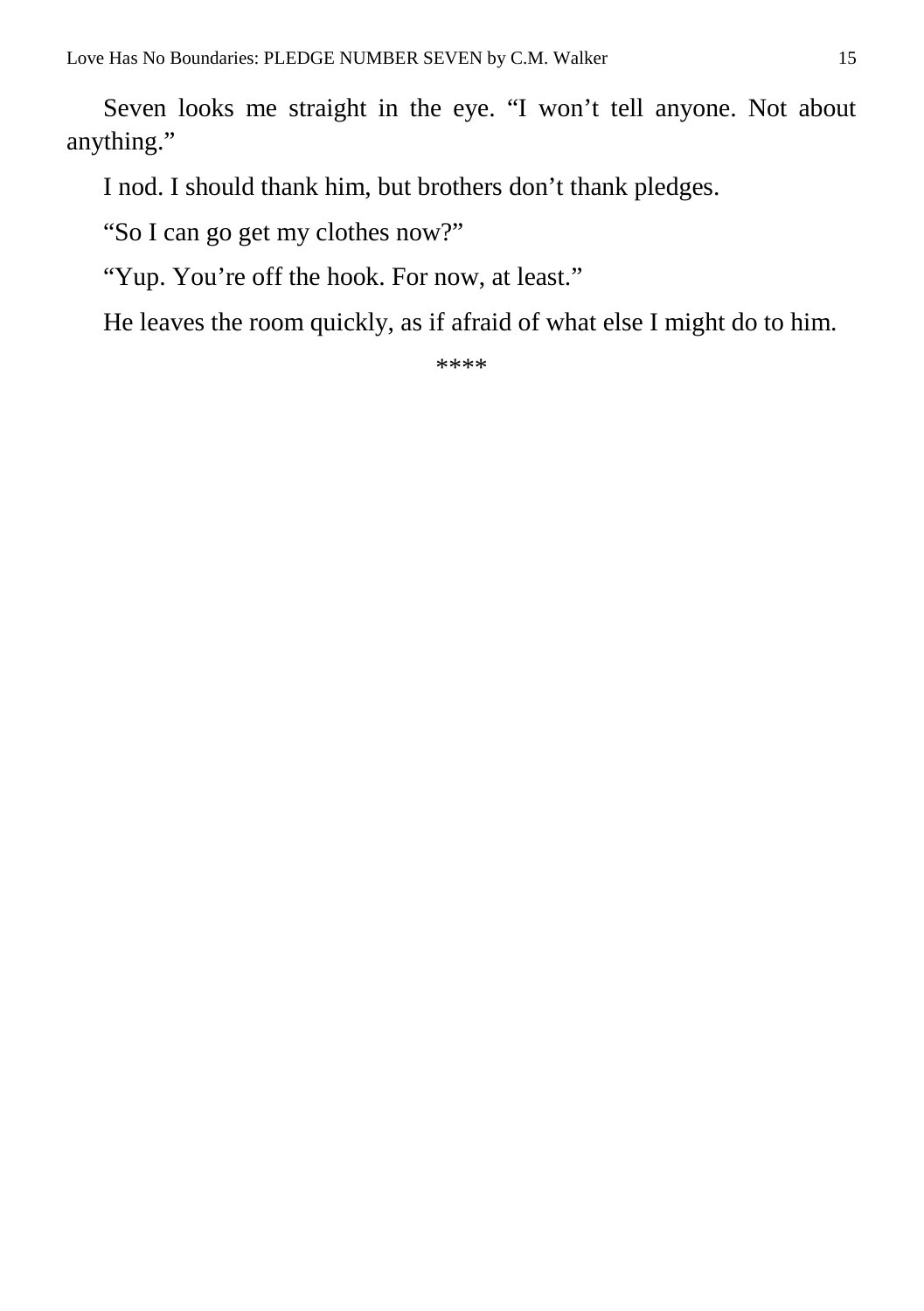#### CHAPTER TWO

<span id="page-15-0"></span>As a freshman, I played a lot of foosball. It helped keep my mind off my sexual frustration. Now, I'm APK's foosball champion, which actually kinda sucks because no one will play with me unless I'm drunk. Pledges are good for a game or two though. I take it easy on them for the first few points before I crank it to full T.K. power.

It's Monday afternoon, and I've just scored the fourth point against Two when Seven walks into the lounge. He leans against the wall, watching. Two loses control quickly and I score from my defensive 2-bar.

Seven's eyebrows raise.

I give him a sweet smile. "You want a shot?"

"Hell yeah, I want a shot." His dark eyes bore into mine. Does he mean a shot at foosball or a shot at my face?

I motion to the table. "Well, come on, tough guy."

"Why do you call me that?" he asks as I hand him the ball. I'm a good sport like that, giving my opponent the first serve.

"You don't like it? I could just call you Seven."

"I do have an actual name."

His serve rolls to my 5-bar allowing me to shoot for his goal so quickly he wasn't ready for it. "Damn," he mutters.

"Nope. You're a pledge now. Seven or tough guy, take your pick and be glad it's not something worse."

He does a better job serving the ball this time and keeps control of it. He plays aggressively, but I block his shot.

"Fine. Seven."

"You got it, tough guy."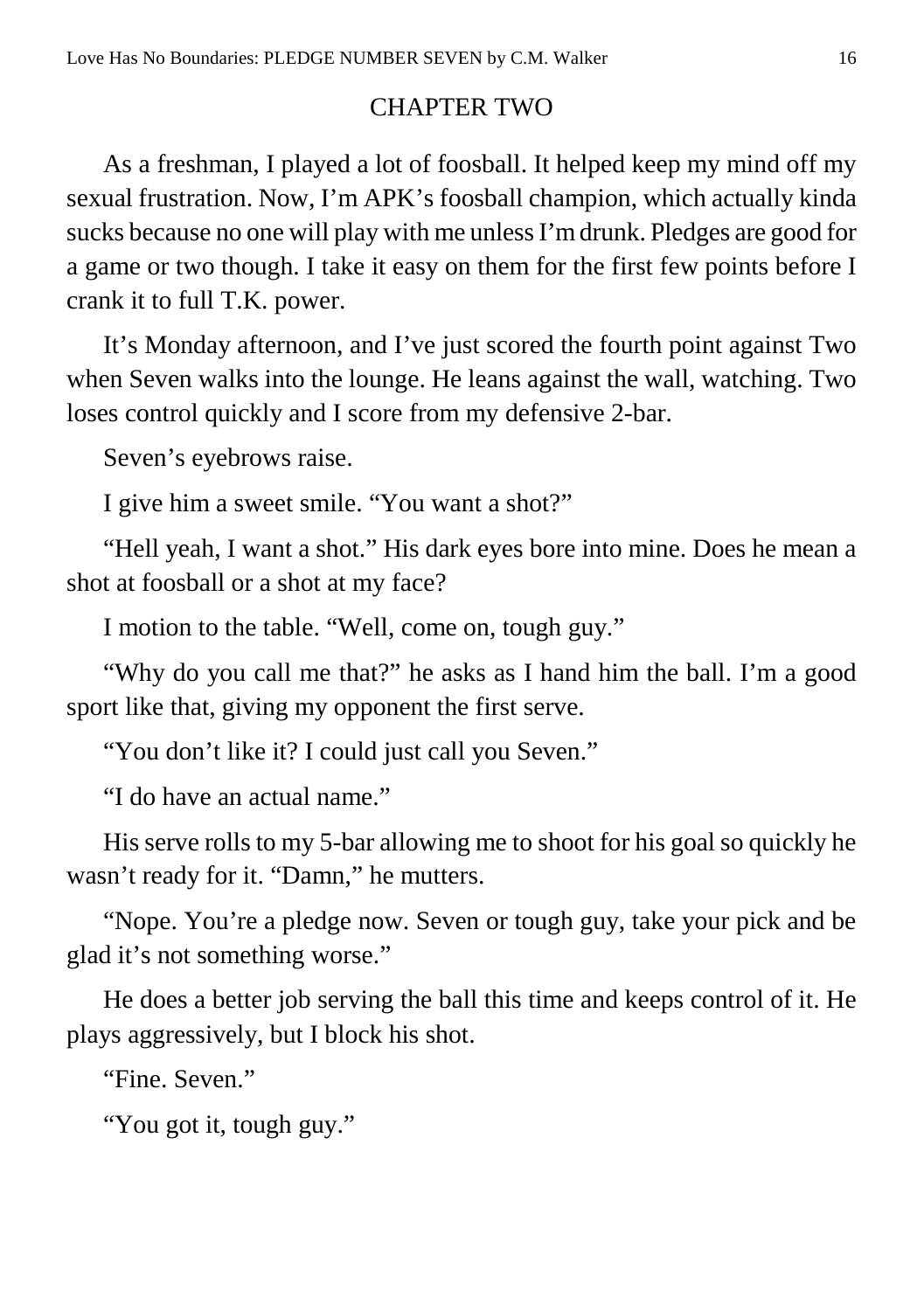A noise of exasperation from the other side of the table makes me glance up, but he's focused on the game. That split second of distraction allows him to sneak one by my goalie.

I serve, but not before the hint of a grin tugs at his lips. I don't hold back after that. Two goals in a row. I look up at him and throw him a toothy smile. "Having fun yet?"

"Wouldn't you like to know what I do for fun," is his response as he serves, returning his eyes and his attention back on the game.

My attention, however, diverts completely to my dick, and the things I'd like to do with him, to him, for fun. A bedtime blow job every night during his pledging, for starters.

My hand slips on the handle for my goalie, and he scores. Before serving the ball again, I take a moment to breathe, to tell my dick to behave. I shift my weight from side to side and wipe my sweaty hands on my pants.

Determined not to let up another goal, I serve and position to score immediately. *Bang*.

I won't look up at him again. Absolutely refuse to let him get under my skin.

At least, not more than he already is.

I focus on the game, but somehow my gaze wanders past the table straight to his crotch and his hand twisting the rod to block my shot with his defensive 2-bar. My dick throbs, as if that's what his wrist is twisting over. My breath comes out shaky. I need to adjust myself but that would give away my hardon. Could I blame it on the adrenaline of a tough opponent? The thrill of the game? Probably not.

Seven manages to tie the score at 4–4. Fucking bastard.

The ball speeds back and forth several times. He blocks my shot, I block his. He plays with the ball, getting it in just the position he wants, just out of reach of my guys. I anticipate his shot going right.

He goes left.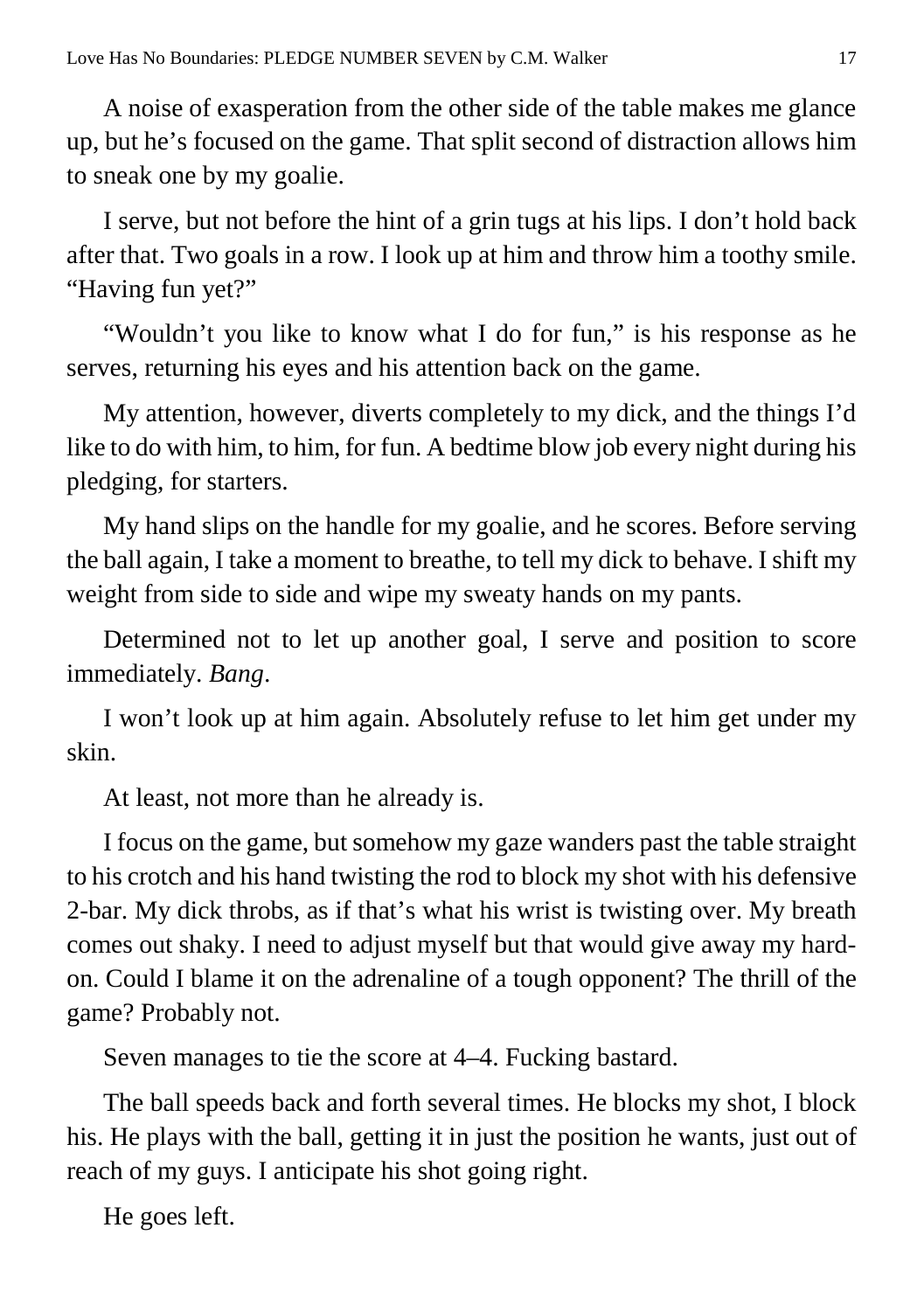What the fuck just happened here?

"Holy shit!" Boomer cries. "Seven just beat T.K. straight out."

"Whooo boy, looks like we got another House Champ."

Seven holds out his hand, a smug smile on his lips. "Nice game."

"Sure." I shake his hand and jerk my head toward him at the same time.

Instead of letting go, I squeeze his hand but not in a hard, pissing-contest kind of way. His eyes widen just the slightest amount; somehow it's enough to put a little vulnerability in his face. He opens his mouth to speak, just as Boomer and Mikey grab him from behind. "What the—"

He flails, trying to get free, but Boomer and Mikey each outweigh him by fifty pounds. Either one could take care of him, but I want in on this action.

They hold him still long enough for me to wrap my arms around him, pinning his arms to his chest. "Get his legs."

He kicks, but it's pretty much over. Gotta give him credit, he never stops trying to twist away.

"Don't you know it's not nice to win against a brother, tough guy?" I tell him as we carry him down the hall.

"What are you going to do to me?" His voice jumps an octave by the end.

In his ear, I say softly, hoping the other guys can't hear over his struggling, "I promise I won't hurt you."

We reach the bathroom and toss him down in a shower stall. I turn the water on and jump back as it shoots out.

"Hey! That's cold!"

By the time he gets to his feet and shuts off the water, his T-shirt clings to his chest and water drips from his hair into his face. Boomer and Mikey laugh their asses off. I join in; it's the easiest way to distract myself from the nipples that are now visible through his shirt.

"Dick!" He shoves me as he walks by.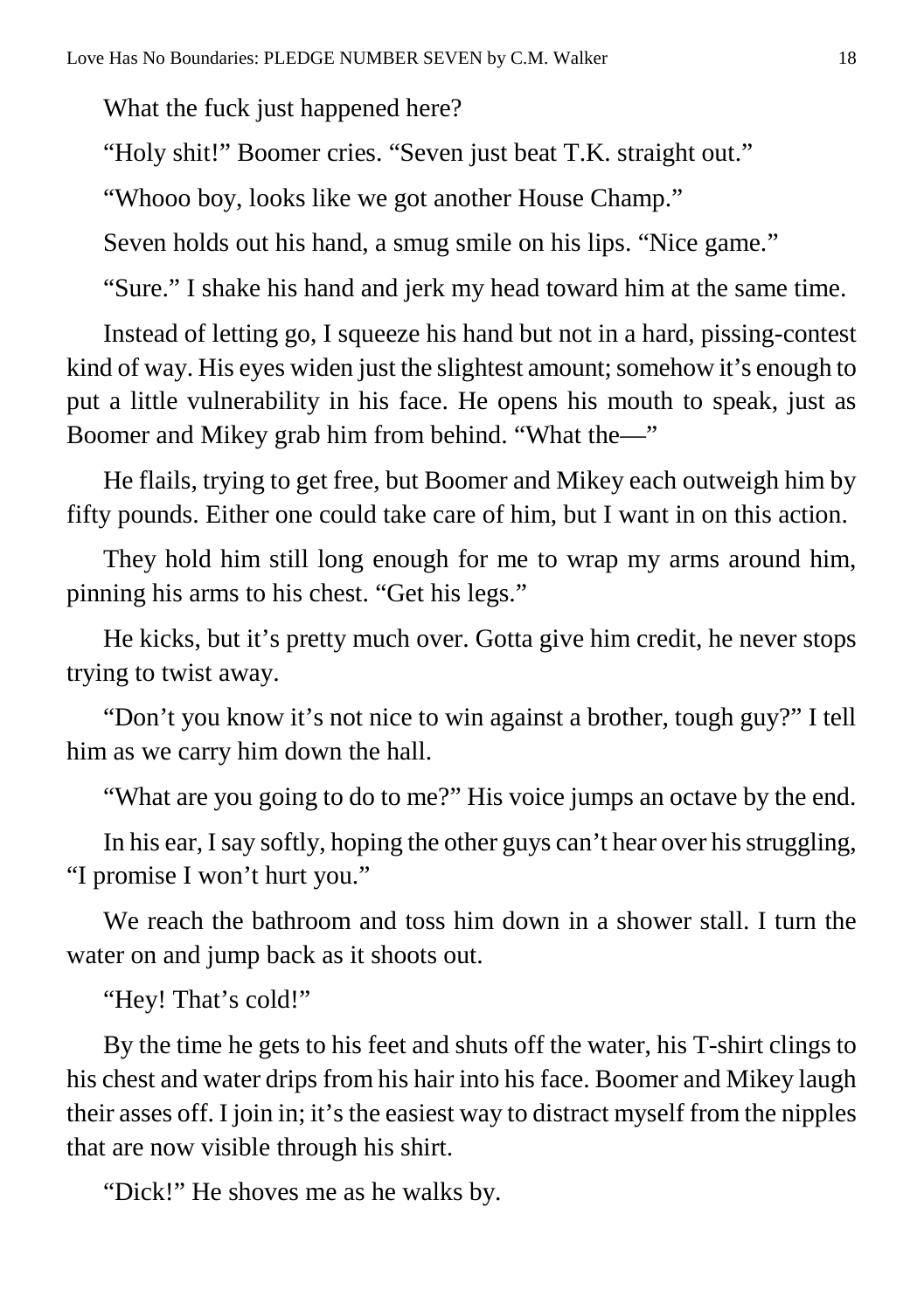"Hey, Seven," Boomer yells. "I know you didn't just threaten a brother."

I put a hand on Boomer's shoulder and shake my head. "I think he's learned his lesson."

Mikey snorts. "You're getting soft, T.K."

They leave the bathroom, still laughing, while I think that one over.

When Seven returns a few minutes later, I'm still standing there like an asshole. He's snagged a towel from someone, and his shirt is tossed over his shoulder. He scowls. "Sore loser much?"

"Nothing personal, man. Part of being a pledge."

"Bullshit it's nothing personal."

"You could be a little bit grateful, you know. If I hadn't stopped them, Mikey and Boomer would have held you down and shaved your head or something."

"Because I beat you at foosball?"

"No, dumbass, because you shoved me after I showered you. You don't pick fights with brothers. You take your shit like a man and you move on."

He towels off his hair and I take advantage of his distraction to admire the reflection of his bare chest in the mirror.

He tosses the towel on the counter and wrings his shirt out over the sink. "So why did you stop them?"

I can't come up with a good answer, so I avoid his eyes.

He turns to face me and catches my gaze. His face is uncharacteristically soft, making him look young and hopeful. "It is personal, isn't it?"

Warmth explodes in my stomach and snakes its way through my body. "You want some dry clothes? You can throw yours in the dryer."

He considers.

"I'm not a total asshole," I add when he still hasn't answered.

A smile slowly spreads on his face. "Sure."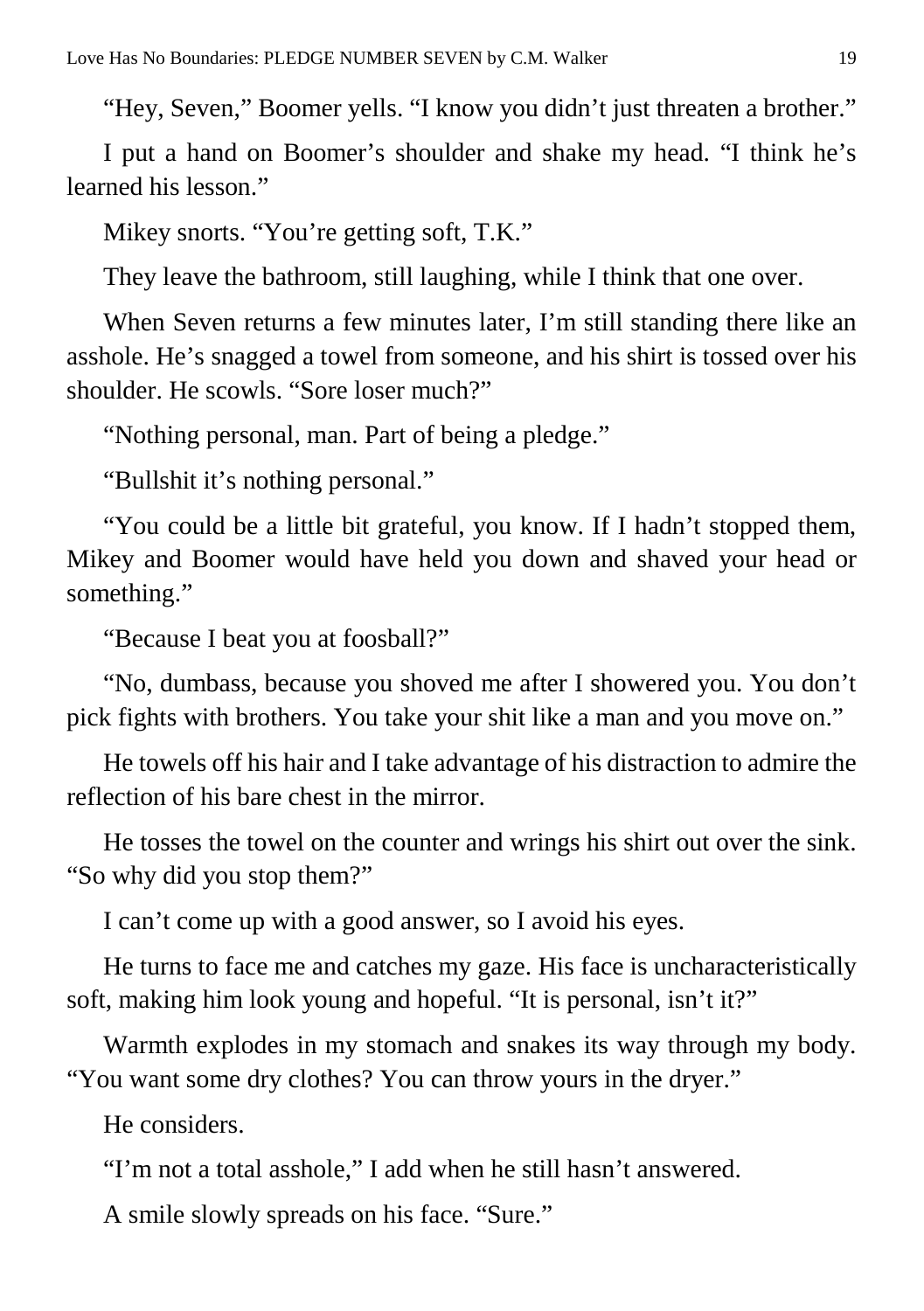"C'mon to my room." I motion toward the door.

Boomer and Mikey are in the lounge when we walk by. They look at each other in confusion.

"You said it, Mikey. T.K.'s going soft," Boomer says.

We ignore them and head up the stairs.

\*\*\*\*

I open my door for Seven and nod for him to enter. I close the door behind us.

He starts undoing the fly on his pants.

"Apparently you're not shy about stripping in front of other guys." I pull out a pair of clean sweats and toss them to him.

"You already sucked my dick. Didn't think I needed to be modest around you. But if you'd be more comfortable—"

"It's fine," I say, but I turn around anyway. Just listening to him peel off his wet jeans has me hard. No need to watch it too.

"All of a sudden you're shy?"

"Jesus, just wanted to give you a little privacy." I pull a random T-shirt from my closet.

He touches my shoulder. I turn to face him.

"Maybe I don't want privacy with you." He holds my gaze for a moment and then kisses me.

There are a thousand reasons why this is a bad idea. Why I should push him away, get him out of my room, and order him to leave me alone. Maybe even slug him. I can't think of a single one because my body has taken over.

The shirt I was going to give him falls to the floor as I wrap one arm around him, pressing his still damp skin against me, making me wish my shirt was off too. My other hand squeezes a handful of his thick damp hair. Drops of cold water slide down my fingers.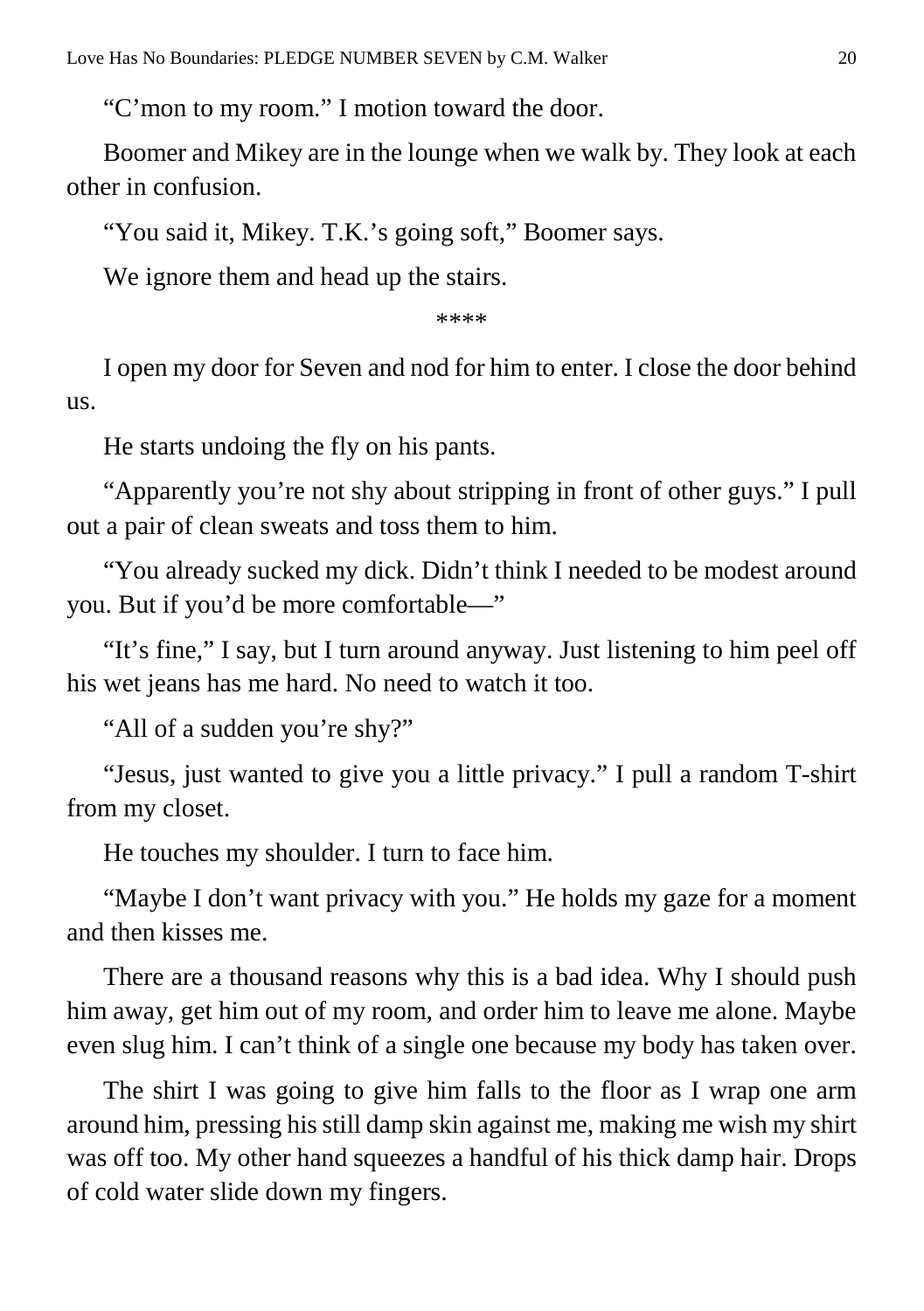All at once, I regret drenching him in the cold water. I flatten my palms against his skin, rubbing them up and down his back. I draw him closer to me, trying to transfer the heat of my body to his.

He responds by kissing me harder. His hands slide under my shirt. I shudder when his icicle fingers touch my back.

"Sorry," he whispers between kisses.

"Need to warm you up."

"Mmm. Bed?"

I take a step backward, pulling him with me.

A sharp knock and the turning of the door handle make us jump apart.

Chuck pops his head in. "Hey, T.K.?"

"Yeah." My voice comes out strained. I give a short cough. "What's up?"

"You've got"—he glances over at Seven, still shirtless and damp—"the stuff we need for tomorrow night?"

I pick up a bag sitting next to my desk, keeping it closed so Seven can't see what's inside.

Chuck looks between me and Seven another time before he ducks out of the room.

I sit down on my bed, blowing out a long, slow breath. "Fucking hell."

"Maybe next time you should lock the door." Seven picks up the dropped shirt and pulls it over his head. He grabs his wet pants and towel and walks out.

\*\*\*\*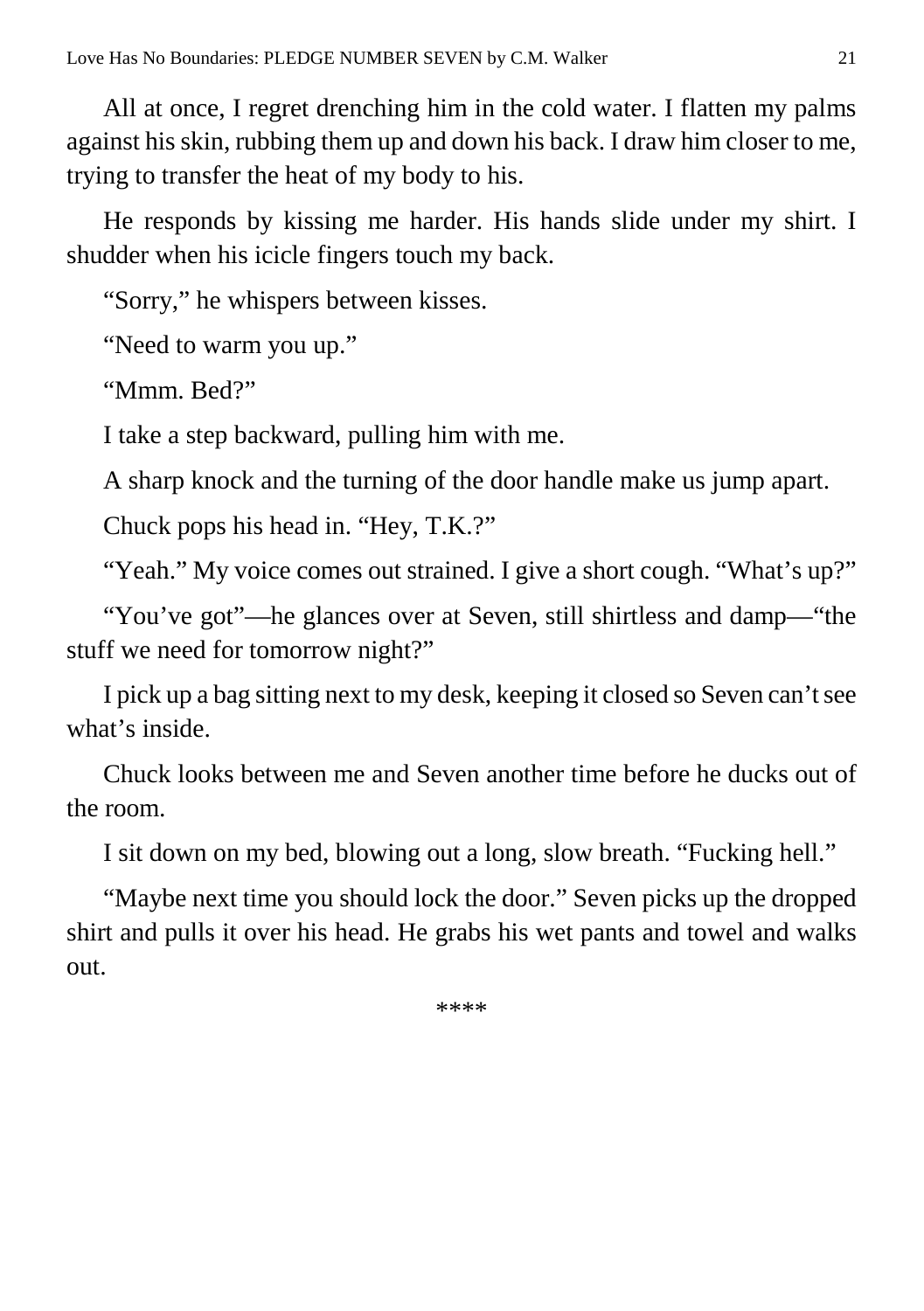#### CHAPTER THREE

<span id="page-21-0"></span>That evening, Seven isn't at dinner even though the pledges are on dinner duty.

"Where's Seven?" I bark out at the pledges in the kitchen.

Three responds, "He's got class Monday nights."

I head back out to the lounge. Seven wasn't the only pledge missing; maybe I should have asked about the others. Now I'm just being paranoid. No reason I can't ask about Seven. No reason anyone should suspect anything other than friendship. Were we even friends?

If Seven and I slept together on occasion, no one would have to know. Certainly it would be easier if we were roommates, but Seven wouldn't be moving into the house until next semester. If yesterday was any indication, Seven's blow jobs were better than any I could get in a dark club.

Eventually, I head back to my room to tackle some homework and get my mind off Seven. It only partially helps. Sometime after ten o'clock, there's a knock on my door.

"Yeah?" I call when the door doesn't open.

Seven walks in, holding a pile of folded clothes. "I came to return your clothes."

"Thanks. Just pop them over on the dresser."

He does, and after a moment, he says quietly, "Thanks. For the clothes, I mean. And saving my hair." He runs a hand through it as though he's selfconscious.

"It'd be a shame to lose that thick mess."

I expect a smart-ass comment in return, but all he says is, "You busy right now?"

I glance at my homework, only three lines completed since I started. "Nah, not really getting anywhere with this bullshit."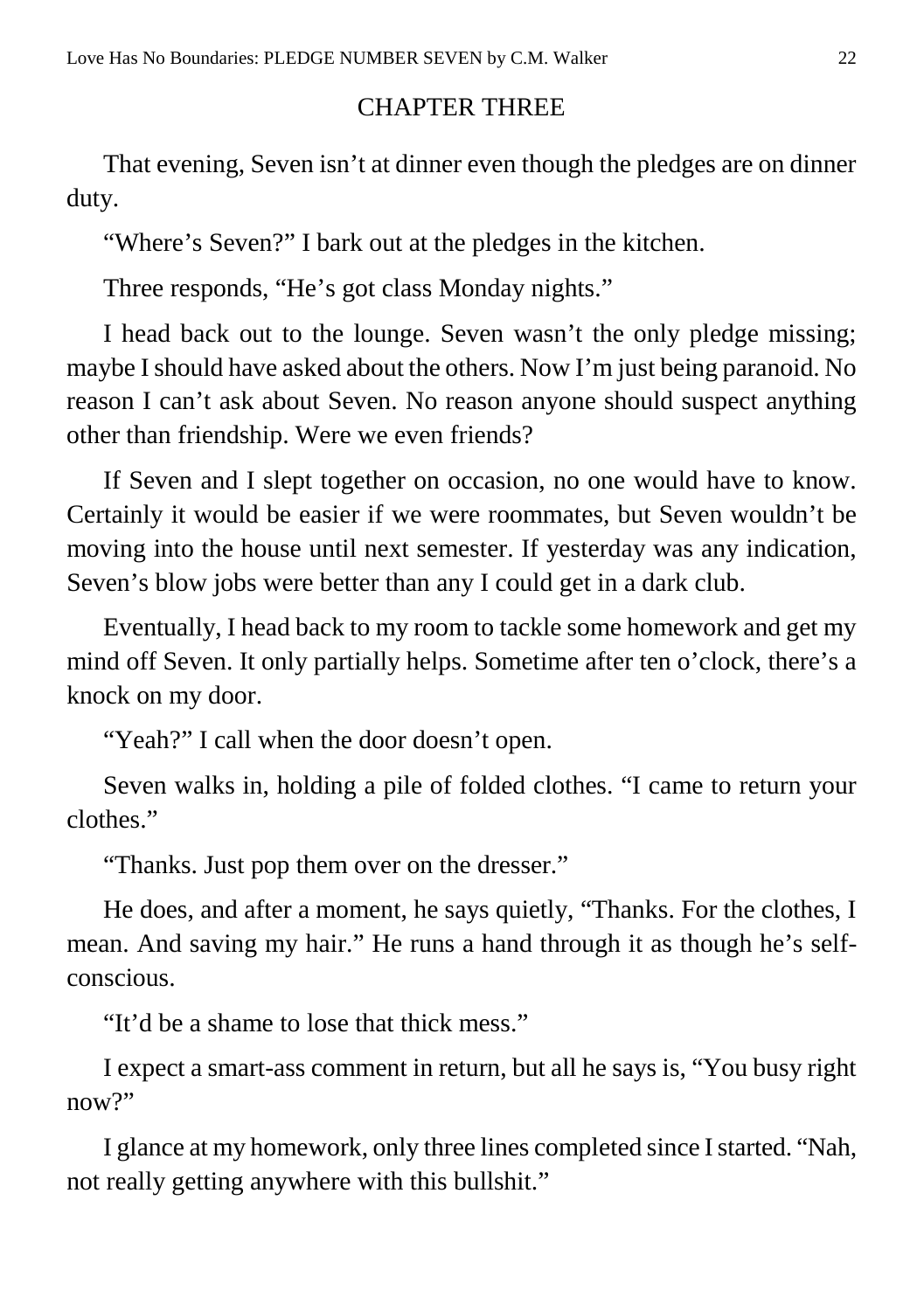He pulls a folded notebook from his back pocket. "You mind? The dogbook, I mean. Can I ask you the questions?"

Every pledge must "interview" the active brothers in order to get to know them. The annoying ones just ask the questions down the page, writing down what you say, not really listening. The ones that get it are the ones that have an actual conversation with you. They forget to write anything down and hand in an empty book to the Pledge Master. However, the P.M. can drill them on just about any brother and the pledge can respond with decent accuracy. The dumb fucks that conducted interviews have to look up the answers.

"Shoot"

"What's your name? Full name."

"T.K. Rogers."

His eyes narrow. "Don't be a dick."

"Actually, I'm not. That's my name. T period K period."

"That's what's on your birth certificate?"

"No, but that's what everyone calls me. I don't tell anyone my actual name."

"Why not?"

"'Cause I hate it. 'Cause my parents were assholes."

"Apple doesn't fall far from the tree, I see." He winks. "Seriously, am I going to get in trouble for just writing T.K.?"

"Nope. That's what everyone's going to have on their papers."

He doesn't write it down. He doesn't have a pen, and he doesn't ask to borrow one.

His head tilts to the left. "What do your parents call you?"

"T.K."

"Really?"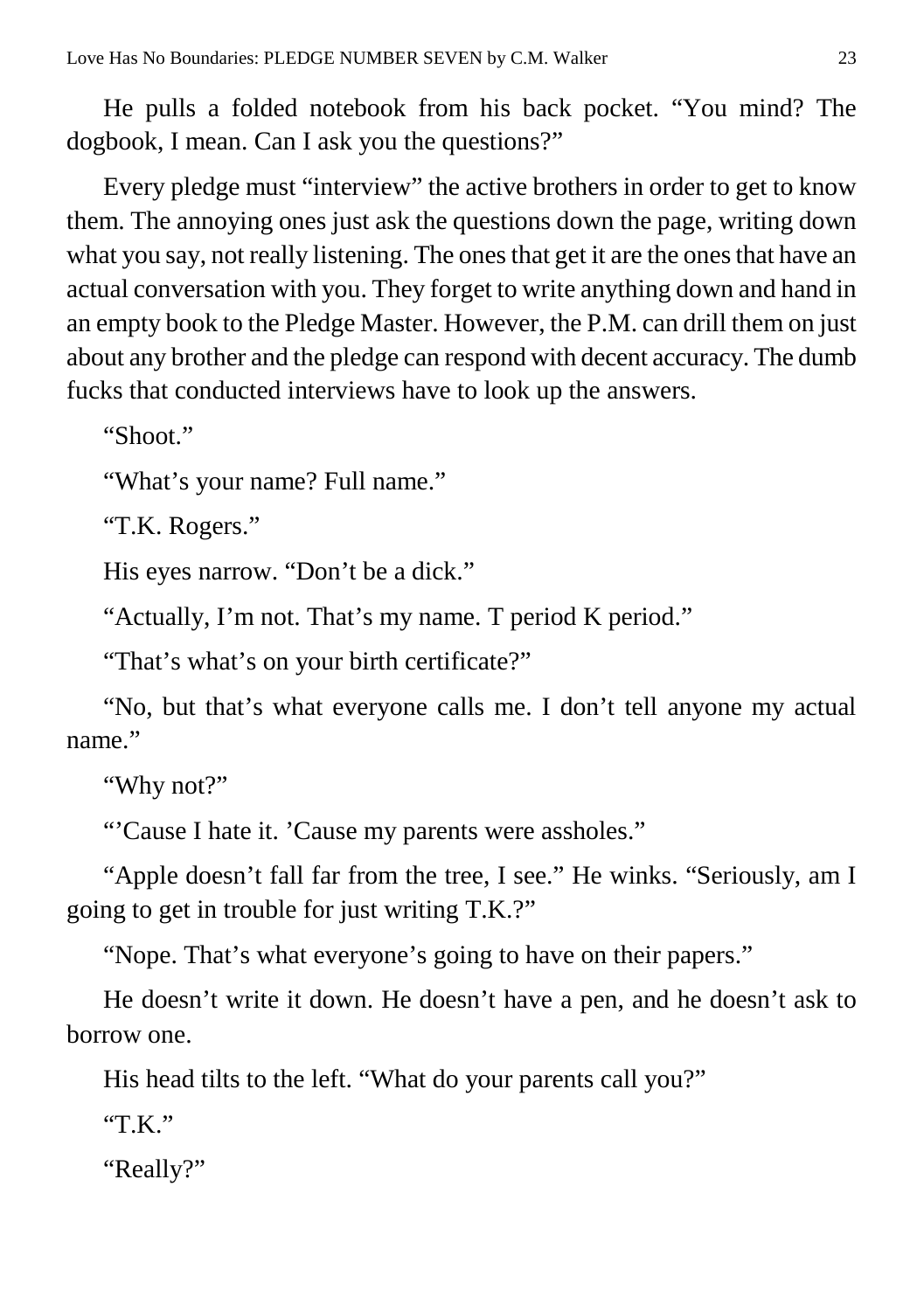"I've been T.K. since… well, my whole life. Started with my cousins, I think. It was a losing battle for my parents."

"Huh. How come you don't have a nickname like Boomer?"

I shrug. "No one ever came up with one for me? I'm just T.K. It's who I am."

"Do you think I'll get a nickname?"

"You don't like Seven?"

He makes a face. "Is that really how you think of me? Just a number?"

I don't answer right away. Of course he stands out. Each pledge has something unique about him. The point of assigning and calling them numbers is to make them feel like they aren't special. I should say yes, but I can't seem to do it. "You're not just a number."

His face softens, just the slightest change. Even his eyes look less black. His lips part and his tongue darts out to moisten them. The skin on my back prickles where his cold fingers touched it earlier. I force myself to look away.

"Why don't you have a seat? Make yourself comfortable." I gesture around the room and then realize that I'm sitting in the only chair. His options are the floor or my bed. He chooses my bed.

We lose track of time as we chat. Every now and then he asks me an actual question from the paper, but most of the time he makes up his own, either things he's curious about or things triggered from the previous question. It's kind of a cross between an interview and a conversation. We take detours around the questions, extra side paths, but we still make progress. After a while, I join him on the bed, leaning against the wall.

There's a lull in the questions for a moment. Then Seven asks quietly, avoiding my eyes, "Have you ever had sex?"

"Yes."

"With a guy?" Still avoiding my eyes.

"Uh, no."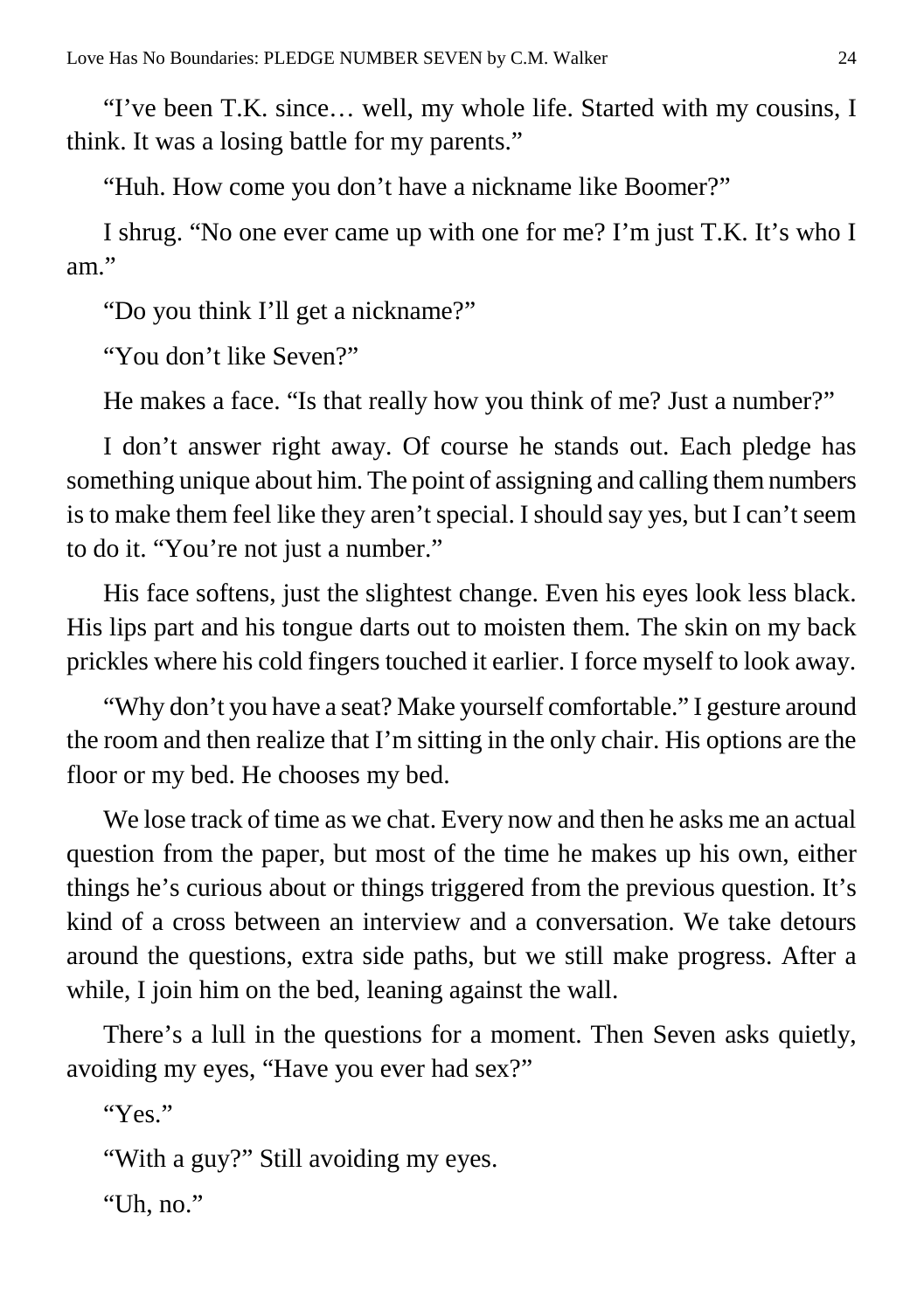His head shoots upwards and he stares at me. "Girlfriends?"

"Nah. Sorority chicks I was drunk enough to get it on with but not too drunk either, you know? After parties."

He seems to think this over. "You've obviously given blow jobs before."

"Well, yes," I admit. "But I didn't think that's what you were asking."

"It wasn't"

"What about you?"

He shrugs. "I've been with a couple guys."

"No girls?"

He makes a face like the thought horrifies him.

I laugh. "You give good head. You must have had a lot of practice."

He drops his gaze and gives an awkward sounding chuckle. Is that a hint of a blush on his cheeks?

He slowly looks up at me with those dark eyes from under that thick row of lashes. "Yours was really good, too," he whispers.

God, I want to see him look at me like that while he's sucking my dick. I have to look away before I do something I shouldn't.

"Oh crap, it's two thirty in the morning!" He scrambles off the bed.

"Shit, I ain't driving you back to campus. Why don't you stay here tonight?"

"Here?"

"I told you I'm not a total asshole. I'm not going to make you crash on a couch. It's up to you."

"I got an eight A.M. class tomorrow."

I snort. "Freshman."

He gives me the finger.

"You better not wake me up."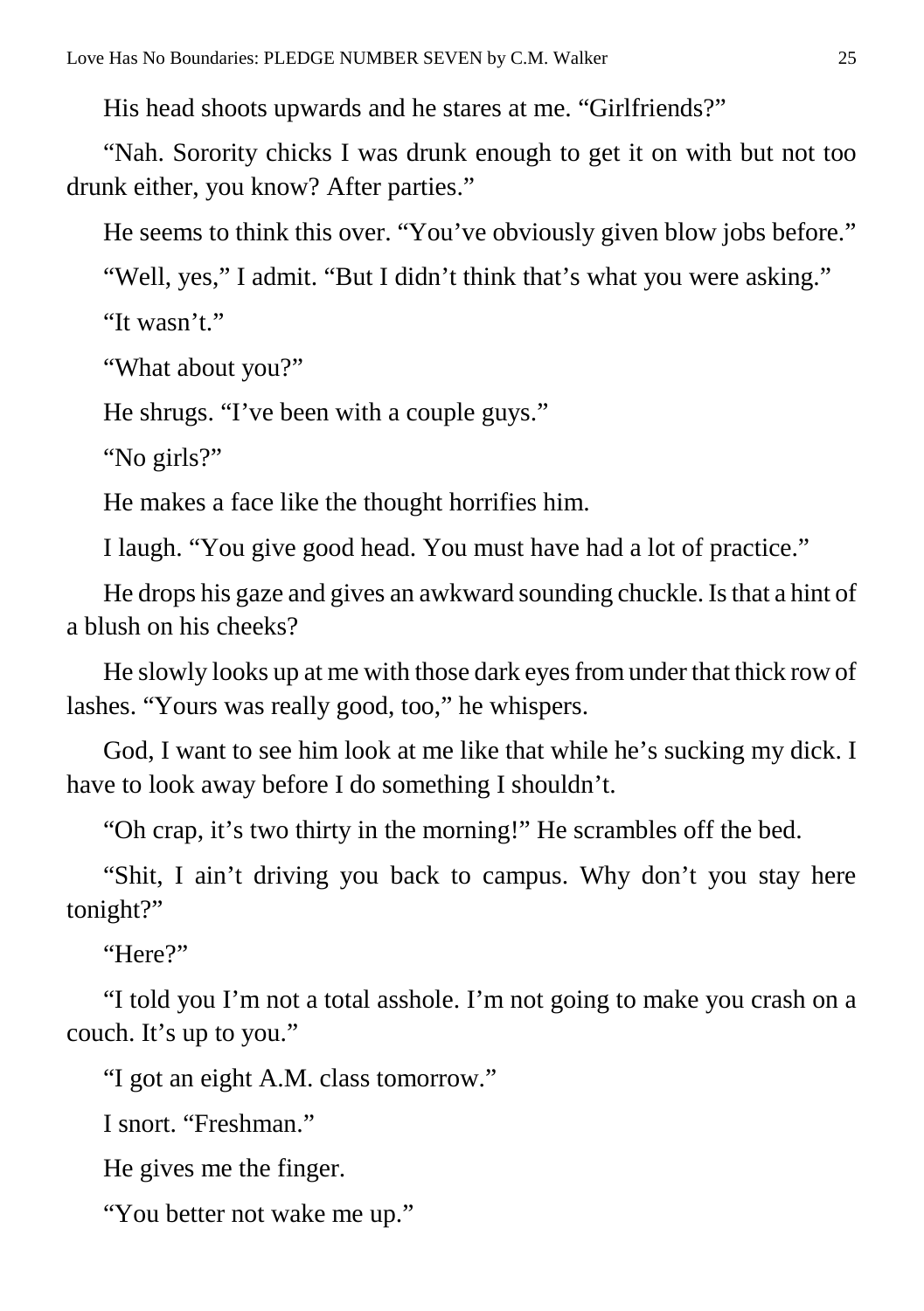He fiddles with his phone and then sets it on my desk.

I leave the room with my toothbrush and toothpaste, trying not to think about how narrow the bed is and the fact that Seven will be sharing it with me. It's better than driving his ass back to campus, right? Sure.

When I return to the room, he's already in bed, all the way against the wall. He looks like he's trying to take up as little space as possible. He's stripped down to his underwear. Maybe I should give him the sweats back just so his tight-ass briefs don't tempt me.

I strip as well and then pull on a pair of sweats before turning out the light. I lie down facing away from him, carefully arranging my body so that I don't touch any part of him.

"Good night."

"Night," he whispers back.

Although we aren't touching, I swear I can feel every breath he takes.

"TK ?"

I grunt.

The bed dips and creaks as he maneuvers himself around in the small space. "What are we doing?"

"Trying to get a few hours of sleep before your early-ass class."

"That's not what I meant." He doesn't have to elaborate.

I perform my own acrobatics to roll over in bed without touching him or falling off. His eyes gleam in the darkness, and I can see the vague outline of his face, but that's all. "Do you want to stop?"

"No. I just didn't expect… so soon…"

"I'm not looking for a boyfriend."

"Well, I'm not anyone's girlfriend." There's an edge to his voice, like I've offended him.

"There's no shortage of girls available if I wanted a girlfriend."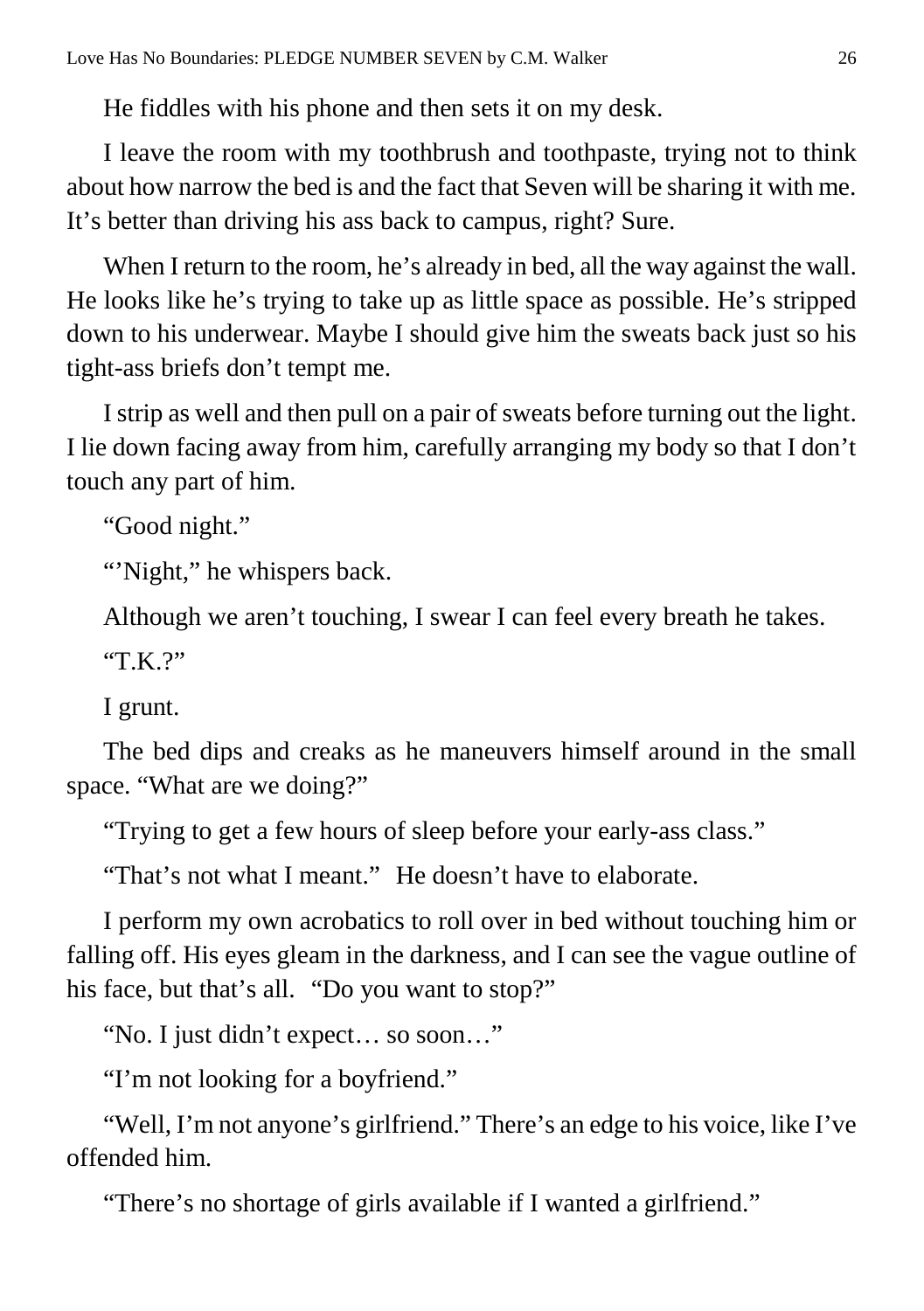The only sound is our breathing. Finally he asks, "What *do* you want?"

"I just want to keep it simple. And I don't want anyone to know."

"Simple," he repeats. "Like just hooking up once in a while? I'm cool with that."

"It's nice to have someone that's, you know, the same. My right hand thanks you."

He chuckles. "Glad to help you with that. Just not tonight. Too tired."

"Tomorrow then"

My eyes have adjusted enough that I can see him smile. "Good night,  $T.K.$ "

He doesn't turn back away and eventually his breathing slows and evens out. I watch him sleep for several minutes. My stomach tightens as I consider how much I'm trusting him with. But why shouldn't I trust him? He has as much to lose as I do. This is a win-win situation.

I sit up and pick up his phone from the desk. I text my phone from it and save my number as a contact named "Your Favorite Asshole."

\*\*\*\*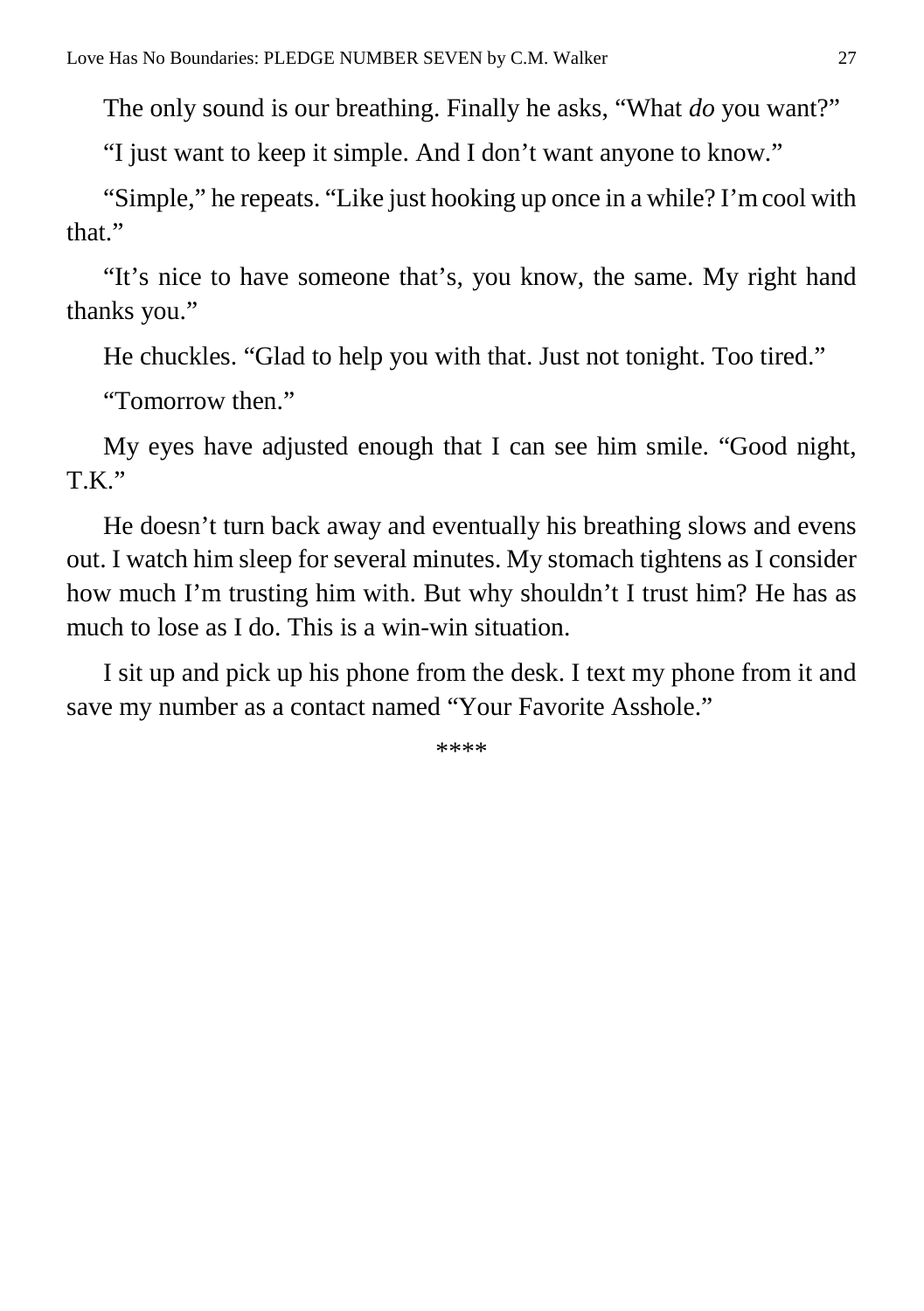#### CHAPTER FOUR

<span id="page-27-0"></span>When I wake up the next morning, Seven is already gone. I pick up the clothes he left on my dresser and give them the sniff test to determine if they need to go in the laundry pile or back in my closet. Although he'd only worn them a few hours, his scent lingers in the fabric. Instantly I can taste the salty skin of his neck, feel his hard length digging into my thigh as he grinds against me. I toss the clothes on my bed.

Down in the kitchen, I scrounge up some toast and a glass of orange juice. Mikey and Paulie are already there, and Boomer joins us a few minutes later.

Only half listening to the conversation, I pull out my phone. I find the text I sent last night from Seven's phone, save the contact under "Tough Guy", and hit reply.

> *thx 4 not waking me. ur welcome. your favorite asshole? ;-) coming 2nite? in ur mouth i hope. dirty boy. u luv it.*

"Yo, T.K., what's with the big-ass grin?" Mikey asks.

"Huh?"

He gestures to the phone in my hand. "You got a new girl?"

"We'll see."

Mikey fist-bumps me.

"Later. I got class."

\*\*\*\*

After dinner, I challenge Seven to a foosball rematch.

"Oh, you want to get beat again. Okay."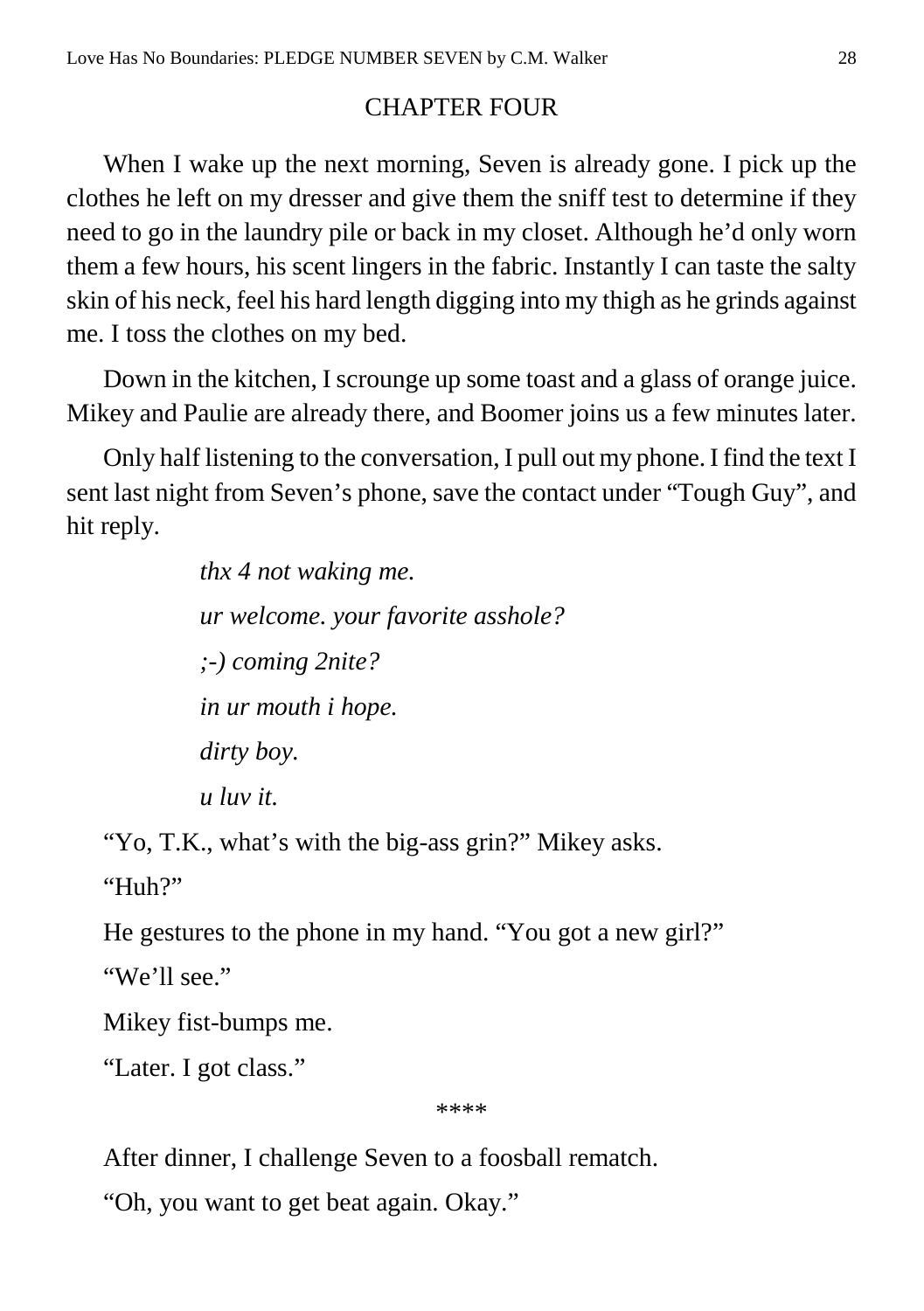"Bitch, please. You got lucky."

He laughs and gives me the first serve. Knowing that later tonight I'll be exploring other fun things to do with Seven helps keep my attention on the game. And I really do need to stay focused; it's an evenly matched game. The ball travels from one side of the table to the other several times before I manage to score the first goal.

"Yeah, that's right!" I taunt.

"You scored first last game. How did that work out for you?" He flashes me his cocky smile as he serves the ball. I still haven't decided if I love or hate that smile.

I'm lining up a shot when Chuck jogs by banging a pot, breaking my concentration. "All pledges in the lounge," he calls. "Hey, Boomer, help me out here."

"Pledges, get your asses to the lounge!"

I don't even know where Boomer is, but his voice rattles the windows in the lounge.

"What's going on?" Seven asks.

I shrug casually and score a goal while he's distracted.

He grumbles under his breath while I laugh.

We keep playing until Chuck and the rest of the pledges have gathered in the lounge. Several brothers claim spots on the couches to watch the show about to start.

Chuck stands behind the table where there is a box and a pitcher of water. He pulls out a stack of cups and a bottle of liquid soap from the box. Into a neat row, he lines up fifteen cups and then fills each halfway with water from the pitcher. A little squirt of soap into each cup. Finally, he dumps out the bag I gave him last night and fifteen brand new toothbrushes scatter across the table.

"Pledges, the lounge walls are filthy. It's your job to clean them up, ceiling to floor. These are your tools." Chuck gestures to the items on the table. "Any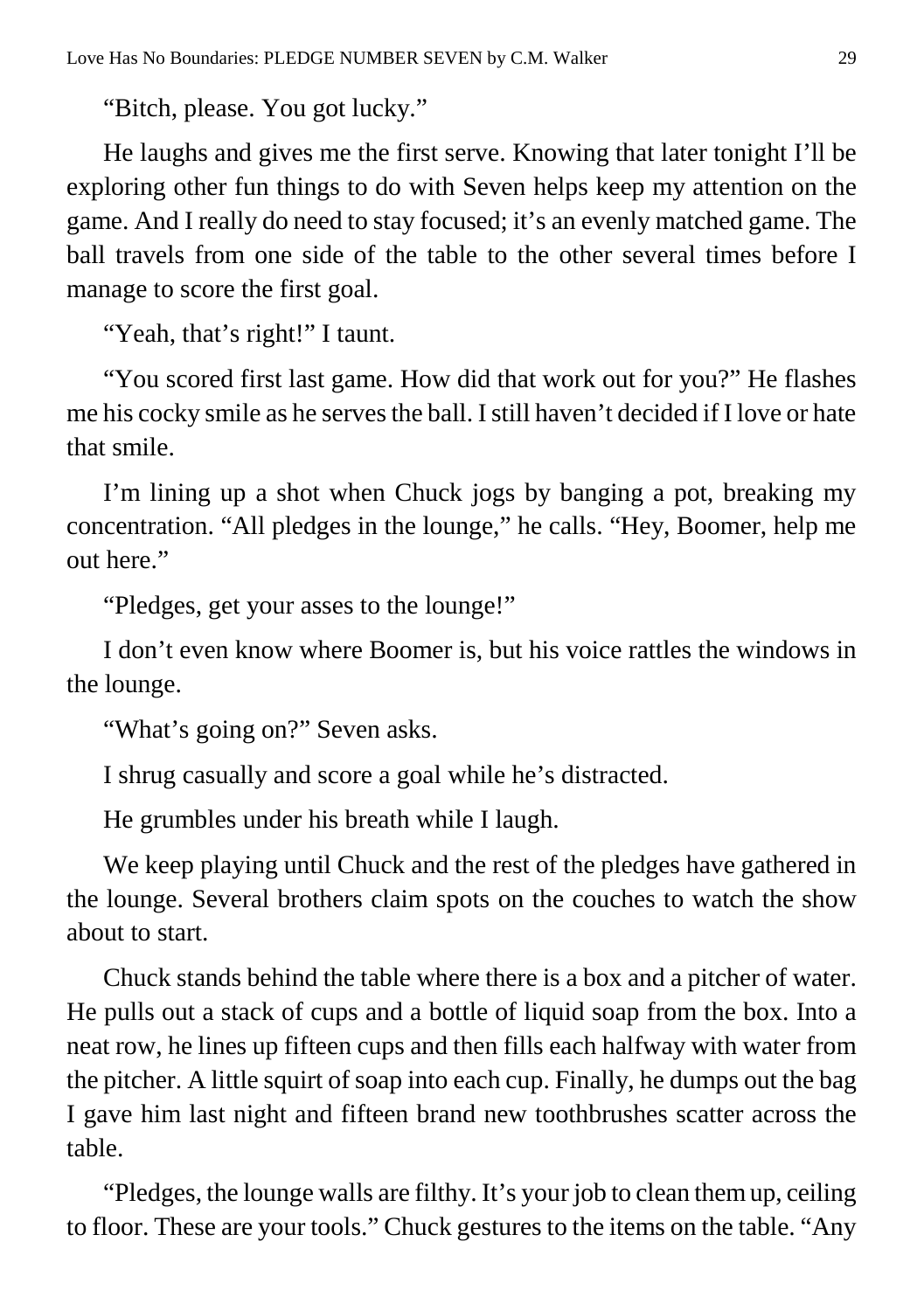complaining, back talking, or dicking around, and any one of your brothers will be glad to set you straight. Get to work."

The pledges each grab a toothbrush. Seven takes charge and divides up the group. His pledge brothers actually respect and listen to him. Soon they are moving furniture to stand on to reach the top of the walls.

Over the next half hour, brothers come and go from the lounge. Chuck, as Pledge Master, stays to supervise. I stay and watch Seven because I'm some kind of masochist. He works his way down until he needs to squat. What a spectacular view of his ass. Maybe my room's walls need to be cleaned with a toothbrush, too. By Seven. Without clothes.

Mikey mock-tiptoes into the lounge. One of his hands is covered in brown, well, something. Chocolate pudding, I hope. With the other one, he gives us brothers an exaggerated *shhh* signal. He walks up behind Seven then presses his brown hand against the section Seven has just cleaned. He walks the length of the wall, leaving a large brown streak across the freshly cleaned white wall.

Several of the pledges stop. Their backs tense, fists clench, but no one says anything. Disappointing. Seven turns and glares at Mikey. It makes me chuckle. He catches my eye and his face softens just a little before he gets back to work.

"Hey, you guys hear that SigTau's got a fag pledge?"

I'm not sure which brother standing behind me said it because I'm too busy watching Seven's reaction. His toothbrush pauses, and his shoulders raise and lower slowly before he starts scrubbing again.

The room fills with laughter.

"No way!"

"Guess they're gonna start pledging girls now?"

"How hard up does your frat have to be to bid on a fag?" Chuck shakes his head.

The pledges don't say anything because of the gag order.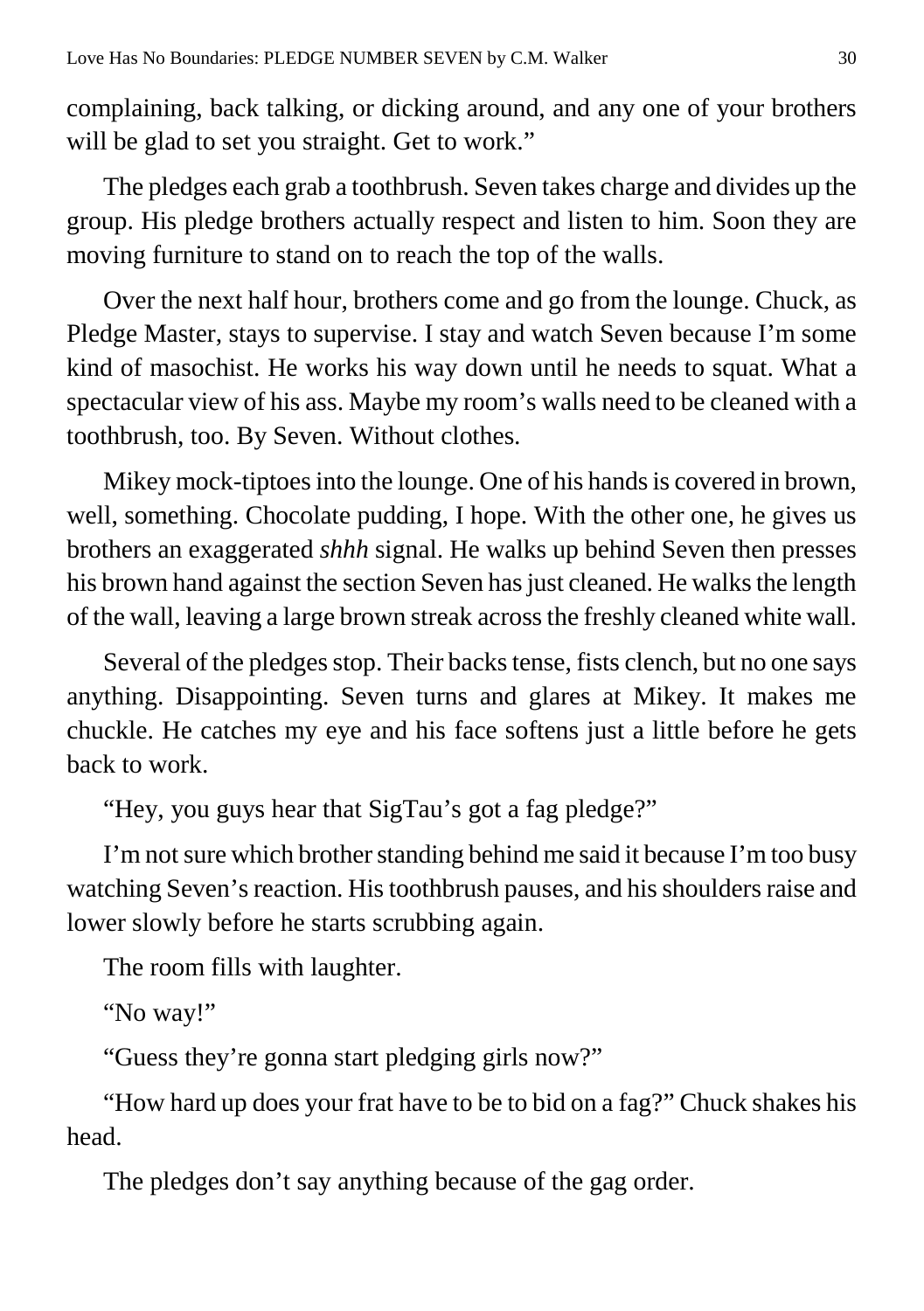"Hey, Paulie, stop checking out Five's ass!" someone taunts. More laughter erupts.

"Fuck you. I'm no faggot," Paulie yells back, which is weird because Paulie hardly ever raises his voice. He must know they're just messing around. Everyone knows he isn't gay.

"We've heard you singing in the shower like a girl."

"You're just jealous 'cause the only pussy you can get is your mama's," he fires back.

A couple brothers "ooooh" and laugh. Seven works away, pretending not to hear anything going on.

"T.K., you were Paulie's roommate couple years back, weren't you? Did you hide your ass from him?"

I have to look away from Seven when I respond, "I told him from day one to keep his dick to his faggy self."

More laughter. Seven scrubs harder.

"Fuck all y'alls." Paulie stalks away.

"Awww, I think you hurt his feelings, T.K."

Seven turns and looks at me. His gaze shoots daggers right through me. I refuse to avoid his eyes despite the chill that settles in my body. Who the fuck does he think he is, trying to intimidate me? He's just some gay pledge who agreed to swap blow jobs.

Fuck it. I get up and walk away as well. I'm not sure what bothers me more, the way Seven looked at me or the fact that I actually was thinking about his ass. It could easily have been me they targeted.

"Gonna check on your boyfriend, T.K.? You guys were really more than roommates, huh?"

Without responding, I go straight upstairs to my room. Paulie's room is right next to mine, so I catch up with him in the hallway. He still looks upset.

"Hey, man, everything okay?"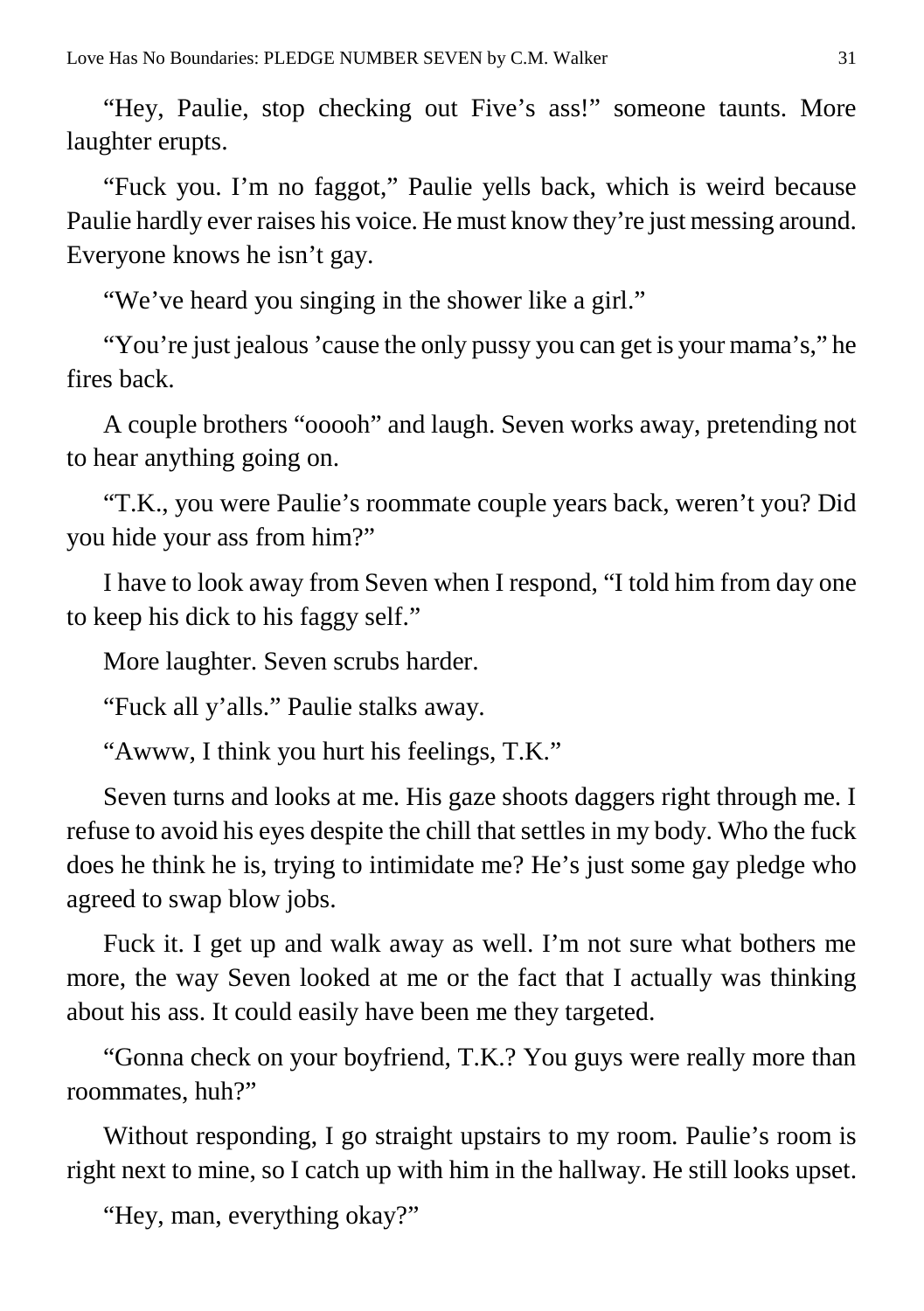"My 'faggy self'? Really, T.K.?"

"You know we're just messing with you."

"Yeah, but…" He shakes his head. "Forget it."

He goes into his room and slams the door.

At least now Seven knows why he needs to keep his goddamn mouth shut.

\*\*\*\*

A couple hours later, someone bangs on my door. Since the door doesn't open right away, I know it's Seven. He hasn't quite grasped the idea of the open door policy around here.

I open the door.

He still looks pissed. "What the fuck, man?"

I drag him into the room and shut the door.

"Why didn't you say anything?" he continues.

"What was I supposed to say?"

"I don't know, how about, 'Hey guys, not cool.'"

"And put a fucking target on my back? There's a reason I'm in the closet. Don't you get that?"

"I didn't realize it meant not standing up to ignorance. And joining in on it."

"You joined a frat, not Campus Pride. What did you expect?"

He glares at me for a moment before shaking his head. "I guess I expected too much."

He reaches for the door handle.

I touch his shoulder. "I thought you were staying tonight."

"Changed my mind. Let me know when you grow a set of balls." He walks out, slamming the door behind him.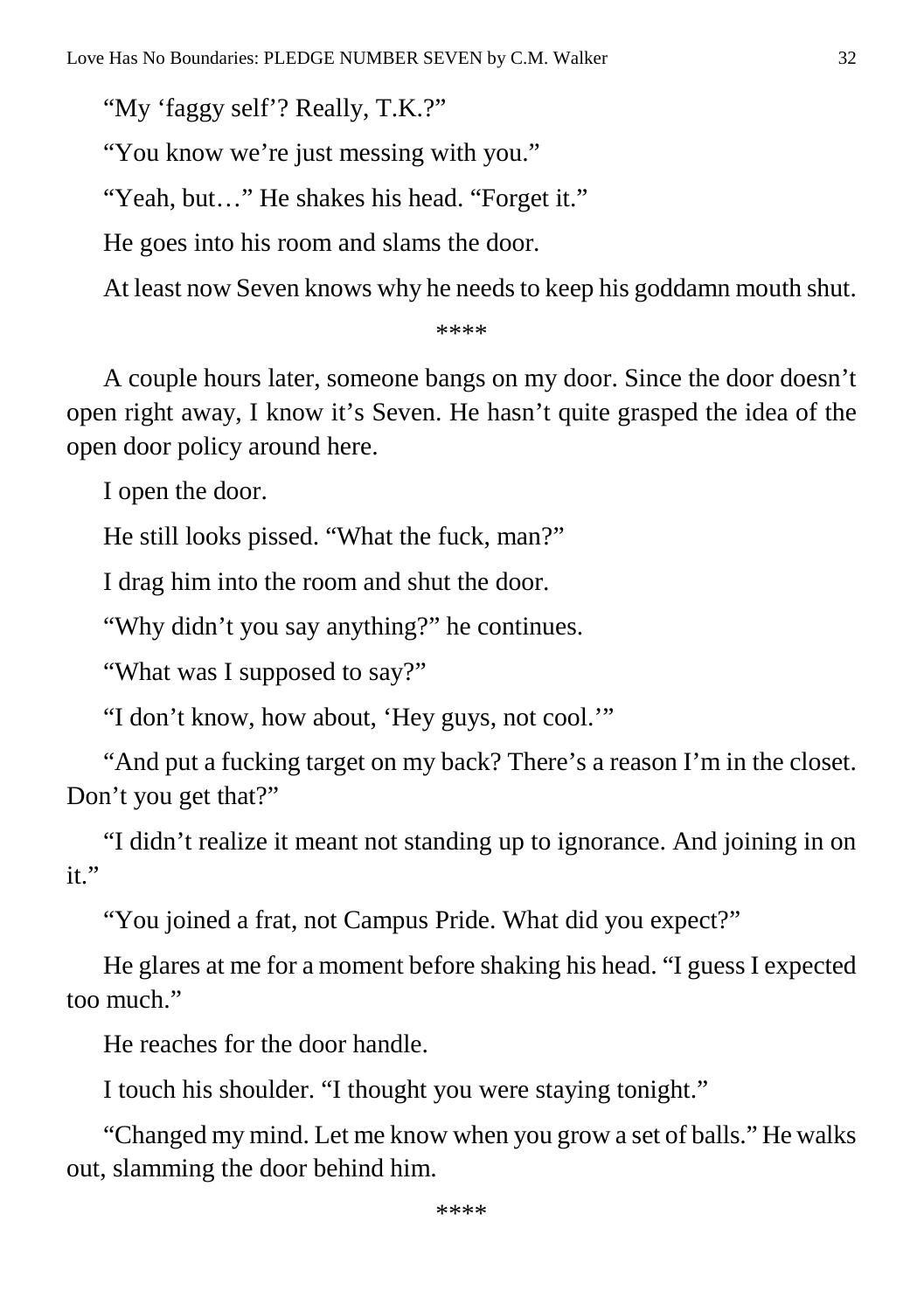#### CHAPTER FIVE

<span id="page-32-0"></span>Wednesday night, Seven doesn't show up until just before dinner duty and then avoids me during dinner. I hang around in the hallway outside the kitchen afterward. When he walks by, I grab his arm and push him back against the wall. My arm rests across his chest and I lean into him so close our faces nearly touch. I'm hoping that from a distance it looks like a confrontation.

"Can we go to my room and talk?"

"What's wrong with right here?"

I glance around. The hallway is empty but who knows for how long?

He sighs, and as the breath blows across my face, he relaxes. "Fine."

I let him go and he follows me upstairs to my room. I'd spent the better part of last night thinking about Seven and what happened in the lounge.

"So none of what happened last night in the lounge bothered you?" Seven asks me when I close the door behind us.

"It's just guys talking shit. It doesn't mean anything."

"Doesn't mean anything? That was us they were talking about." He gestures between us. "You do realize that, right? And you even joined in."

"Look, maybe I was out of line with what I said about Paulie. But we all know he's not gay. He didn't have to take it so personally."

"Do you, T.K.? Do you know for *sure* that Paulie's straight? Isn't that what everyone would say about you or me? 'We all know he's not gay.'"

Paulie? Gay? I can't picture it. "Paulie's not gay."

"But you don't *know* that. Hell, any of the brothers could be gay and you wouldn't know it unless they wanted you to."

I shake my head.

"It's not unreasonable that there could be others. Lots of awesome people are gay. Like me."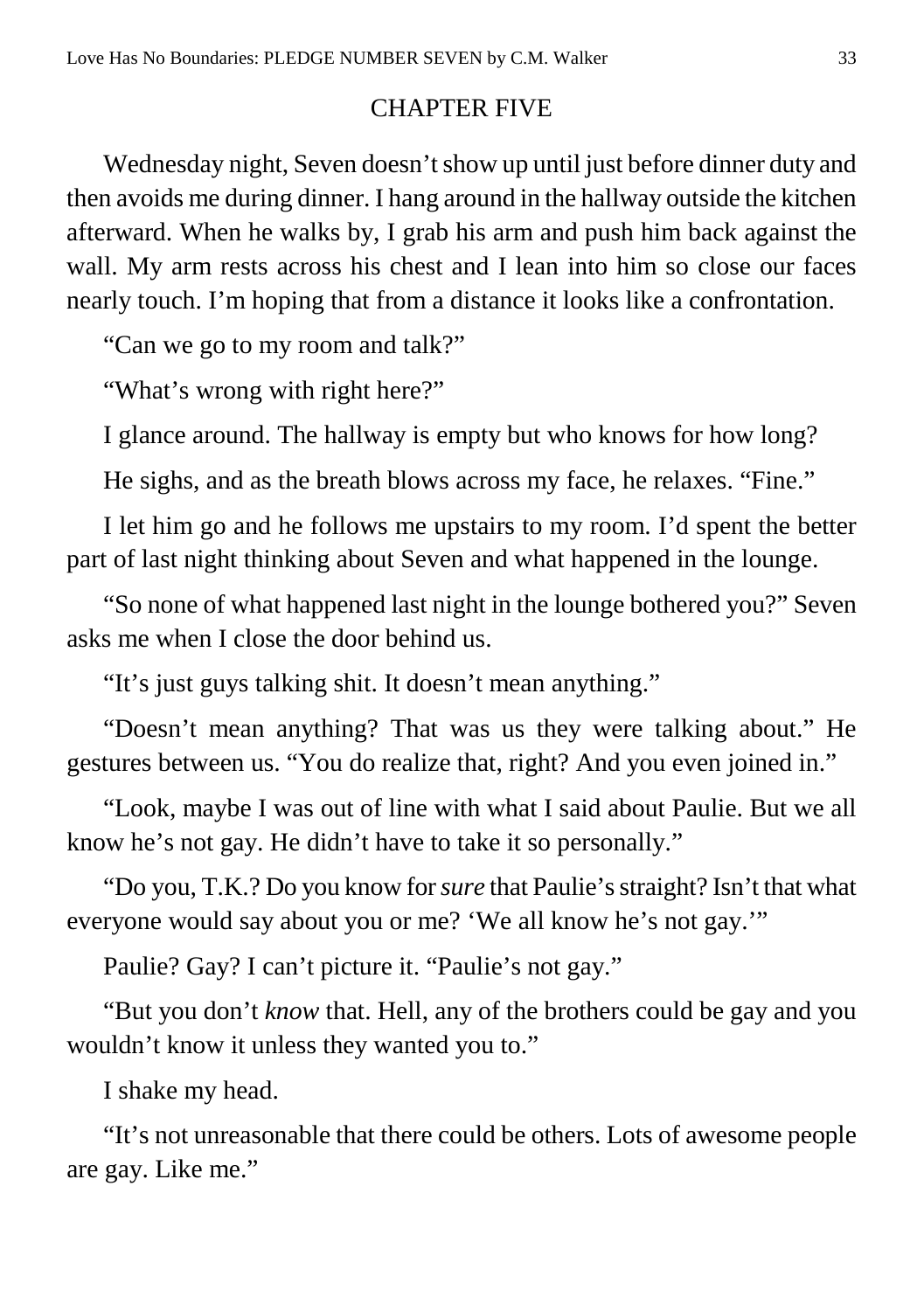I roll my eyes and chuckle despite myself. "It's not a chance I'm willing to take. I told you upfront: no one can know."

He sighs. "Yeah, I get it. I just wish you'd have stood up for us."

"I can't do that. But… next time, I won't be part of it. I promise."

He considers for a moment and then nods.

"Want to stay tonight?"

He grins sheepishly. "I brought a change of clothes in my bag, just in case. Eight A.M. class again tomorrow."

\*\*\*\*

I wake up for the second time Thursday morning when my alarm goes off. I smile, remembering the first time. I'm still not sure if Seven sliding against me as he got out of bed was an accident or on purpose, but I can't really complain about the way it ended. We'll have to do something about that boy's schedule next semester. No more eight A.M. classes.

My phone beeps with a text message from Tough Guy as I'm headed out the door for class.

> *sorry I woke you. no ur not. ;-) maybe u need a punishment. ill stay here nope. pledge mtg 2nite dammit*

> > \*\*\*\*

I find Seven in the lounge after his pledge meeting. He's scribbling down what looks like a huge list on a piece of paper.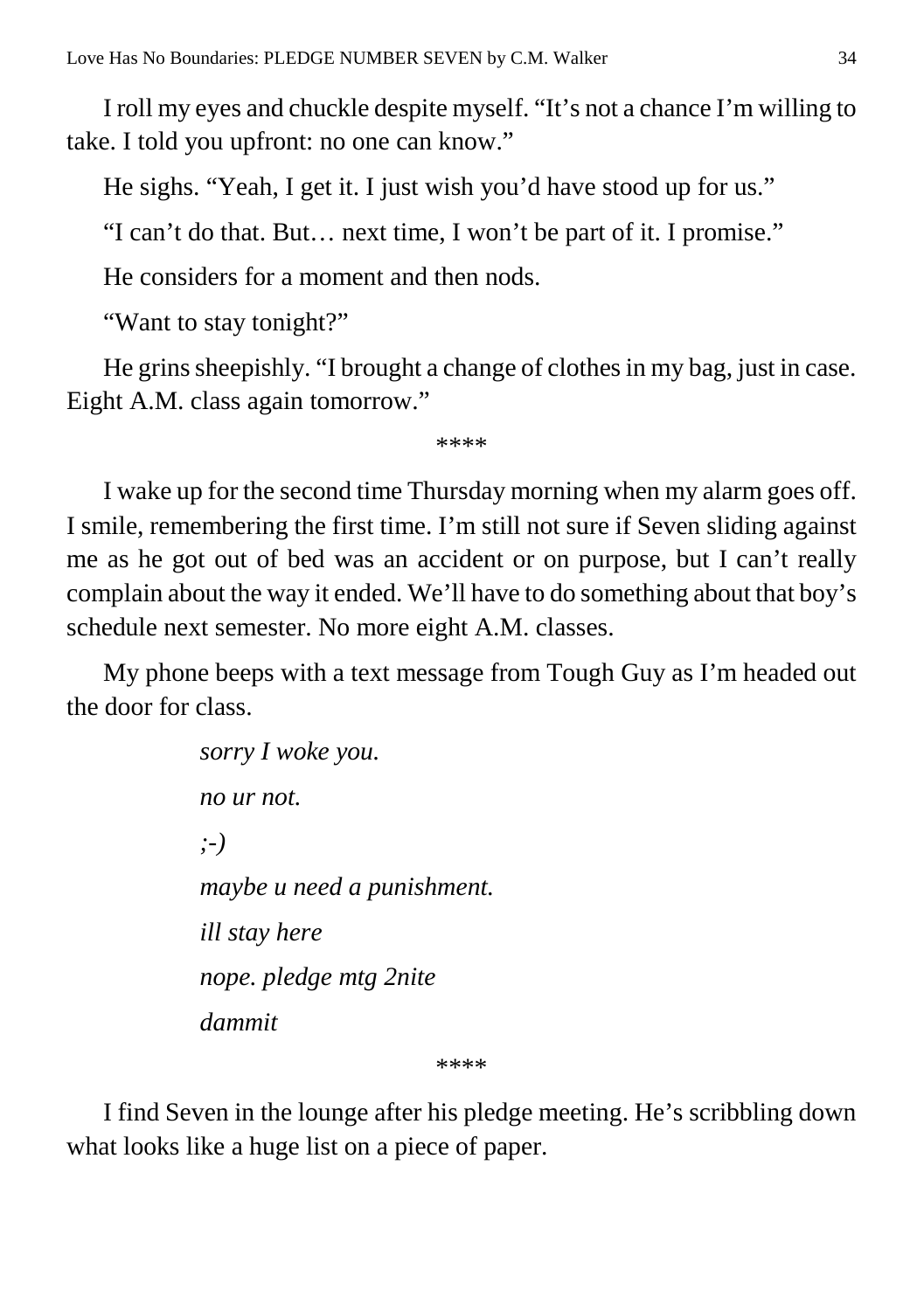"Hey, man." My words are surprisingly calm compared to my racing heartbeat. I can't look at him without thinking about this morning. Or last night. I sit next to him on the couch.

He gives me the biggest smile I've ever seen on his face. "Guess what? I'm in charge of the pledge class fundraiser. We're going to do a Casino Night, and maybe a silent auction, and—"

I laugh. He sounds like a kid about to go on summer vacation. I glance at his list. "You know this is a project for the entire pledge class, right?"

"I'm just writing down some ideas, things we'll need to do. There'll be plenty for everyone to do."

He jots down some more stuff. I remember our conversation from Monday, when we chatted half the night away. "Oh, yeah, this is your thing, right? Hospitality Management or something like that?"

"Uh huh," he says, not looking up. "Hospitality and Business Management. This is what I want to do."

He works for several more minutes before he stretches his arms above his head and arches his back. His shirt rides up, exposing a tempting sliver of his skin.

"Done?" I ask hopefully.

Our eyes meet and lock. We stand at the same time, and then escape to my room as quickly as we can while still looking casual. I shove him against the wall and attack his mouth.

"Mmmm," Seven murmurs when we break for a breath. "If this is punishment, I'll take more, please."

"Just you wait," I growl.

"I've got news," he gasps as I suck on his neck.

After a final lick up his Adam's apple, which makes him shudder, I stop and look at him. "You'd rather talk?"

"My roommate's gone all weekend."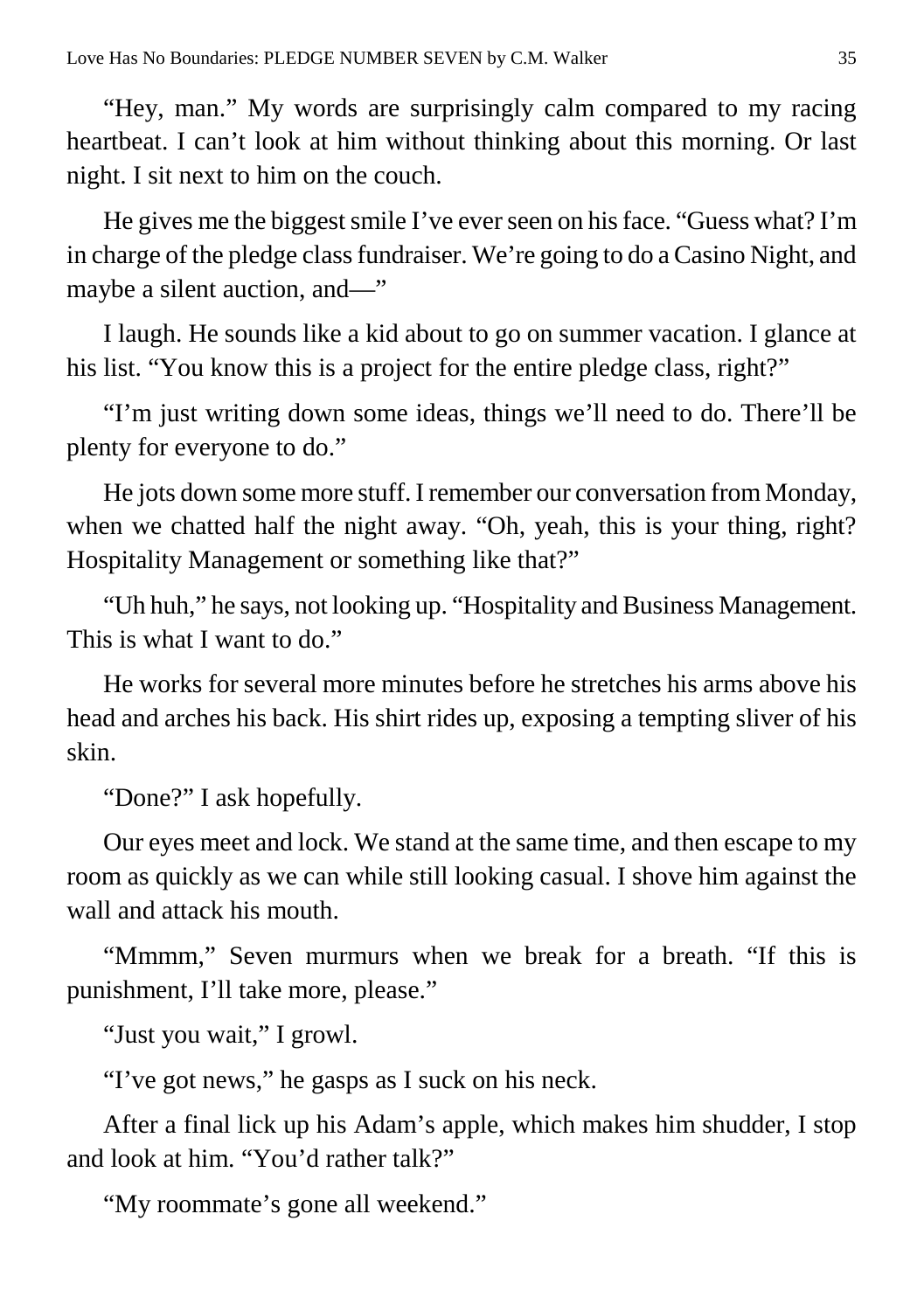"That's nice."

"Nice?"

"So when should I come over?"

He wiggles his eyebrows. "Come whenever you want. But my roommate isn't leaving 'til one or so."

"Shit, that reminds me. I have to go to this stupid play tomorrow evening for my class. I've got an extra ticket. Want to come with me?"

He grins. "Are you asking me on a date? Gonna wine and dine me?"

"No, no, not a date," I say quickly. Maybe asking Seven was a bad idea. "Just… moral support."

"Mmmhmm," he says against my lips.

I push him to the bed, and lie down on top of him, bringing my lips to his. The kisses are deep and frantic. I grind my whole body against his. Even through the layers of fabric, it feels so good. I press into him and he pushes up to meet my thrusts. After what feels like hours, I pull away from his bruised lips and tug his shirt off. Sitting up slightly, I run one hand down his perfect chest. I suck on his left nipple, returning my hips to their torturous grinding motion.

He tries to keep his moans muffled, but it's also clear he really likes having his nipples sucked. I switch to the right nipple, flicking and licking it with my tongue, even biting gently before closing my mouth around it and sucking. I kiss down the center of his chest, down to his flat abs. This is what you don't get with women. This hard, taut skin stretched over muscles that just beg to be touched and licked and kissed. As I move lower, I start undoing his pants. He lifts his hips to help me get them down. Fuck, I love him in boxer briefs. I mouth his hard dick through the fabric, leaving a wet spot.

"Suck me," he pleads.

I pull myself up. Immediately his hand goes to his dick.

"Uh-uh. Those stay on," I tell him as I push his hands away.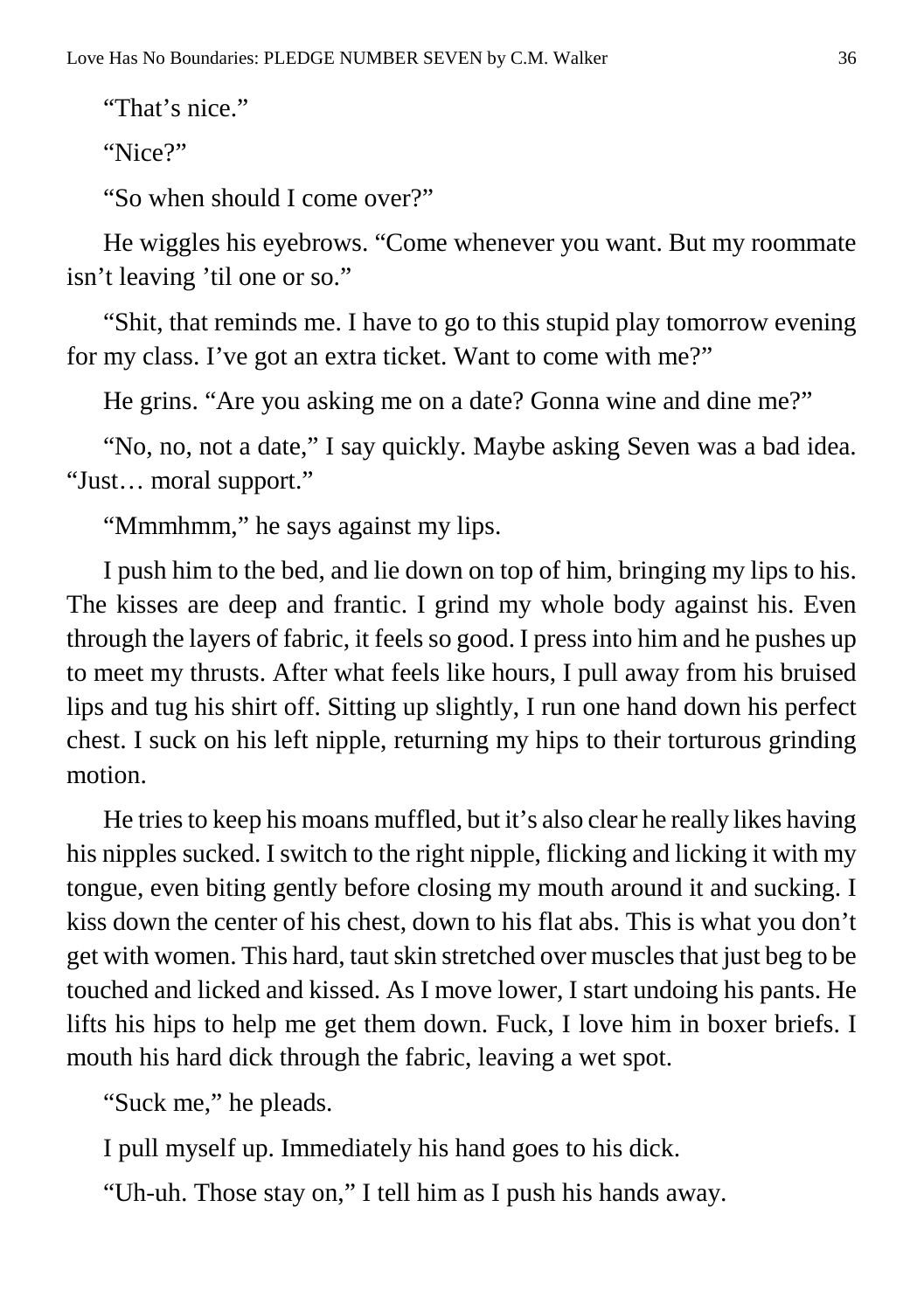# He groans.

I pull down my own pants, leaving my boxers on. Then I lay down on him again, sliding our bodies together. The underwear's so thin that it feels amazing. I kiss him again. His hands slide down my back, scratching slightly. He grabs my ass and squeezes. Holding me tight against him, he rocks his hips up against me. His head is thrown back, but his mouth is clamped tightly closed to keep his moaning down. I watch his face as he fucks himself against me. He's so fucking beautiful when he lets go of that tension.

I kiss the exposed skin of his neck. Kissing and licking and sucking. I have to move to his mouth when his moans get too loud. I take back control and start humping against him so hard he's probably making a dent in the mattress.

I can feel the moisture on his underwear and swallow all his moans as he comes. The wetness and the heat I feel through the fabric pushes me over the edge. I keep my mouth plastered to his just so I don't lose control and start screaming.

Afterward, I collapse onto him, completely worn out. He doesn't seem to mind my weight. Or maybe he's already asleep. It's hard to tell. He looks so peaceful. I nuzzle his neck. His fingers trail down my back gently. I roll off him.

"Still like your idea of punishment," he says sleepily.

\*\*\*\*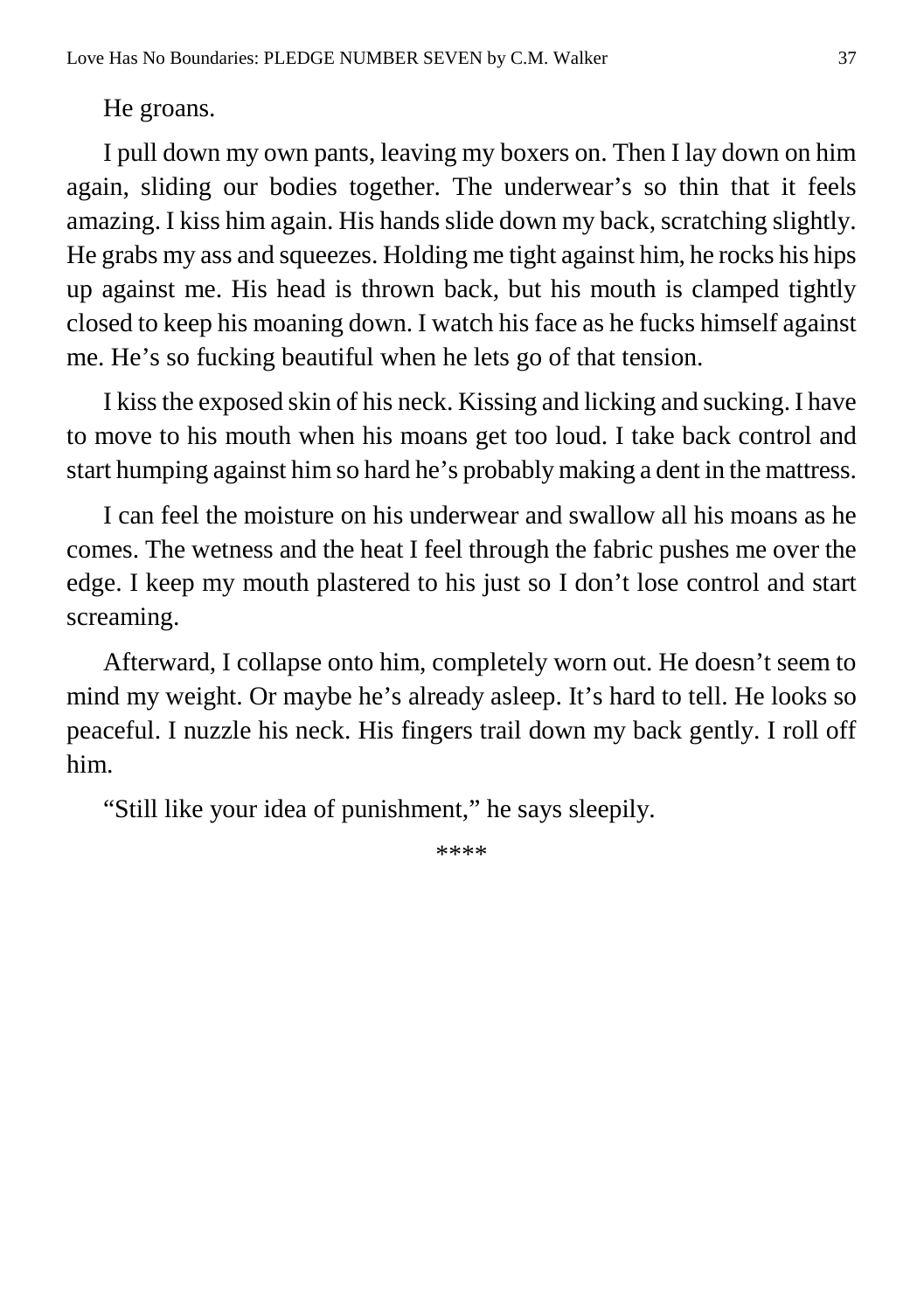# CHAPTER SIX

"So tell me again why we're going to *A Million Faces*?" Seven asks as we pull into the parking lot of the small theater.

"For my Performing Arts elective. You'll have to take it too, eventually. Or some other kind of arts class."

"Can't wait"

After the lady at the will-call window hands me the tickets, Seven says, "Our fraternity, Alpha Phi Kappa, is holding a Casino Night fundraiser and we're looking for donations from businesses in the community. Is there a manager I can speak to about Millhouse Theatre possibly sponsoring a table?"

"He's not here right now." She fishes around on her desk and then hands him a card. "But here's a card with his number. You can call him direct."

"Thanks." He flashes her a smile.

As we walk toward the entrance, I say, "You're really into this Casino Night thing, huh?"

"Hell yeah. I'm gonna kick ass. Just you watch. Our pledge class will raise the most money in APK history."

"You're a cocky son of a bitch, you know that?"

"I can back it up." He punches me in the arm.

The usher hands us programs and directs us to our row.

"So are you supposed to take notes or something?" he asks when we're settled into our seats.

"I don't know. I'm not really sure how I'm supposed to write an essay about a play. Like a review maybe? Dissection of the plot? Evaluation of the actors?"

"Good luck with that," he says in a glad-it's-not-my-assignment tone.

There's still several minutes before the play starts. I slide my fingers along the edge of the program. Seven pages through his copy. My leg bounces. As I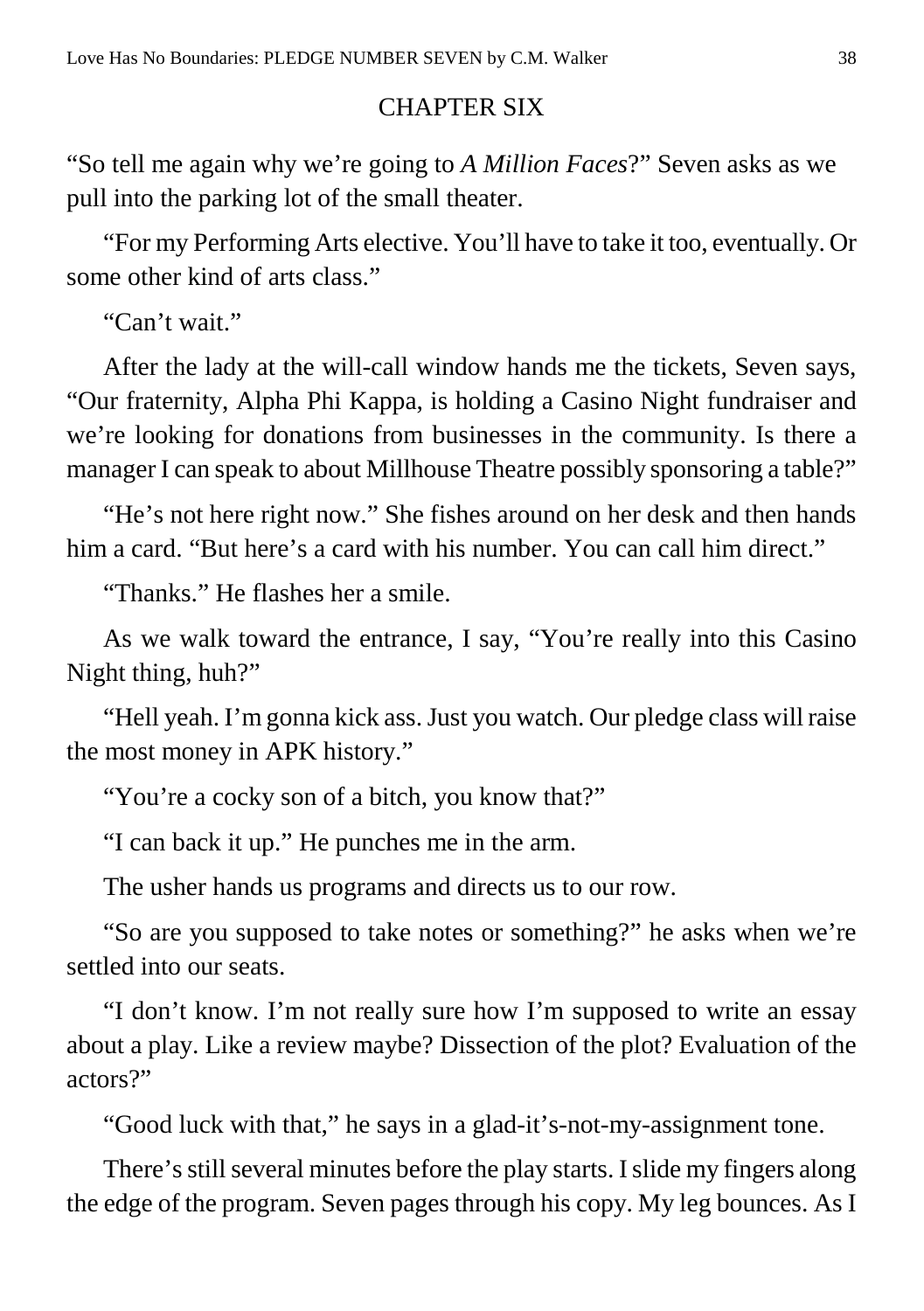glance around the audience, I notice a few other pairs of guys. They all look like they're on dates. Is that what everyone will think about Seven and me? I rub the back of my neck, trying to slow down my heartbeat and my breathing.

I study the guys a few rows ahead of us. Why do I assume they are a couple? If I was here with Mikey or Chuck, I wouldn't even consider the idea that we look like we're on a date. Those two guys lean in close to each other. Their arms touch. When they look at each other, they smile even if they don't say anything.

"Hey, there's a lot of ads in this," Seven says, breaking me out of my thoughts.

"Huh?"

He puts his hand on my knee. "Restless much?"

I stare at his hand. I should shove him off, but heat soaking through my jeans somehow calms my nerves when it should be sending them into overdrive. I squeeze my eyes closed and try to remember what he said. "Ads?"

He removes his hand to point on the paper. "We can use this as a list of business to talk to. For the Casino Night."

"You never give it a rest, do you?"

He turns serious. "I need to prove I'm APK material."

"You've already proven that to me."

He leans over and whispers into my ear, "Was it the blow job that convinced you?"

I laugh so loud that the people in front of us turn to glare at me. I close my mouth tightly and try to look ashamed, but come on, the play hasn't even started yet.

"Ladies and gentlemen, in just a few minutes the lights in our theater will be dimming. Please be sure to take your seats at this time. Remember, food and beverages are not allowed in the theater. Flash photography and video recording are strictly prohibited. Please turn all cell phones off or on silent. Thank you for your cooperation."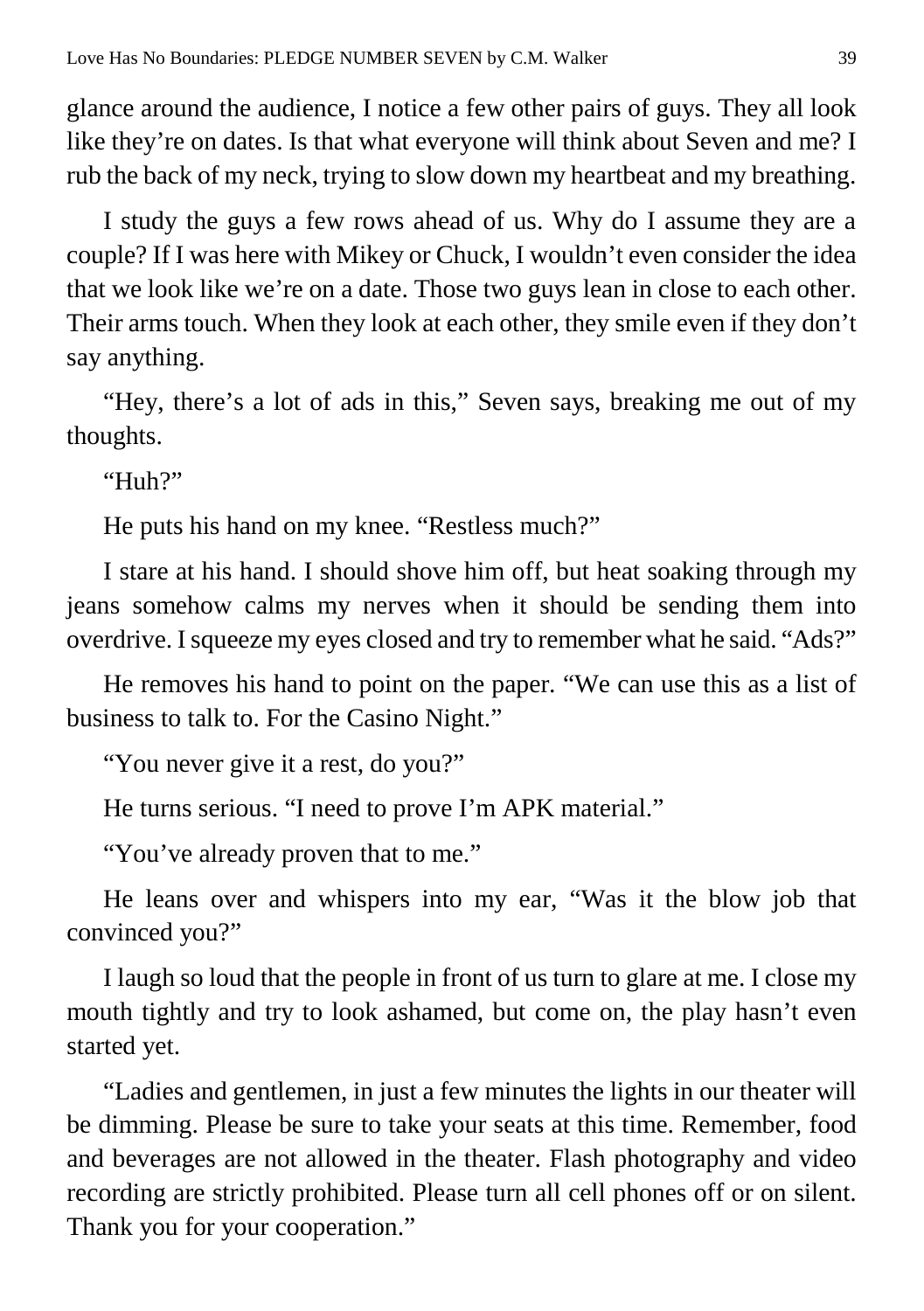Seven slouches into his seat. "Wake me when it's over," he mutters.

I poke him in the side and he yelps. More dirty looks from the people in front of us.

"If I gotta watch it, you gotta."

"That an order?" he teases.

"Do I need to make it one?"

"Nope."

The lights dim and the music starts. I'm actually following the story when I feel Seven's arm nudge mine sometime during the first act. He leans in close. "They're so totally gonna fuck by the end." His breath tickles my ear.

I keep my mouth clamped shut. The spot on my arm where he nudged me tingles, and I'm suddenly very aware that we're sitting together in the dark. Everyone is focused on the play. No one cares about the two guys seated in row twenty. We're not alone, except we are. It's a freedom we don't get to experience at the house. There's always the chance someone will come in my room. If I lock the door, I'd have to explain *why* Seven and I were in the locked room. No one locks their door at the house unless they're hooking up.

I glance over at Seven. He's got an amused expression on his face. He leans over and turns his head as if he was going to whisper something in my ear. He's surprised to find me looking at him and our noses brush. He covers his noise of surprise by kissing my lips. It's our first public kiss, even if it is dark and no one sees it.

"I need to pay attention," I whisper.

"Sure," he whispers back.

My heart pounds. Fear of being caught? As if we're the first two people to ever kiss in a theater. It was unexpected and sweet, and so quick that it's almost as if it never even happened.

Throughout the play, he whispers more smart-ass comments in my ear and I have to bite my lip to keep from laughing. Partway through the third act, his arm grazes mine again. I turn to look at him but he's staring straight ahead at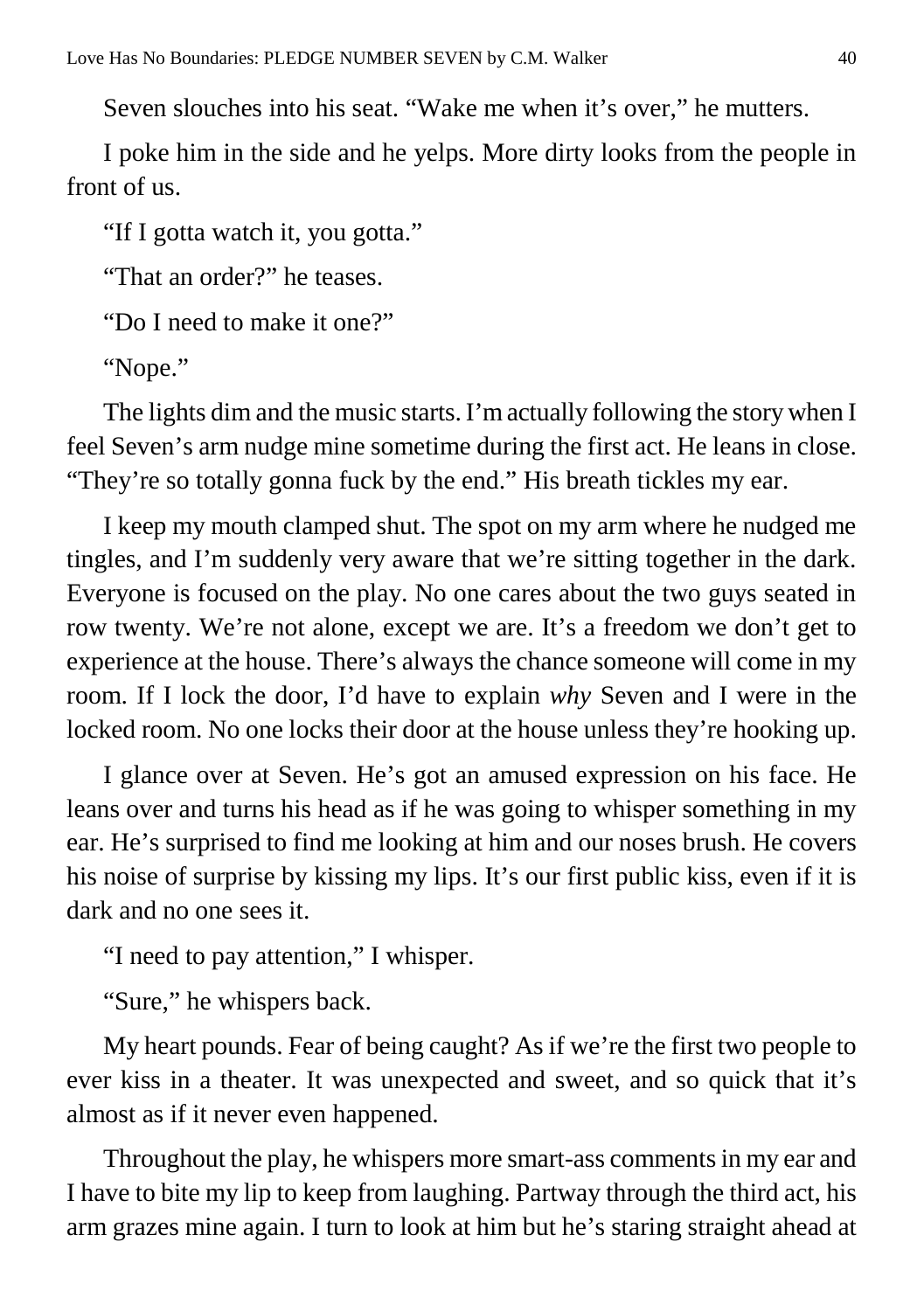the performance. I feel his fingers slide against mine and just like that, we're holding hands. He looks over at me, raises an eyebrow slightly. I smile. He smiles and turns back to the show.

I nearly miss the play's big finish because I'm too busy staring at our connected hands. Never in my life have I held hands with a guy, and though I must have with a girl or two in high school, I can't remember any times in particular. Somehow, sitting here in the dark watching a play and holding hands with Seven feels like the most natural thing in the world. Just another Friday night.

Except it's not Seven's hand I'm holding. I can't reconcile this relaxed, playful, *happy* person next to me with the stoic, stiff-backed pledge I'd met. I'd seen glimpses of this happier guy over the last couple of days, but for the first time, I feel like I'm with someone other than Seven. I'm with Carlos and we're holding hands in a theater and not only am I okay with that, it's making me smile.

When the show is nearly over, before the lights turn up again, he lifts my hand and touches it to his lips. Then he lets my hand go. Heat races through my veins, up my arm, down my body, and all the way to my feet.

As the actors take their bows on stage, I've already forgotten what the play was about. Whatever brilliant essay was writing itself in my head is gone. But I can still feel the cool rush of Carlos' breath on my ear, the warmth of his hand on mine, and the moisture of his lips on my hand.

\*\*\*\*

We walk back to my car in silence. My arm has stopped tingling and I can finally think of something other than Carlos' kiss. Bits and pieces of the play come back to me, and I think maybe I'll be able to write an essay after all. Thank God. Going to another play was not something I had the time or desire to do, especially since paying attention would require going without Carlos.

When we reach my car, Carlos grabs my arm.

"Wha—" I gasp as he turns me and pins me to the car. He leans in and kisses me on the lips.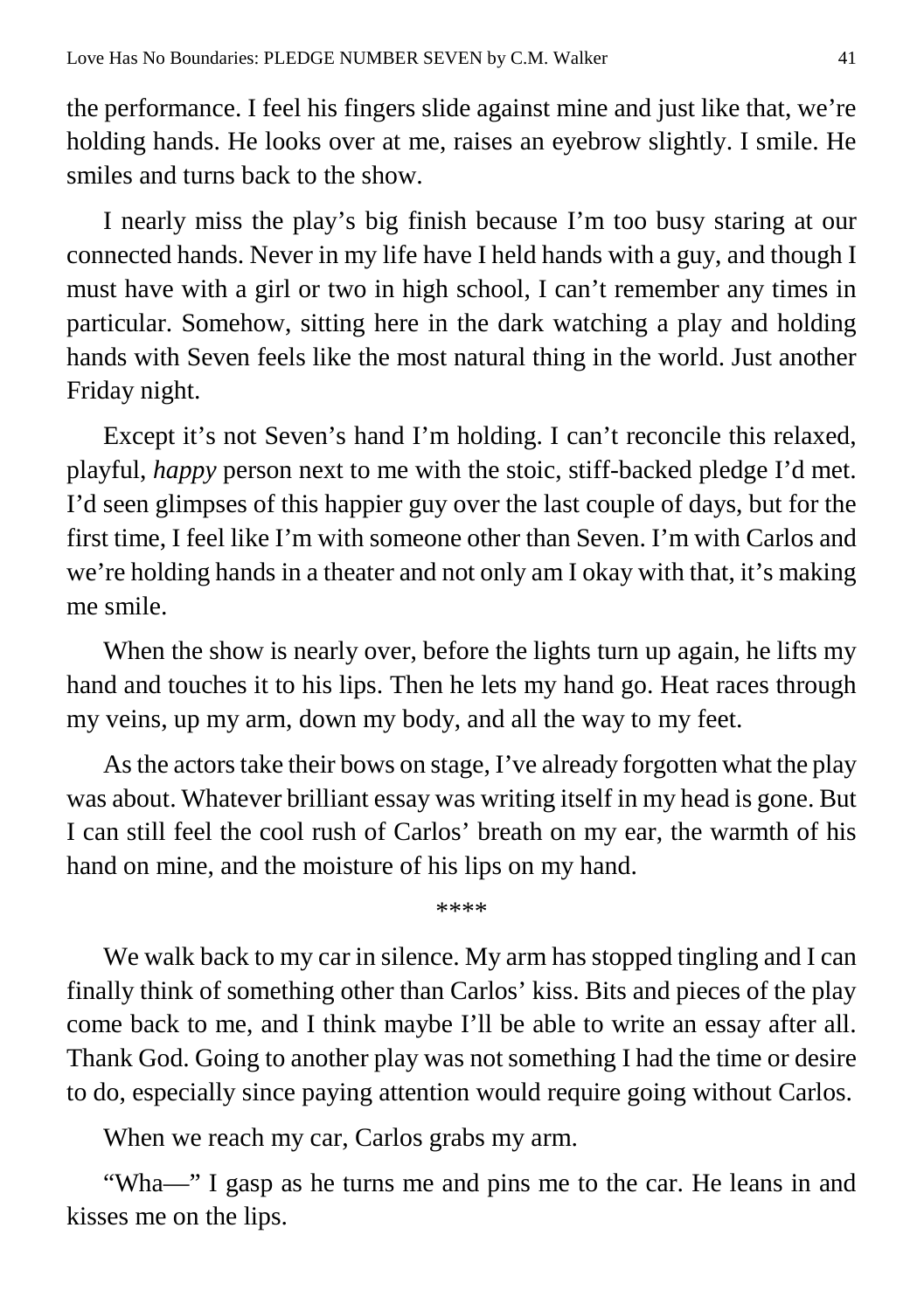I push him away. "What are you doing?"

"Kissing my not-boyfriend on our not-date." He has a wide, playful grin on his face.

My eyes dart around the parking lot.

"Relax. For one thing, it's dark. For another, no one knows us. Now, are you going to let me kiss you properly?"

"I don't—"

"No one is paying any attention to us. You aren't the center of the universe." He smiles and then leans in again.

This time I let his lips move against mine, let his tongue lick against my lips, let my lips fall open to his kiss. He shifts closer. Heat from his body radiates into mine from my lips down through my legs. I end the kiss earlier than I might have if we'd been alone, but that's less about someone seeing us and more about appropriate public behavior. All I can think about now is spending the night with him and how little of it we'll spend sleeping.

He's smiling when I open my eyes. "You see? You didn't burst into flames. No one said anything, no one probably even saw us. The world didn't end."

"Yeah, yeah, you win."

We pick up some dinner on the way back to campus. Drive-through. It's not a date; I don't feel obligated to buy him a nice dinner, though maybe I should have after he sat through that play with me. Not that the actors weren't talented. I'm just not a going-to-see-plays kind of guy. It's just too, well, gay. Is it possible to be gay but not *that* gay? Only a little gay? Carlos isn't the first guy I've been attracted to, but he's the first I've risked exposing my secret for. What does that mean? Is he just exactly my type? Do I have a type? Apparently my type involves slim, dark, and smooth-chested smart-asses.

I realize that Carlos is staring at me, perhaps waiting for me to respond.

"I'm sorry, what?"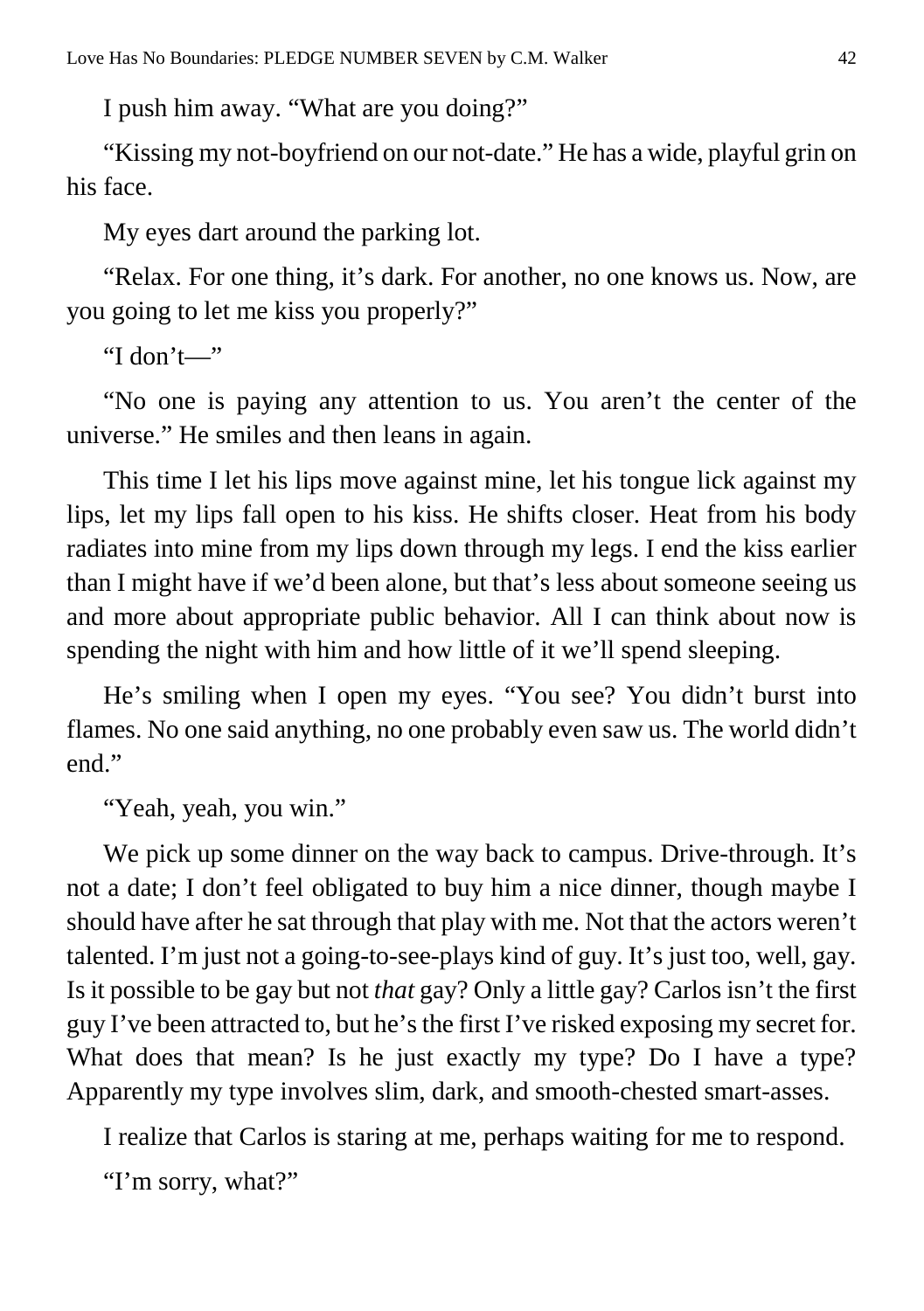He laughs. "I said, 'What did you think about the play? Will you be able to write a good essay about it?"

"Sure. I can BS with the best of them."

"I don't doubt that."

\*\*\*\*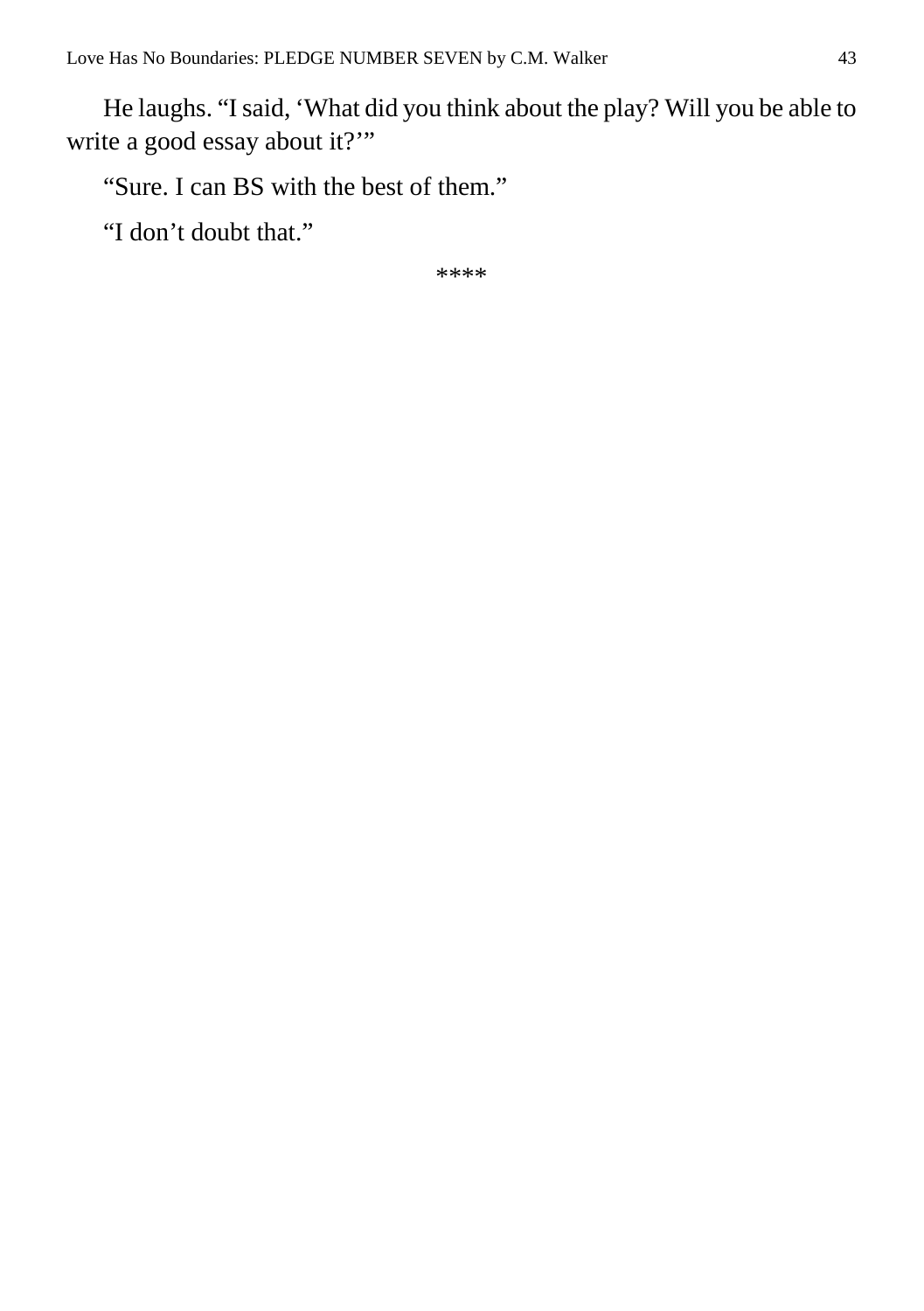## CHAPTER SEVEN

We have to park in the long-term visitor lot, which is only slightly closer than the freshman lot. I walk a half step away from Carlos; if he notices, he doesn't mention it. I follow him into the building and to the elevator. There're three other people in the elevator with us. Do they know Carlos? Do they know me? Doubtful. They look like freshman. Do they know Carlos and I are together?

Carlos lives on the fifth floor. We pass some people in the hall and he nods to them, but no "Hey, how are you?" or any other indication that they actually know each other. How lonely. No way do I miss living in the dorms. Sure, Carlos spends a lot of time at APK, but he lived here full-time before Rush. Hadn't he made friends?

He stops in front of room 527. "Home sweet home," he says as he unlocks the door and shoves it open with the help of his shoulder when it sticks. Nice.

Carlos' room is evenly divided. On one side is a desk piled with books and papers and a bed covered with, well, stuff. The other side is neat and orderly and has posters of Henry Cavill posing in his very muscular Superman suit, Johnny Depp wearing guyliner, and Matt Bomer looking handsome in a suit. None of the posters have nudity or anything inappropriate, but it does give off the "gay" vibe to have three posters of male actors. Hot actors, I'll give them that. But not a large-chested woman in sight.

"I was hoping my roommate would have cleaned up before he left, but well, I just had to throw his crap on his bed." Carlos looks embarrassed.

"So your roommate knows?"

"Huh? Knows what?"

"About you? Being gay?"

He shrugs. "I didn't tell him either way. Does it matter?"

"I-I just thought, you know, you were in the closet."

"I came out in high school. Had a boyfriend and everything."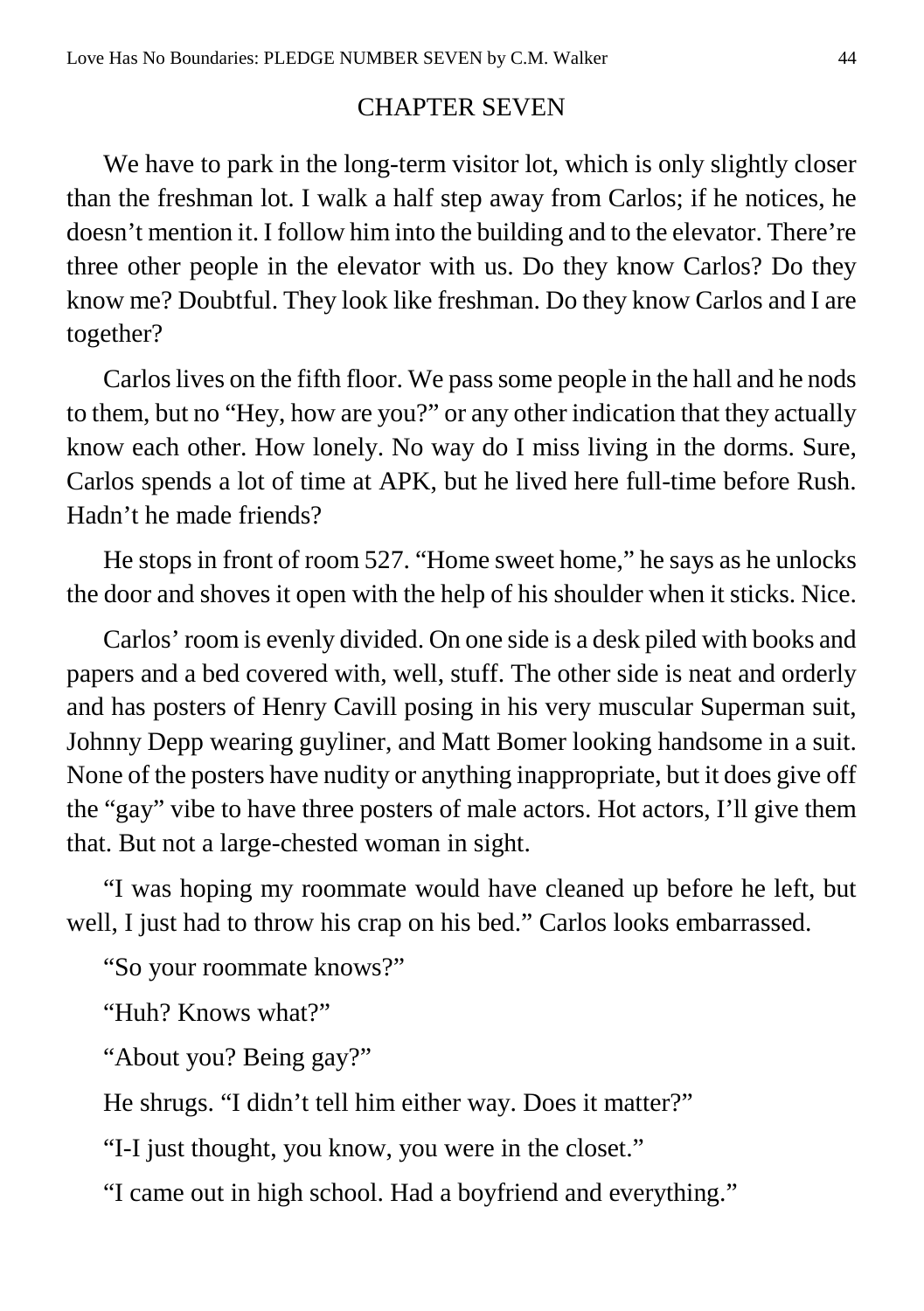"You did?"

He bumps my shoulder. "Hey, don't sound so surprised. Apparently guys do find me attractive."

"No, I just meant, you were out in high school but not now?"

"I don't feel the need to broadcast a message, 'Hey, I'm gay!' I mean, straight people don't go around saying, 'Hey, guess what? I'm straight!'"

"Well, no. But being straight is…"

He raises his eyebrows. "Normal?"

"That's not what I meant. Assumed."

"Maybe it shouldn't be."

"Maybe not," I concede, though I don't have much faith it'll ever change. "So what happened? With your boyfriend."

He leans his back against the door and slides down until he's sitting on the floor. "I was barely fifteen, and he was a few years older. I thought he was so sophisticated. So smart."

I sit down opposite him, my toes pressing against the wall. I scoot close to him, leaning on one arm. My palm rests on the floor between his feet.

"I fell for him, totally and completely gone," he continues. "We dated, slept together for months before I got up the nerve to tell him how I felt. When I did…" He takes a breath. His face grows hard, angry. "He laughed in my face. Said that I was nothing but an ass to fuck. That I'd taken everything too seriously and didn't I know there were other guys? Other girls too?"

"I'm sorry."

He looks at the floor, and his voice gets colder. "As if that wasn't bad enough, he went on to tell anyone who would listen how I'd confessed my undying love for him. That I was pining over him, obsessed with him. The whole school knew within days. Whenever I passed him or his gang in the hall..." He shudders with the memory, and the words die in his throat.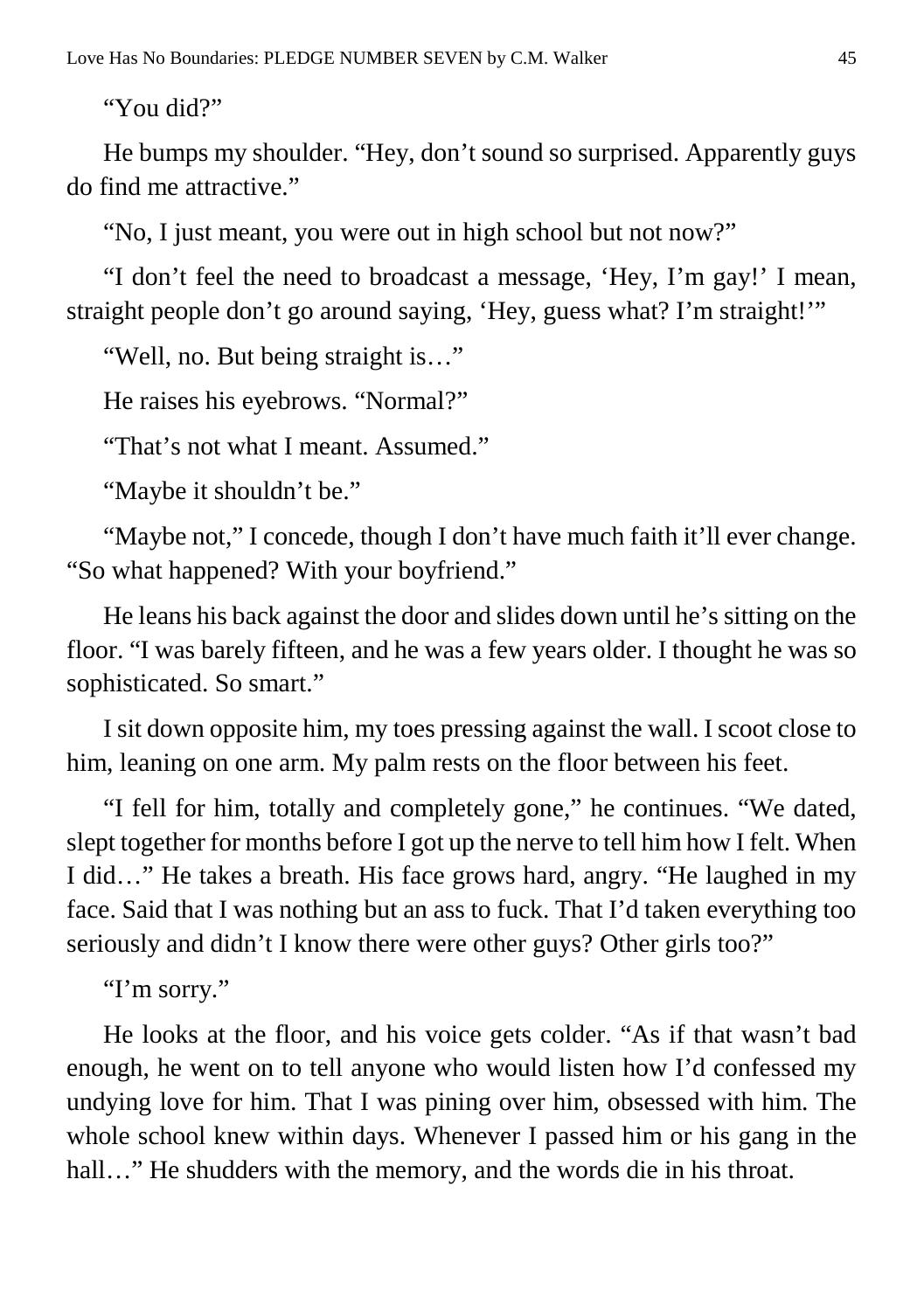I could picture it, naive Carlos expecting puppy dogs and rainbows and this asshole stomping all over his hopes. I'd like to stomp all over the asshole. "That was a shitty thing to do."

"Yeah, well. I was stupid."

"Nah, not stupid. Just young."

I squeeze his arm and he meets my eyes. I'd thought he was angry at me when we argued the other day, but it was nothing compared to this. His face is red, and the ice in his voice could frost a beer mug in seconds. This is more emotion, more passion than I've seen from him since we met.

His voice comes out very quiet now. "I'm really not all that tough. It's just an act."

"You're tougher than you think you are."

"T.K., I…," he whispers and leans in to kiss me before he finishes his sentence. It's tentative at first, but not for long. I stand and pull him up with me. His fingers skim just under my shirt. It tickles, and I squirm.

He pushes me toward the bed. Just before falling into it, we kick off our shoes. I pull him down on top of me and we resume kissing with barely a pause. My hands run down his back until I reach his ass. Oh God, that ass. When I squeeze those cheeks, he moans into my mouth and grinds his hips down against mine. His hard dick digs into my thigh.

He presses harder against me, and then he really starts moving. It starts in his hips, but soon his whole torso is moving in rhythm. His lips find my throat, and I tilt my head back to give him more room.

"I love how you taste," he whispers in my ear.

My hips jerk upwards to meet his thrusts. My throbbing dick and his heavy breathing and throaty moans make it impossible to think. All I know is that I want him in a way I've never wanted anyone ever before. I slide my hands up the sides of his body, peeling off his shirt in the process. He quickly pulls mine off too.

"I want you naked. Now," I say, panting.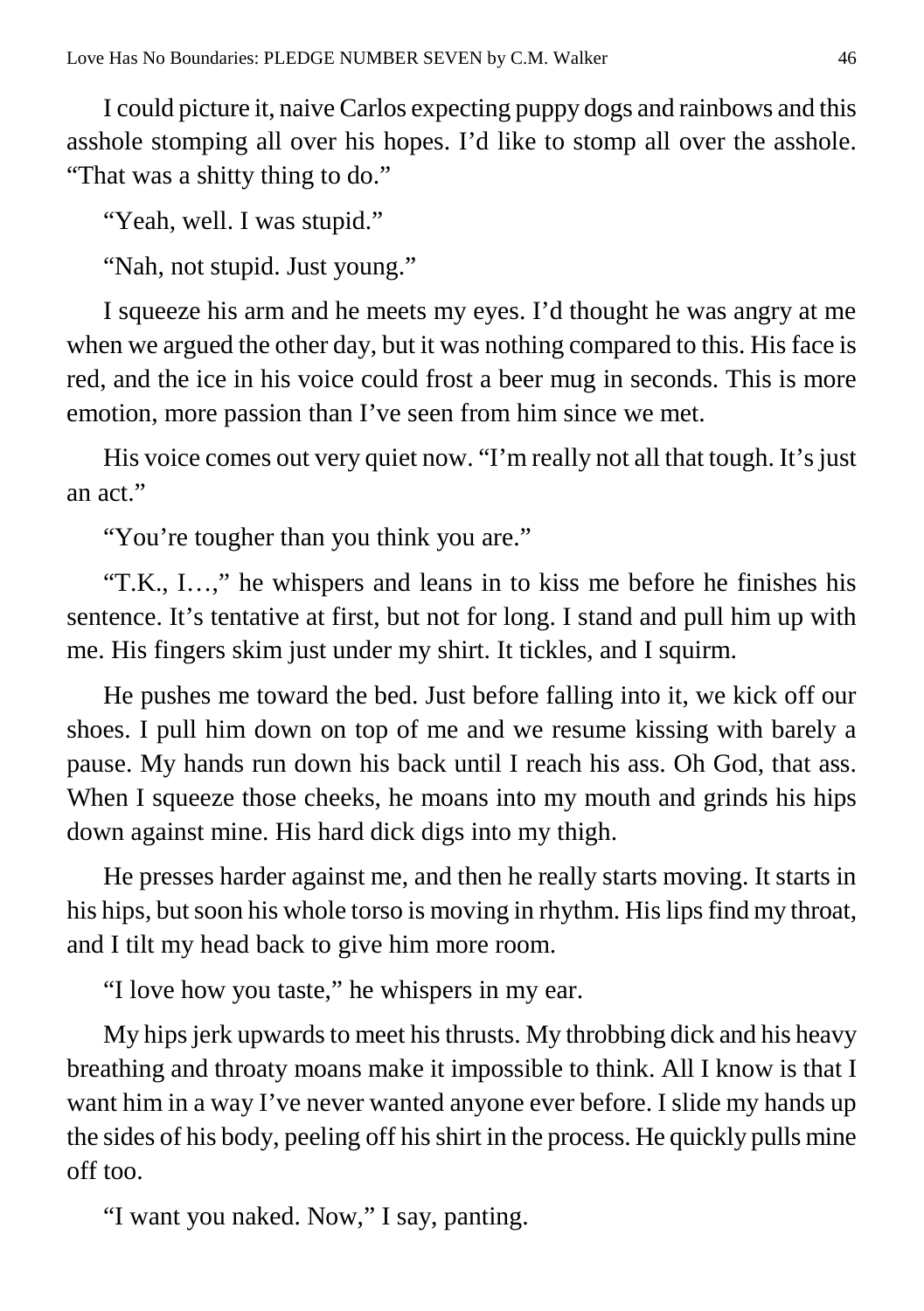He sits up on his knees and undoes his pants. I undo mine as well, but I can't take my eyes off him as he pushes down his jeans, and then finally pulls his dick out of his underwear. He squirms out of his pants as I wiggle mine down and kick them off.

I can't tear my eyes away from his hand jerking himself as he scoots backwards. His head lowers and he kisses the head of my dick.

"Oh, God," I gasp. My eyes fall shut, anticipating the sweet wetness of his mouth.

Instead, he licks the length, from base to the very top. He flicks his tongue into the hole and I nearly leap off the bed in surprise and pleasure. He licks the entire length a few more times, layering it with saliva. Finally, finally, he takes my dick into his mouth and for one awful, wonderful second I think I'm going to come right then and there. I tuck my left arm behind my head so I can watch him more easily. His head bobs up and down slowly, like he's savoring my taste. His cheeks hollow with suction, alternating with his tongue against my dick.

He looks up then, and his dark red lips stretched around my dick is possibly the hottest thing I have ever seen in my entire fucking life. He blinks slowly, his wide eyes looking like innocence while he works my cock like no one has ever sucked me before. It's unfair that he's so damn good at this.

With my right hand, I finger his hair. When he sucks extra hard, I grab a fistful of hair. I don't pull it, not hard anyway, but God, does that feel good. I thrust my hips against his face, gently at first to be sure I don't hurt him, then harder a few more times, and I watch him take it, sucking me in deep, moaning like it's the best thing ever.

He pops off my dick and immediately lies back down against me, lining up our cocks, and kissing me hard.

"Roll over," I tell him.

We rearrange ourselves, him on the bottom and me on the top. I start the way he did, kissing and humping our dicks together. Then I move down his jaw and neck, leaving a moist trail. I lick his right nipple, suck it in, scrape my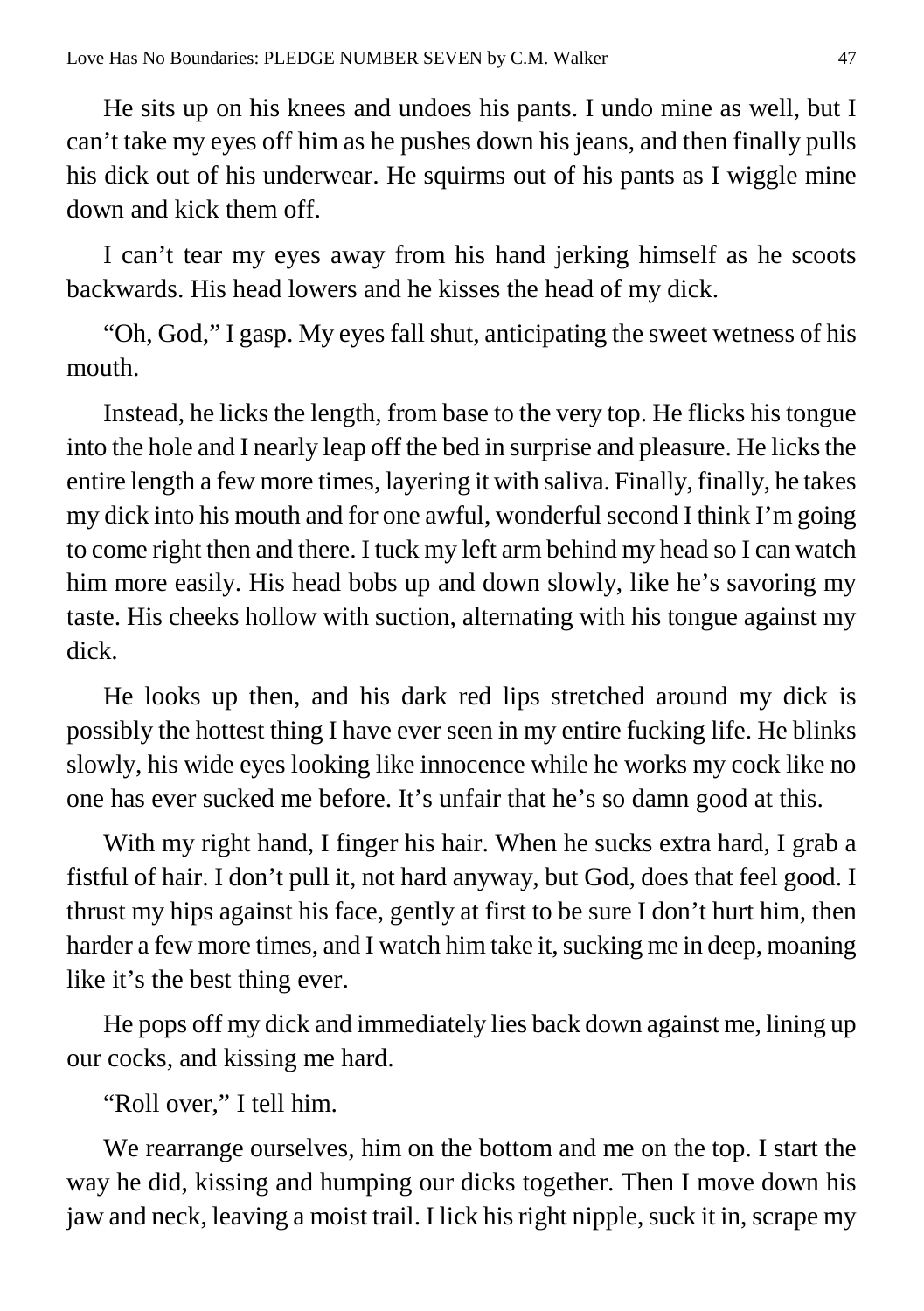teeth against it. He arches his back, pushing his chest right up into my face. I tug on his left nipple.

"T.K." The way he says my name, in absolute pleasure, almost in awe, makes my entire body feel like it's on fire.

I switch sides, sucking and licking the left nipple while tracing circles on the right with my finger.

"Baby," he gasps. "Gonna come if you keep—"

I kiss down the center of his chest. It's so smooth and fucking perfect I have the sudden urge to cover it in streaks of my come. Another time, I tell my eager dick. I'm not even close to done with him tonight. I lick his cock a few times before I take it in. I go right for the deep throat, catching him off guard. He sounds almost like he's crying. I flick my gaze up to his face, watching him buck and writhe and moan in pleasure. This is one advantage to being in the dorms. I don't give a shit who hears him. I don't have to muffle his beautiful noises, the fruits of my labor.

I stroke his dick with my hand. "You like that, don't you?"

He nods vigorously. "So much. More. Suck me more."

"Mmm. I like not having to keep you quiet."

I go back to sucking, alternating deep and shallow strokes. Giving special attention to the head every few times. When his moans turn into pants I back off.

"Uh-uh. Not time for you to come yet." I tightly circle the base of his dick with my fingers.

"I want… I want…"

Lick.

"Yeah, baby? What do you want?"

"Fuck me. I want you to fuck me."

"I've never… Will it hurt you?" I feel like I'm the freshman, asking such a stupid question.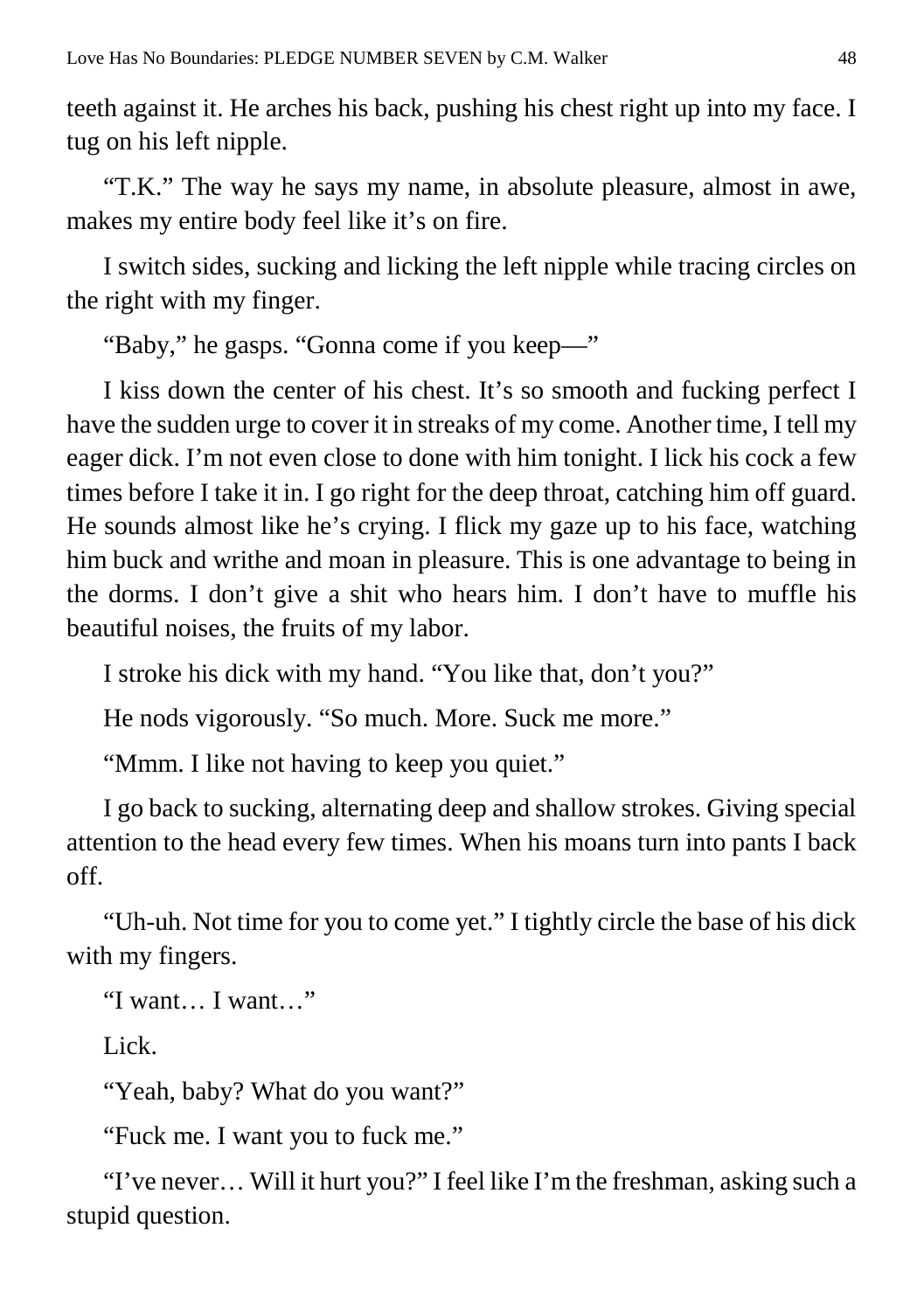"A little discomfort, not gonna lie, but it turns into the best feeling ever." He starts to sit up and I back up to give him space. He walks to his desk and rummages in the drawer. He holds up the bottle of lube and a condom.

"Okay."

He must think I don't sound convinced, because he says, "Don't worry. I'll help you."

I chuckle. "My gay-sex mentor?"

"Hell yeah. I'll mentor you anytime."

He tosses me the condom and lies back down on the bed. "I'm hoping you don't need help with that," he says with that cocky grin of his.

"I think I can handle this."

As I roll on the condom, he dribbles some lube on his fingers. When he starts rubbing circles around his hole, I'm shocked at how much it turns me on. Who knew a guy playing with his own ass would be so hot?

He holds the lube toward me. "Here, give me your hand."

I put my hand closer and he puts some lube on it.

"You have to prepare me, stretch me, with your fingers. Just go slow and it'll be fine."

I slide my finger down from his balls until I reach his hole.

He nods. "Go ahead."

I start with circles, the way he was doing, and then I try to push in. I look back and forth between my finger poking him and his face, trying to make sure I'm not hurting him.

He closes his eyes. "God, yes."

Must be a good sign, so I push a little farther. Slowly, I fuck him with my finger.

"Add another finger," he urges. "Go on. I can take it."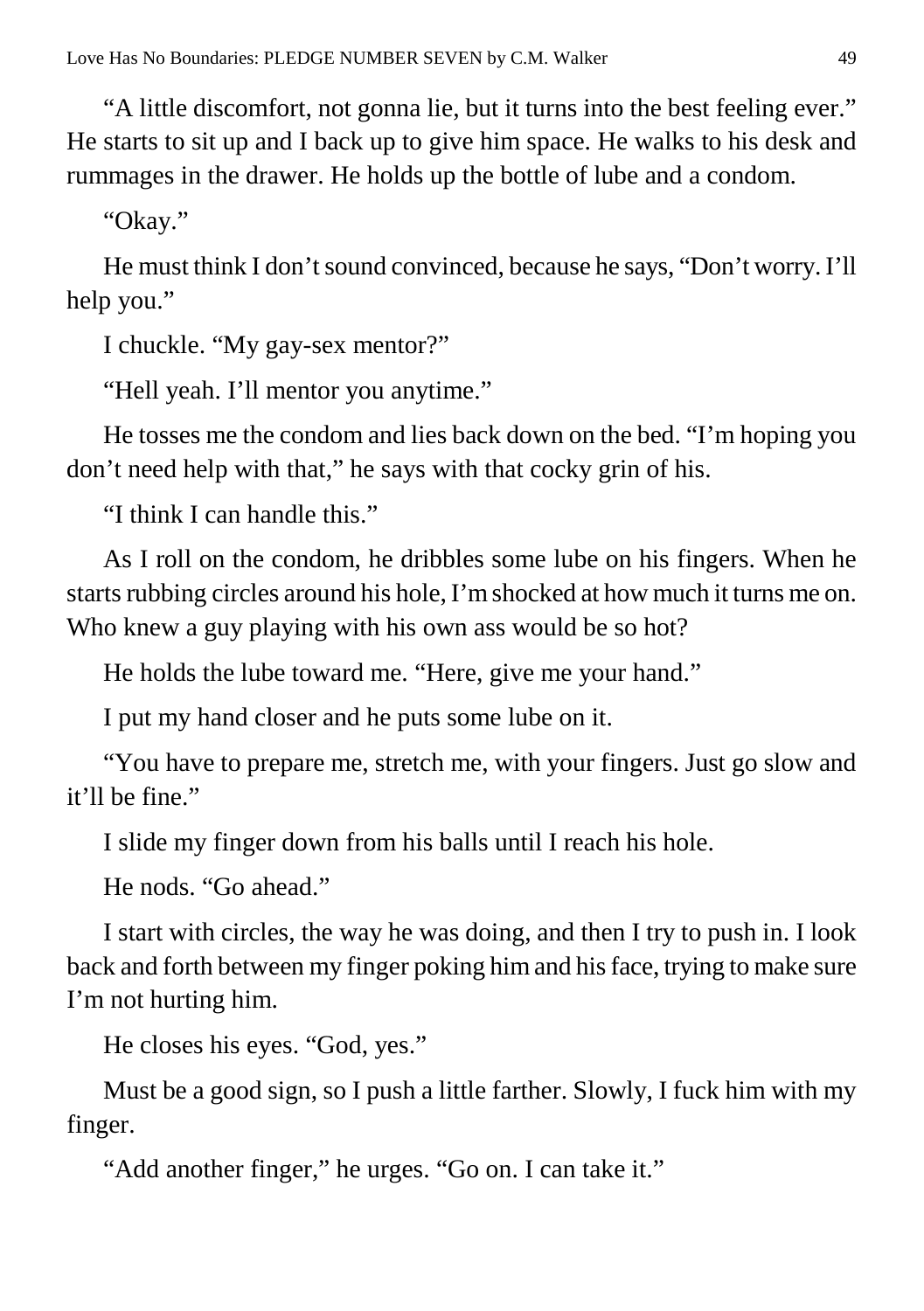I do. He gasps at first, and I start to draw back but he promises me he's okay. "It's just been a while."

Soon I'm fucking him with both fingers, watching as he moans and arches his back and pushes back against me.

"Yeah, that's it. Stretch me. Get me ready for your cock."

I experiment with widening my fingers. If the point is to stretch him large enough to fit me, he needs more room.

"You're a fucking natural." He smiles. "Lube yourself up. I'm ready."

"You sure?"

"Get your dick in me right fucking now."

I laugh. I'll never get tired of that dirty mouth of his. While I stroke with some lube, he rolls over on his stomach, pushing his ass up in the air. I press my lips to one of those perfect round cheeks. I can't help myself. I suck in a patch of skin, biting very gently. He practically pushes his ass back into my face. I release the skin and there's a red mark. I trace the outline with my finger. Yeah, I like that.

Sitting up on my knees, I move closer to him, placing one hand on his hip and one on my dick. I line up with his hole and push. Even with just the head in, I can tell this will not be like fucking a girl. Not a single fucking bit.

"I'm good. Push all the way in," he instructs, though his voice does sound strained.

I do, as slowly as I can, until I can't go any farther.

Holy fuck. Buried inside of him, it's so hot and tight and oh my God how have I not come already? I take a few steadying breaths.

"Okay?" I ask.

"Hell yeah." He pushes back against me and I take the hint to start moving. Our simultaneous moans might be the hottest fucking thing I've ever heard in my whole entire life.

"More," he begs. "I won't break. Need you so fucking bad."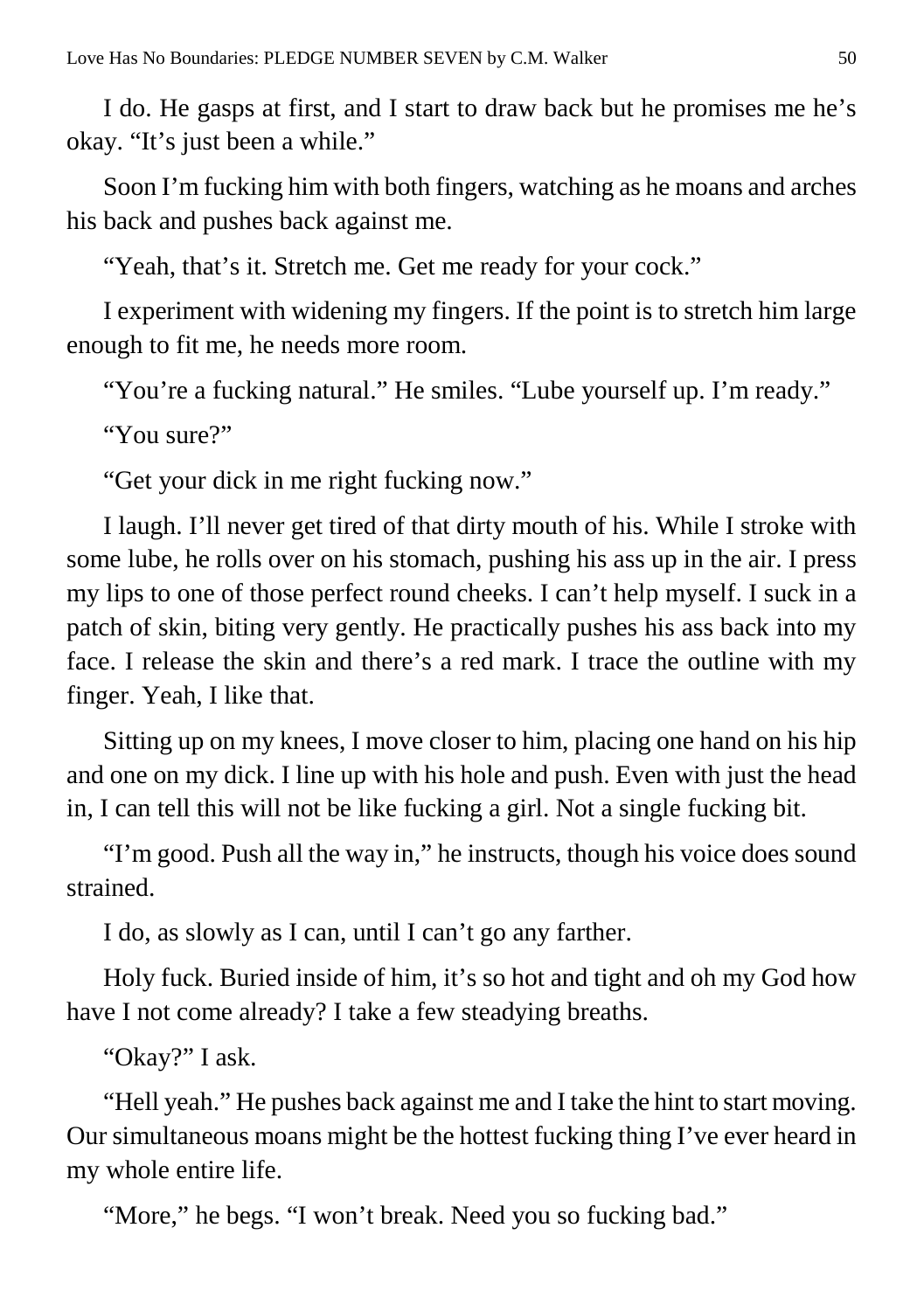I grip his hips tightly, using them for leverage. I withdraw almost completely, and then shove all the way back in immediately. Again. And again. He rocks on his knees, meeting my thrusts. I stroke his back, my fingers sliding in sweat. My legs are already getting shaky. It's too tight and so good. I squeeze my eyes shut and focus on the feeling of being inside him.

"Carlos," I moan. "Gonna come soon."

"Yeah"

He shifts slightly, and I open my eyes. His arm moves rhythmically beneath him, and I can tell he's jerking himself off. That's all it takes for that tightness to start, knowing that I've gotten him so turned on he can't help but touch himself.

I give a few last, hard thrusts, moaning his name as I fill the condom with wave after wave of come.

His own moans become unintelligible as he comes too.

I lean forward and rest my head against his back, trying to catch my breath. When I feel like I can lift my head without getting dizzy, I sit up and pull gently out of him. I drop the condom into the wastebasket under his desk and crawl into bed with him.

He curls up against me immediately and our lips meet in soft kisses. Mostly we're on our way to sleep.

"Tobias," I say quietly into his hair. "Tobias Kennedy."

He doesn't say anything. Maybe he's fallen asleep. I'm okay with that.

I kiss his forehead and drift off.

\*\*\*\*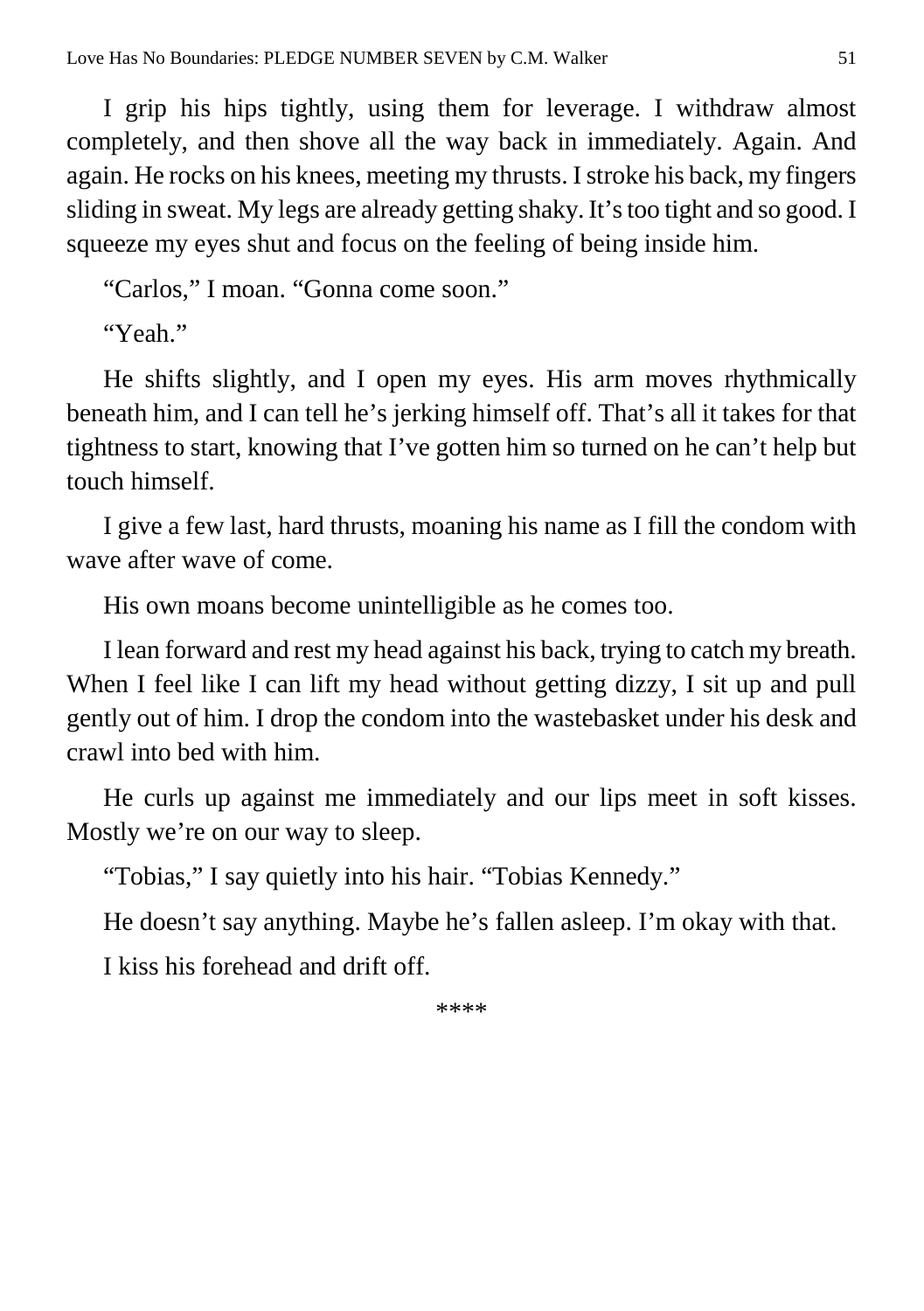# CHAPTER EIGHT

The next morning when we wake up with our morning wood poking each other, I pull Carlos into my arms and kiss him and grind against him. A couple of blow jobs later and we're ready to face the world. Or at least take showers. I like being able to walk out of Carlos' room and not have to worry about who's seeing me. We behave in the shower, using separate stalls—I'm not up for public sex, in more ways than one—and get dressed. It's Saturday, so of course there's a party tonight. The pledges are in charge of prepping for it which sucks because I'd much rather hide out in Carlos' room and fuck all day.

We don't have to rush back, so we stop for breakfast at a diner. As we slide into the booth, Carlos' foot brushes mine. I jump a mile.

"Sheesh. Sorry."

We're close to APK's house. Someone we know could walk in at any time. Considering I'd told Mikey I was spending the night with my hot *female* date, explaining breakfast with Carlos would be difficult.

After we order and the waitress brings our coffee, Carlos says quietly, "So, Tobias Kennedy, huh?"

"If you laugh, I swear to God I'll kick your ass, no matter how nice an ass it is."

"I think it's nice. Toby. That'd be a good name for you, if you weren't such an asshole." He throws a creamer at me.

"Toby? Really?"

"I like it."

"It sounds so…" I stop myself just in time.

He looks at me for a long moment and then blinks slowly. "Gay?"

I fiddle with my coffee mug and sigh. "That's not what I meant."

"Yes it is. That's exactly what you meant." His voice is sharp.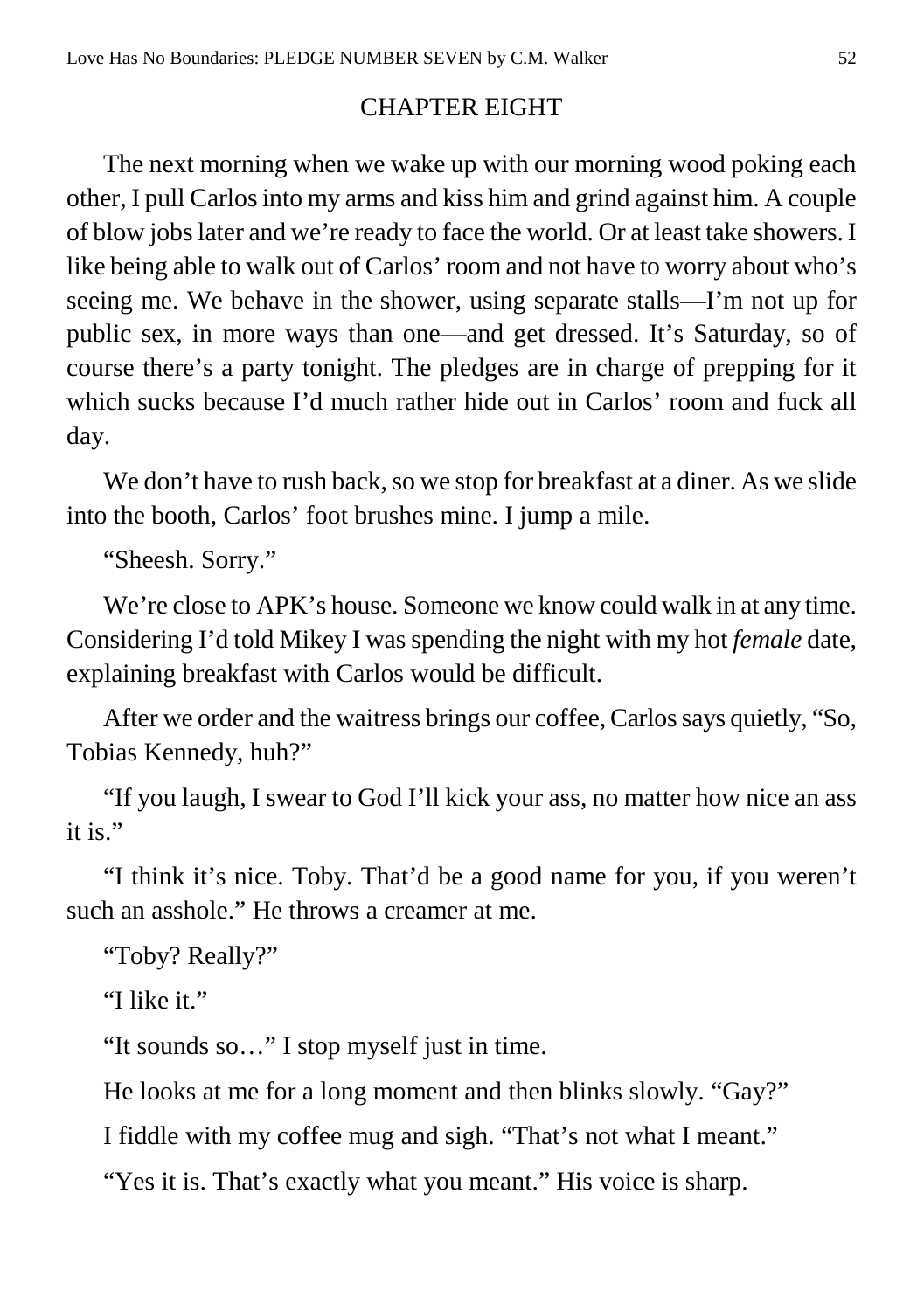"Look, Carlos, when you've been raised to believe one thing, it's hard to believe another. You know?"

"You haven't even told your parents?"

"'Man shall not lie with a man as he does with a woman," I recite, the words spilling out as if it were only yesterday. "That's what I was told when I asked why Uncle Billy wasn't coming to Christmas dinner any more. After that, my dad…" I shake my head. "Everything was about becoming a man. Being strong and tough. Sports and hunting and working hard. Anything less is weakness and not acceptable."

"Oh, T.K." The sadness in his voice makes my chest feel hollow. I pick up a package of sugar so I don't have to look at him. "You *are* strong. You *are* tough. That has nothing to do with being gay."

I want to believe him. I want everything to be as easy as he says it is. But it just isn't. I stare at the white packet in my hands, turning it over and over.

"Hey," he says, nudging my foot with his.

Reluctantly, I look up.

"You're most definitely a man. Trust me. I've seen the proof up close and personal." He winks.

I lean across the table and say in a low voice, "And did you like what you saw?"

"Oh, hell yeah."

Too bad we can't go back to his dorm room.

\*\*\*\*

When we get back to the house, I hang around the car after he walks in so it doesn't look like we arrived together. By the time I walk by the lounge, he's surrounded by a group of his pledge brothers, already discussing plans for the party. He takes a piece of paper and a pencil from one of the members of the group and writes a list.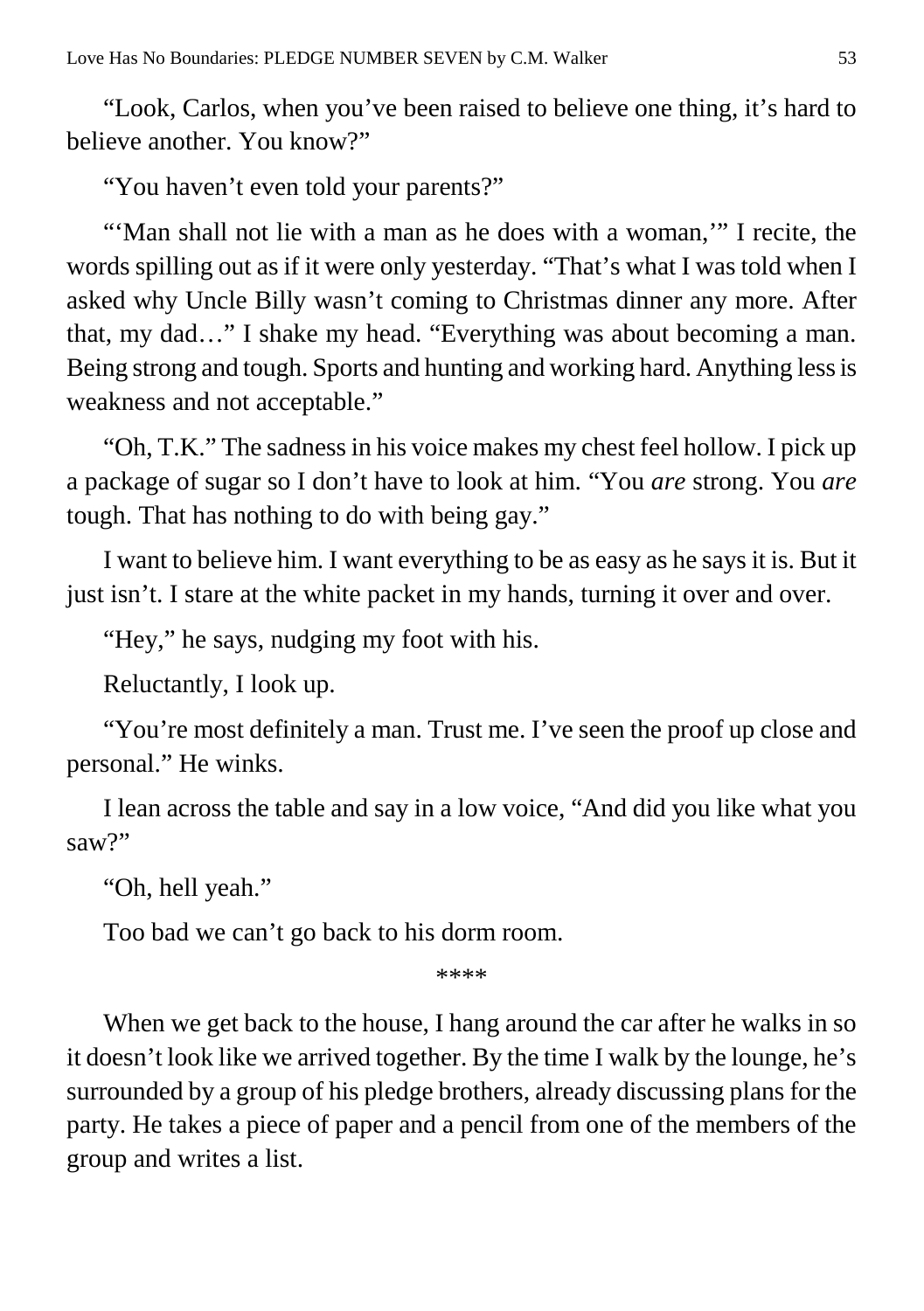"Hey, hey, hey!" Mikey calls as he walks down the hall toward me. "Look who's finally home from his date."

I can feel the color drain from my face. "What date?"

"With that girl you've been texting with that goofy smile on your face?" He looks at me oddly.

I cover up my relief with a waggle of my eyebrows. "Had a great night." I raise my voice slightly and add, "Smokin' hot sex." Carlos doesn't look up, but his pencil breaks.

Mikey claps me on the shoulder and laughs. Paulie joins us in the lounge. I pretend to follow their conversation, but I'm really watching Carlos. How did I forget my cover story? If I'm not careful, I'll fuck everything up.

Paulie nudges me. "Doncha think so, T.K.?"

"Huh? Yeah. Sure."

Mikey and Paulie crack up.

"Your girl coming tonight?" Mikey asks.

"Nah. She's, uh, out of town."

"Didn't you just spend the night with her?"

"Right. She left this morning." I offer a weak smile. "Why do you think I'm here instead of at her place boning her?"

He laughs and responds, but I'm too busy wondering if Carlos heard me and if he knows by *her* I mean *him*.

\*\*\*\*

While Carlos and his pledge brothers prep for the party, I jot down notes for my essay about *A Million Faces.* Had I ever spent so much time in my room since joining APK? After I hear the music blasting—yes, two stories above the basement—I head down to the party.

I circle the large room, looking for Carlos among the crowd. I find him standing behind the music table, staring at a laptop and clicking away with the mouse.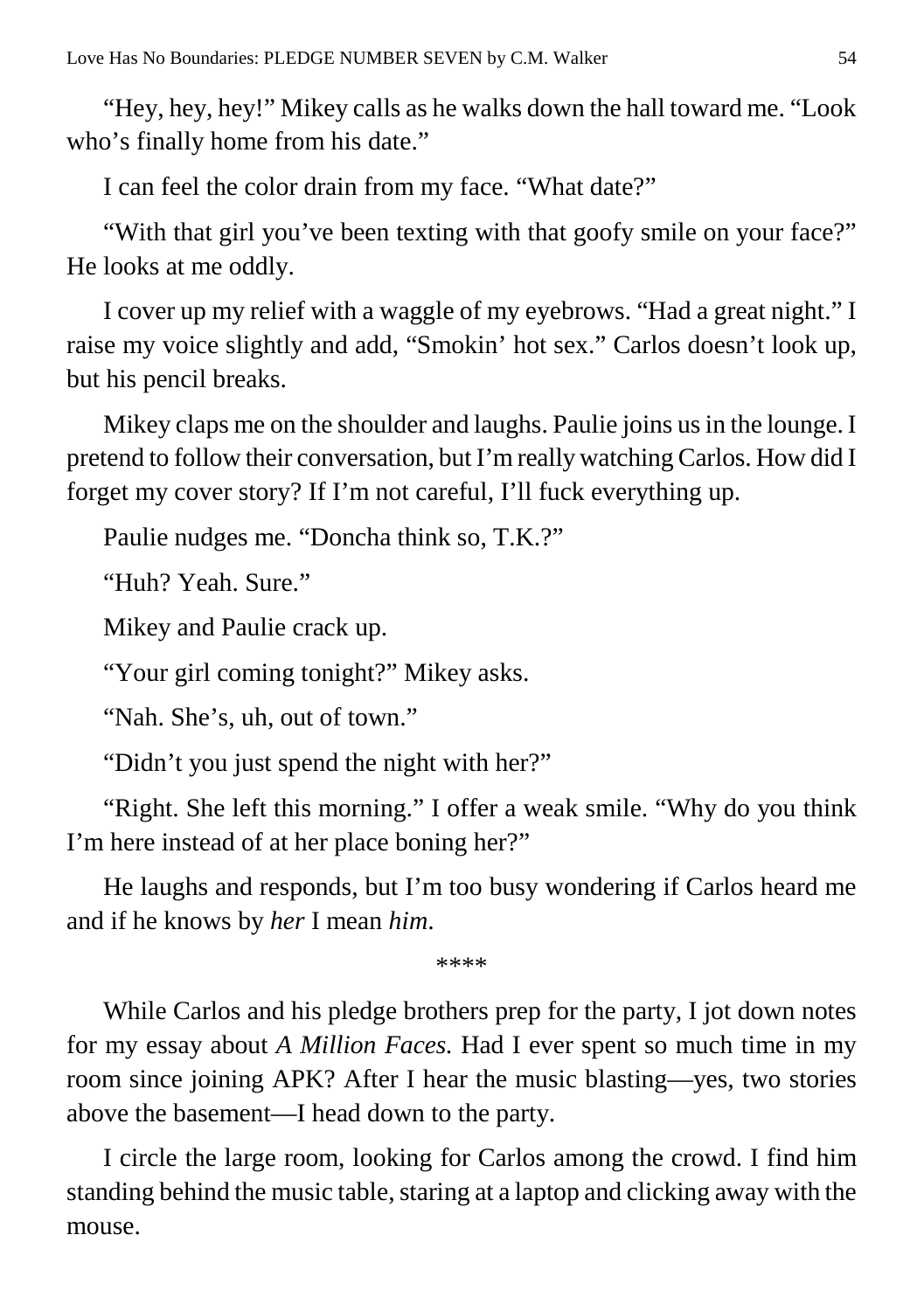"Hey," I yell over the music.

He looks up and smiles. "Hey, yourself."

"You playing DJ or something?"

"Actually, I *am* the DJ tonight."

I must look shocked because he adds with a wink, "And yes, I know what I'm doing."

He puts on headphones and goes back to work at the computer, not seeming to mind that I'm watching him. After a few minutes, I place my hand on his hip—below the table where no one can see—and give a small squeeze. He squirms with a laugh.

"I'll see you later."

He nods and our eyes lock for a moment too long. I nearly lean in to kiss him before I remember where I am.

I go find the beer. Once I've had enough beers to loosen up, I join a group of sorority sisters without dancing with any single one in particular. They seem to appreciate the attention. Will they fight over me? Would Carlos join in the fight? If he did, would I let him win?

I study him as much as I can without being obvious. He's totally focused on his task. No surprise there.

The next song is slower and one of the girls—if she told me her name I couldn't hear it over the music—grabs my wrist. I guess she's the winner. She grinds against me something fierce, and I half-heartedly grind back. This is usually the point where I'd kiss her, pretend to be into her, trick my body into being aroused. Instead, I orient our bodies so I can see the DJ table. The next time I glance over, Carlos is staring at us and our eyes meet. The multi-colored lights flashing around the room make it impossible to read his expression. I wish I knew how to tell him with my eyes that I'm sorry this is the way things have to be. For the first time all night, he leaves the table. He grabs another pledge on his way out, motioning toward the DJ table.

"I gotta pee," I say into the girl's ear.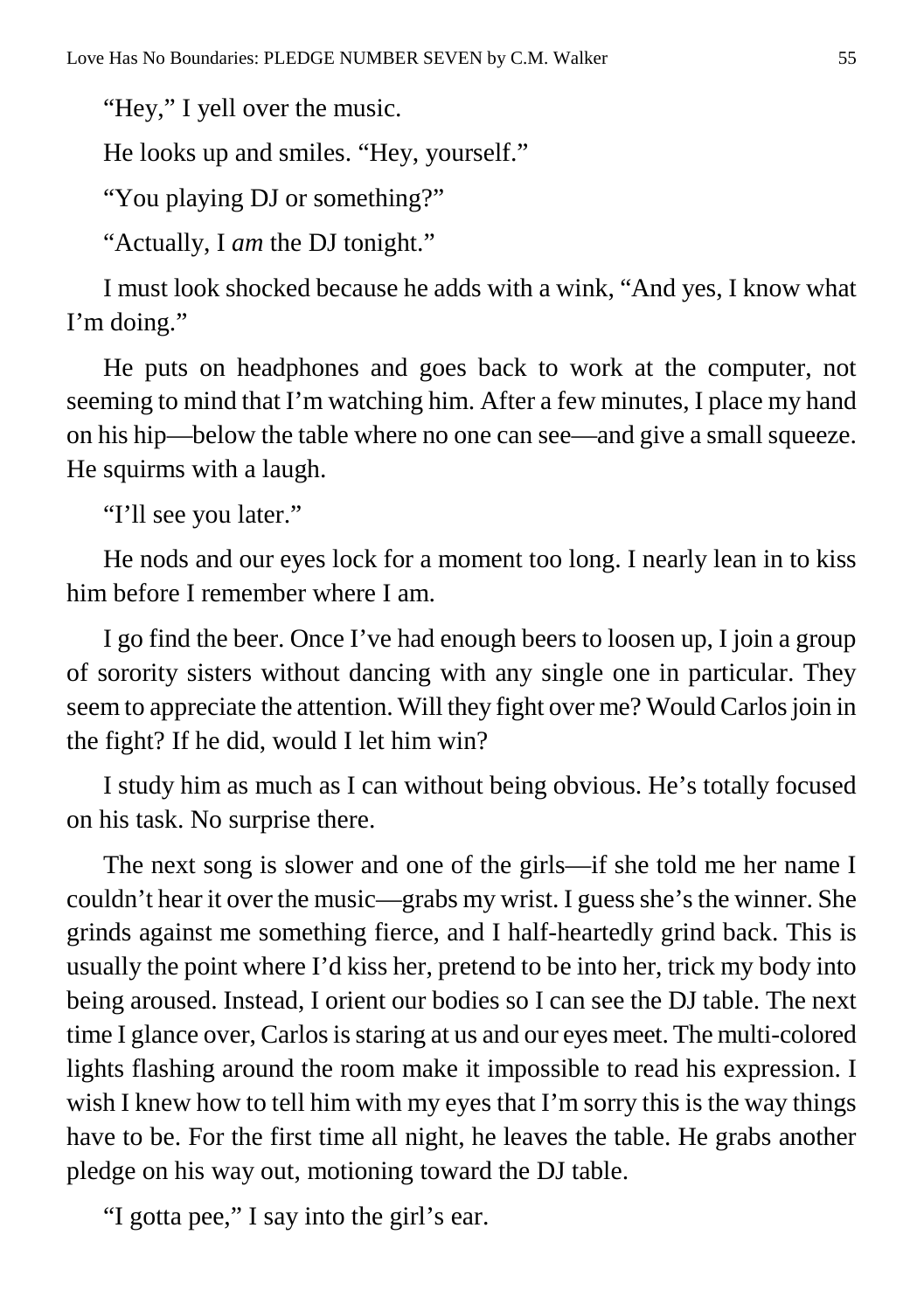"Right now?" she asks, annoyed.

I give her a goofy I-drank-too-much grin and untangle myself from her.

I push through the crowd to the steps, hoping Carlos hasn't gone far. I check the lounge and the two bathrooms on the main level. Before heading upstairs, I look out the front door.

Carlos is sitting on the porch with a red cup in his hand. He chugs the rest of it and then crushes the cup in his hand.

I open the door, startling him. When he sees it's me, he stands up without a word.

"Hey," I say.

He glares at me. "I gotta get back."

"Are you upset with me about that girl?" I step close to him and say in his ear, "You know I'd rather dance with you."

I feel him take in a sharp breath. "So let's dance."

I shift the weight between my legs. "You know why we can't."

He huffs out a laugh.

I breathe in slowly. *Take a chance.* I kiss his cheek. Right here on the porch of the frat house. Right under the big Greek letters. Yeah, I've had too much to drink. When he finally looks back up in my eyes, his face is softer.

"You're the one I want to be with," I promise. "That's what matters. C'mon. Let's go back to your place."

He considers, and finally says, "I gotta get someone to cover me on music."

"I thought you already did?"

"For the rest of the night, I mean."

I nod. "I'll get my keys. Meet you at my car."

He smiles. "Okay."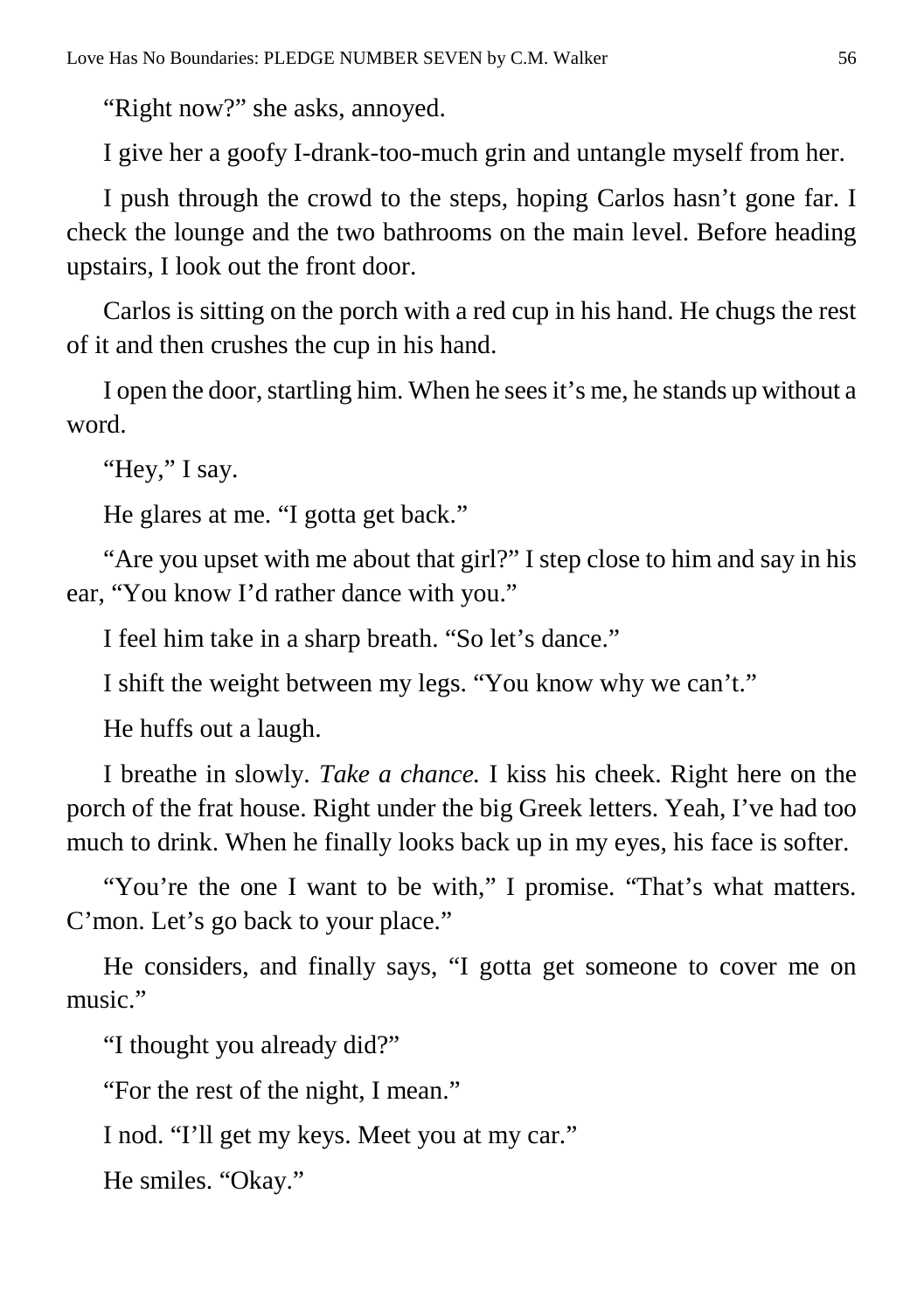He heads back downstairs and I run upstairs to my room. I reach my car first and lean against the hood to wait what feels like hours. I panic and consider going to look for him, but a few moments later he shows up. I toss my keys to him. "You'd better drive."

\*\*\*\*

On the way to his dorm, he says, "I didn't like seeing that girl all over you."

"If you don't pretend to be into girls, the guys are gonna start asking questions."

"Let them ask."

I shake my head. "It's not a good idea. Trust me."

"Why should I trust you? You've never tried. You don't know what will happen."

"I've known these guys for two years. If I thought they'd be okay with it, I'd tell them."

"No, you wouldn't. You wouldn't because you can't accept the fact that you're gay."

I shrug. "I like guys. I like having sex with you. I don't deny that."

"But you still think there's something wrong with it."

I don't have a response for that, and neither of us speak for the rest of the drive.

Once we're in his room, I point to the computer on this desk. "You got any music on that thing?"

He brings up one of his playlists. I pull him tight against me and show him exactly how I would have danced with him if we could have. It only takes minutes before it turns more into vertical dry-humping than dancing. After a few songs, he takes a step back.

"T.K., how do you think your life would be different if you weren't gay?"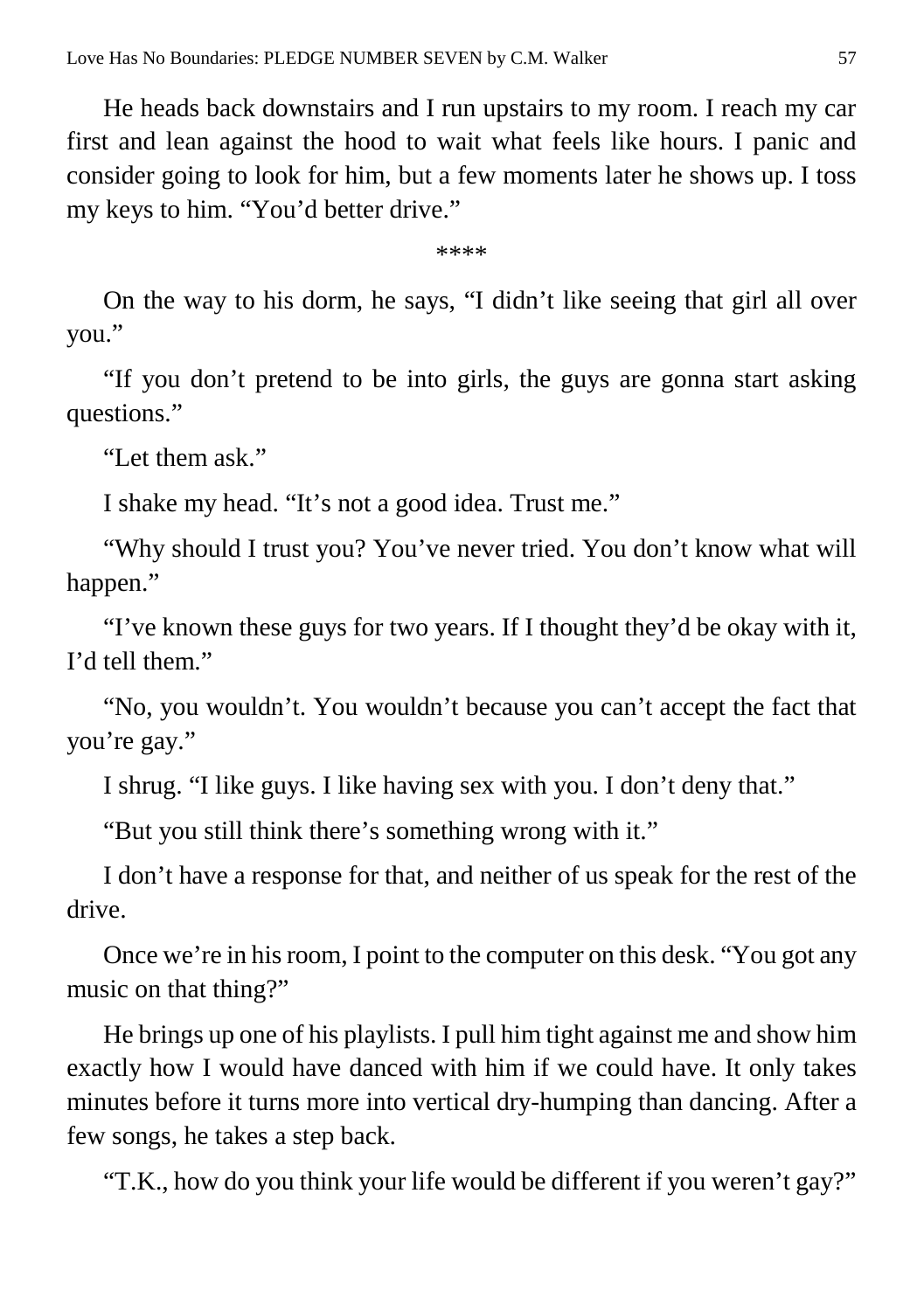He doesn't wait for me to answer and ticks off each argument on his fingers. "You'd still play all the same sports you do now. Your dad would still have taught you to 'be a man' and all that shit. You'd have gone to the same college, in the same major, had the same friends. You don't do those things because you're gay. You do those things and you also happen to be gay."

I smirk. "That's actually kinda profound for a freshman."

He sticks his tongue out at me.

"Hey, don't be sticking that thing out unless you're gonna use it."

He grins and then launches himself at me.

Oh yeah, he uses his tongue. So very well.

\*\*\*\*

On Sunday morning, we don't sleep in. Carlos is on clean up duty with the rest of the pledges and if at all possible, we don't want it to look like we left the party together last night.

The house is silent when we arrive. We ease the door open as quietly as we can. The main level isn't too trashed. The basement will be a mess though. One of the best parts of pledging—for the brothers, at least—is not having to clean up after parties.

We tiptoe past the lounge, where Mikey is passed out on the couch, to the kitchen. We wash down our Pop-Tarts with some orange juice.

"I'm gonna head downstairs and see how bad the damage is. If no one's up yet, maybe I'll crash."

I nod. "A few more hours' sleep's not a bad idea."

And, because the house is quiet in that morning-after-a-party way, I kiss him.

He responds right away with wrapping his arms around me and opening his lips. What was supposed to be see-you-later turns into god-you-feel-goodwhere's-the-bed.

"Holy fucking shit."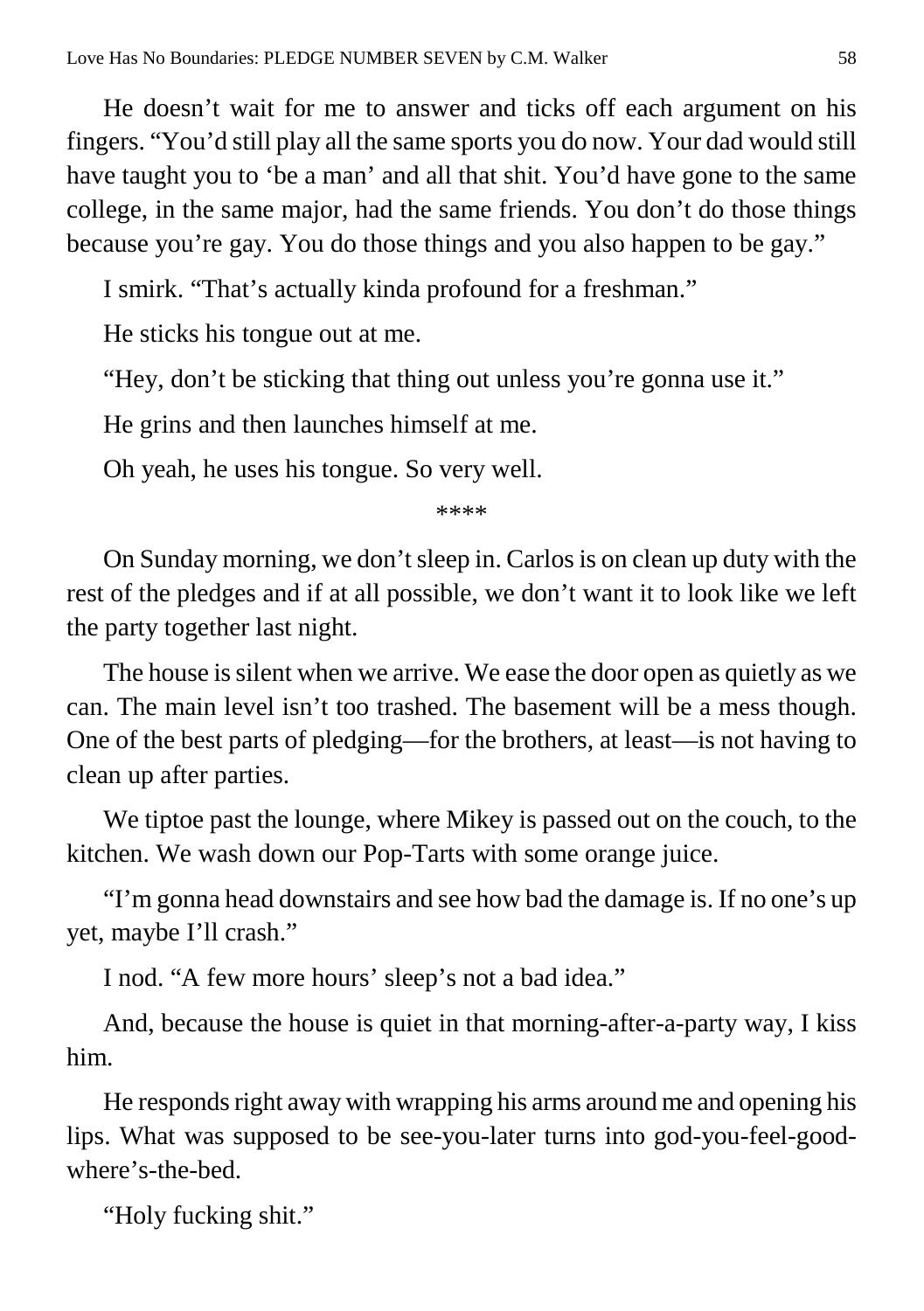We jump apart. Mikey stands in the door of the kitchen, looking like he's wondering just how drunk he got last night.

\*\*\*\*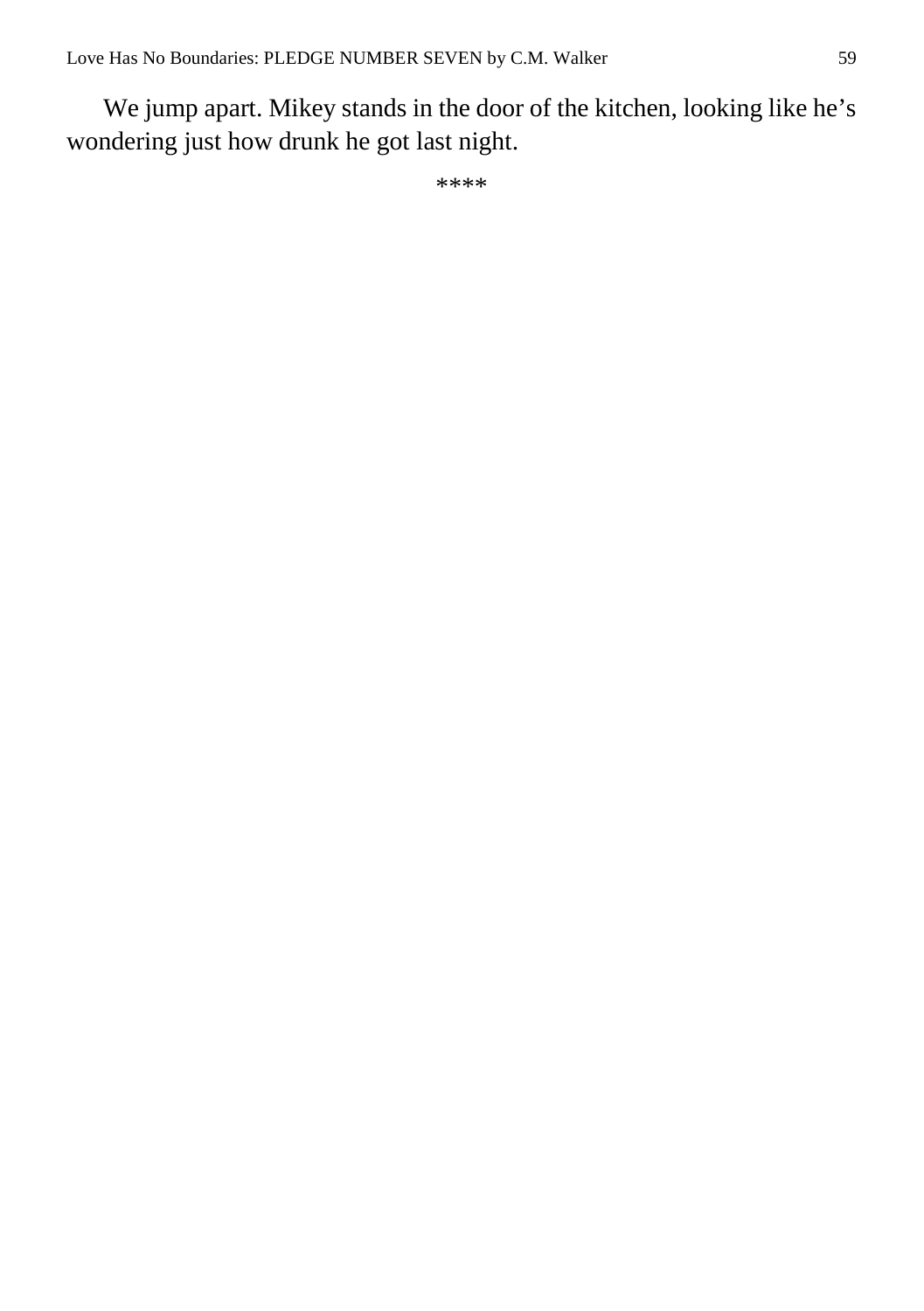#### CHAPTER NINE

"Mikey, I…" I'm at a loss for words. I can barely breathe.

"You… he…" He rubs his forehead.

Carlos takes my hand. I'm in too much shock to pull away. "Why don't we go to T.K.'s room and talk?" he suggests. Carlos leads the way upstairs. Once in the safety of my room, I feel like I can at least breathe.

"It's not what you think." I ignore the look Carlos shoots me.

"You guys were kissing." He gestures between us. "Like, really kissing. Like… like…"

"Gays?" Carlos supplies.

"Yeah. Like you're a pair of fags."

Carlos blows out a breath, trying to stay calm I think. "I'm gay, Mikey."

"For real?"

"Yeah"

Mikey looks at me. "This pledge harassing you? Trying to take advantage of you? 'Cause I know you're not gay, T.K."

I want to laugh at the idea of Carlos taking advantage of me, but I realize this is it. Lying to Mikey now will mean the end of my relationship with Carlos. "Actually, Mikey, I, well…" I look over at Carlos. He's watching me expectantly and gives a small nod. I look back at Mikey. I swallow hard. "Iamgay."

"Huh?"

I breathe. "I am gay," I say, slower this time. Carlos' smile is blinding.

Mikey forehead wrinkles in confusion. "The fuck? Since when?"

"Since always." My voice is stronger now.

"But your girl—"

"I was with Carlos last night. And the night before that, too."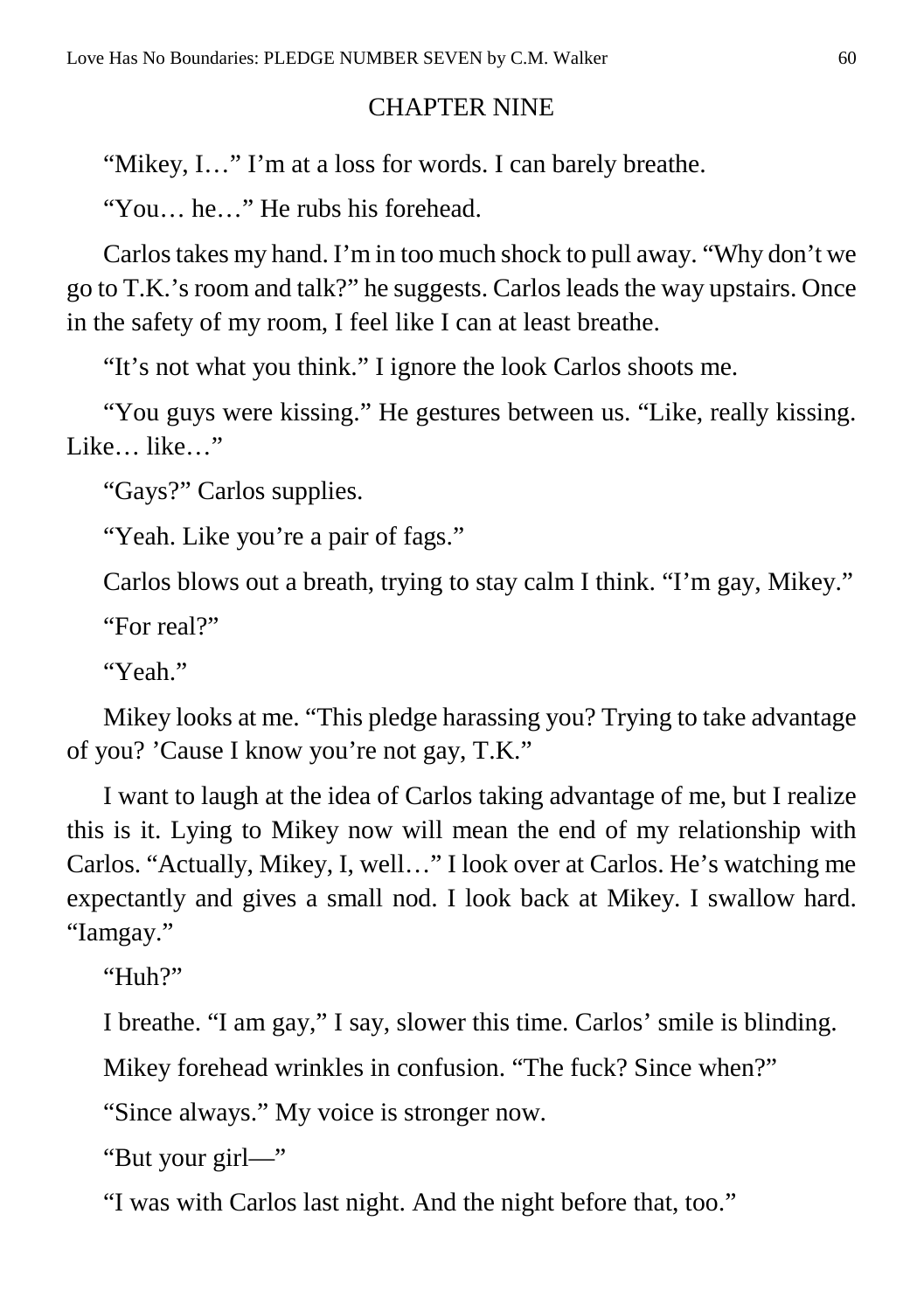He looks between us again.

Carlos nods. "It's true."

"My head is killing me." Mikey scrubs his face. "Like this is some kind of fucked-up hangover dream."

Carlos walks over to me, standing so close our sides touch. He wraps his arms around my waist. My arm automatically finds his shoulder. He leans over to kiss my cheek. "Nope. This is real."

"So you guys are like boyfriends or something?"

"Or something," I respond immediately.

"T.K. and Seven," Mikey muses, shaking his head. "All right."

"All right?" I ask.

"Just don't hit on me. I don't swing that way."

"You're not—You don't care?"

He shrugs. "Not really."

"Please don't tell anyone."

"Whatever. I need to get some coffee." He turns to head for the door.

"No, seriously. You can't tell our brothers."

Mikey turns back to us, puts his hand on my shoulder. "We're cool, bro."

He gives my shoulder a squeeze before walking out.

\*\*\*\*

Carlos wraps his arms around my neck. "You did it!"

"Yeah. Don't know what the fuck I was thinking. I'm just glad it went okay."

"Okay?' How much better could it have gone?"

"It's Mikey. I'm not sure how good at keeping secrets he is, you know? This could blow up on us."

"So let's take control."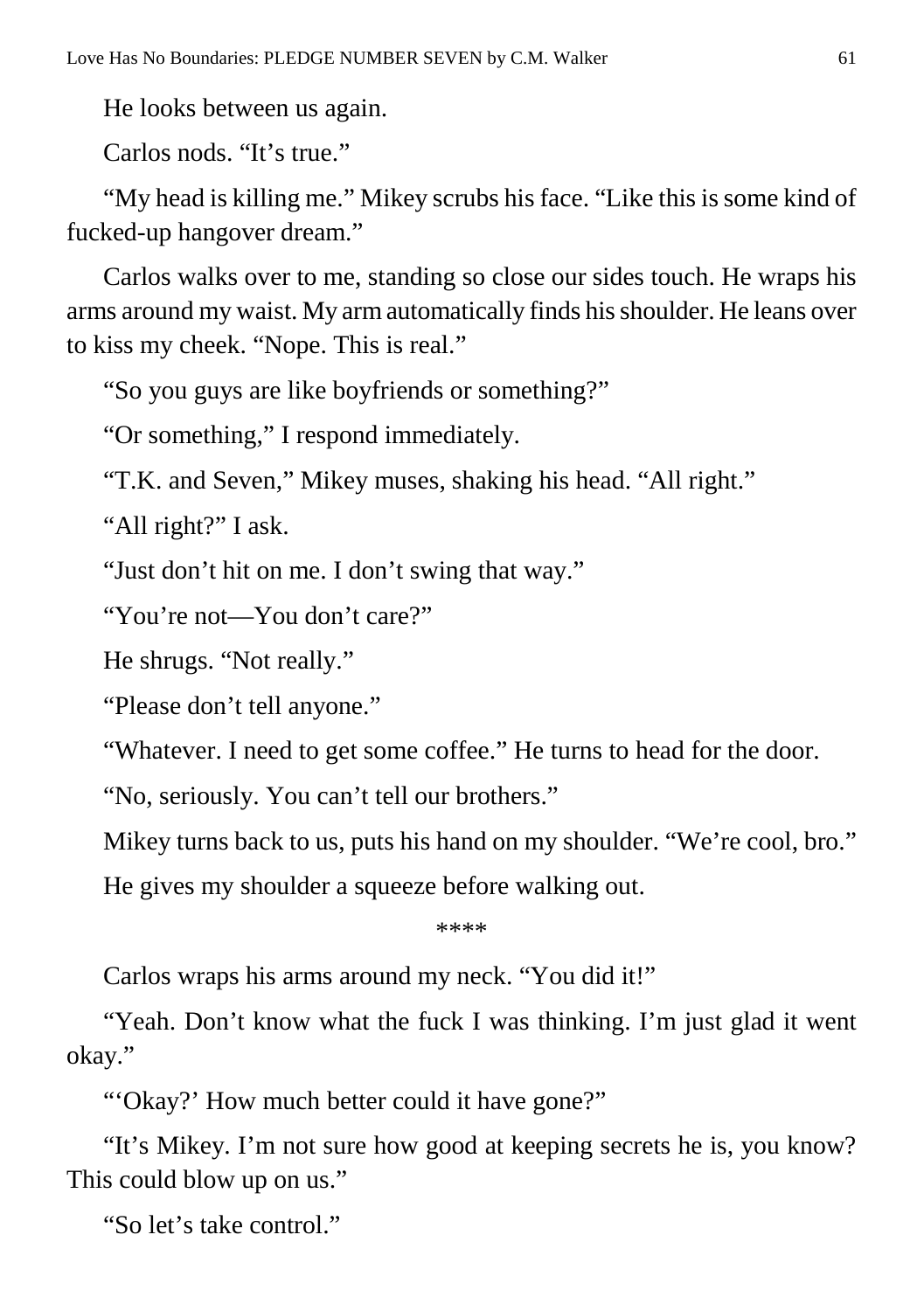"What do you mean?"

"Let's tell everyone."

"Everyone?" My eyes widen and my voice squeaks.

"The brothers, I mean. We can start with them and move on to the whole world later."

He's teasing me. I'm about to have a breakdown, and he's fucking teasing me. "Are you kidding me? We dodged a fucking bullet today. Let's not put ourselves in a shooting gallery."

"Why are you so okay with being in the closet?"

"Why are you so okay being out?"

"This is who I am. What difference does it make if I like boys or girls?"

"Boys are supposed to like girls. Not other boys."

"I guess I was sick the day they taught that." He shakes his head. "What about all that shit about brotherhood and sticking together and lifelong friendships? Doesn't that apply to us?"

"Of course. If a brother needs help, I'm there for him. And likewise if I needed something."

"So what's the problem? You're already you. It's just a little part of you they don't know about yet."

"What about you?" I accuse. "You rushed the frat, became a pledge, and you haven't told anyone but me you're gay."

"Because it's not something you put on a fucking resume. I'm also Latino, but I haven't told anyone that either."

"The point is, if there's no reason to be in the closet, then why are *you*?"

"Because of you!" he yells. "I was going to come out. But then you and your 'suck my dick but you can't tell anyone' made me stop and think."

"Maybe you should keep thinking."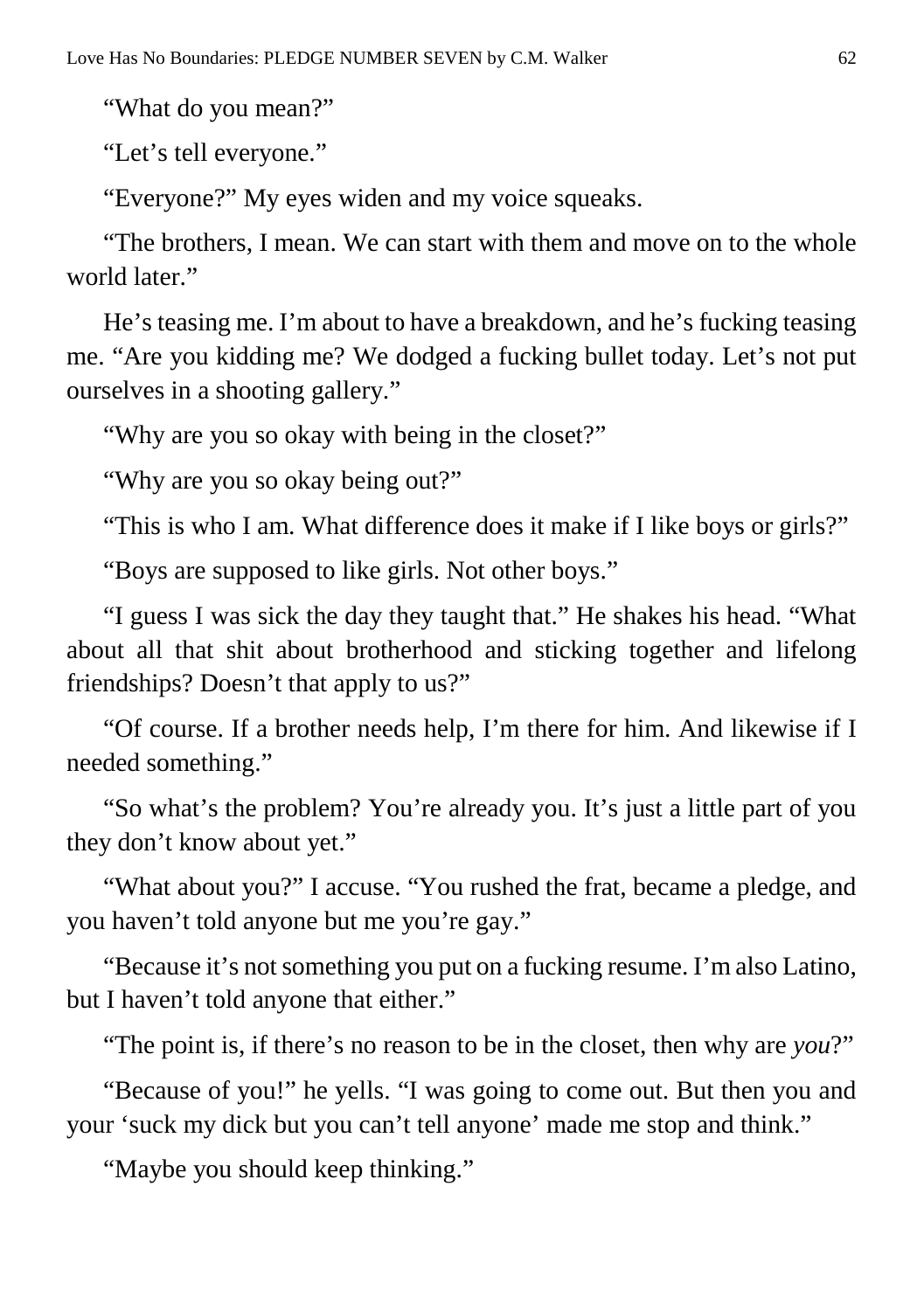"I have! All week, I've thought about why you've stayed in the closet. Why you haven't told anyone, not even the people you claim are your closest friends. I thought, there must be a reason. And yeah, sure, the guys can be asses. But everyone's an ass sometimes. Let's show them how wrong they are."

"You've spent two weeks here. I've known these guys two years. Who do you think has a better idea of how these guys will react?"

"You've spent two years—hell, more like twenty—thinking there's something wrong with you. You aren't broken. I'm not broken either. If you can't accept that, what are we doing together?"

"I just need more time."

Carlos shakes his head. "I can't… I can't put any more into this relationship if it'll never go anywhere."

"Relationship?"

He stares at me for a moment. His face changes before my eyes. He turns back into Seven. "Yeah. It's time to cut my losses."

"Carlos, wait."

"No, T.K., I'm done. You can't talk your way out of this one. This was a mistake from the beginning. I thought a friends-with-benefits thing would work, but it's just not going to."

"No, Carlos—"

Carlos begins a circle around the room, gathering his books and stray clothes he's left around. "Just friends, T.K. That's all."

He walks out the door.

\*\*\*\*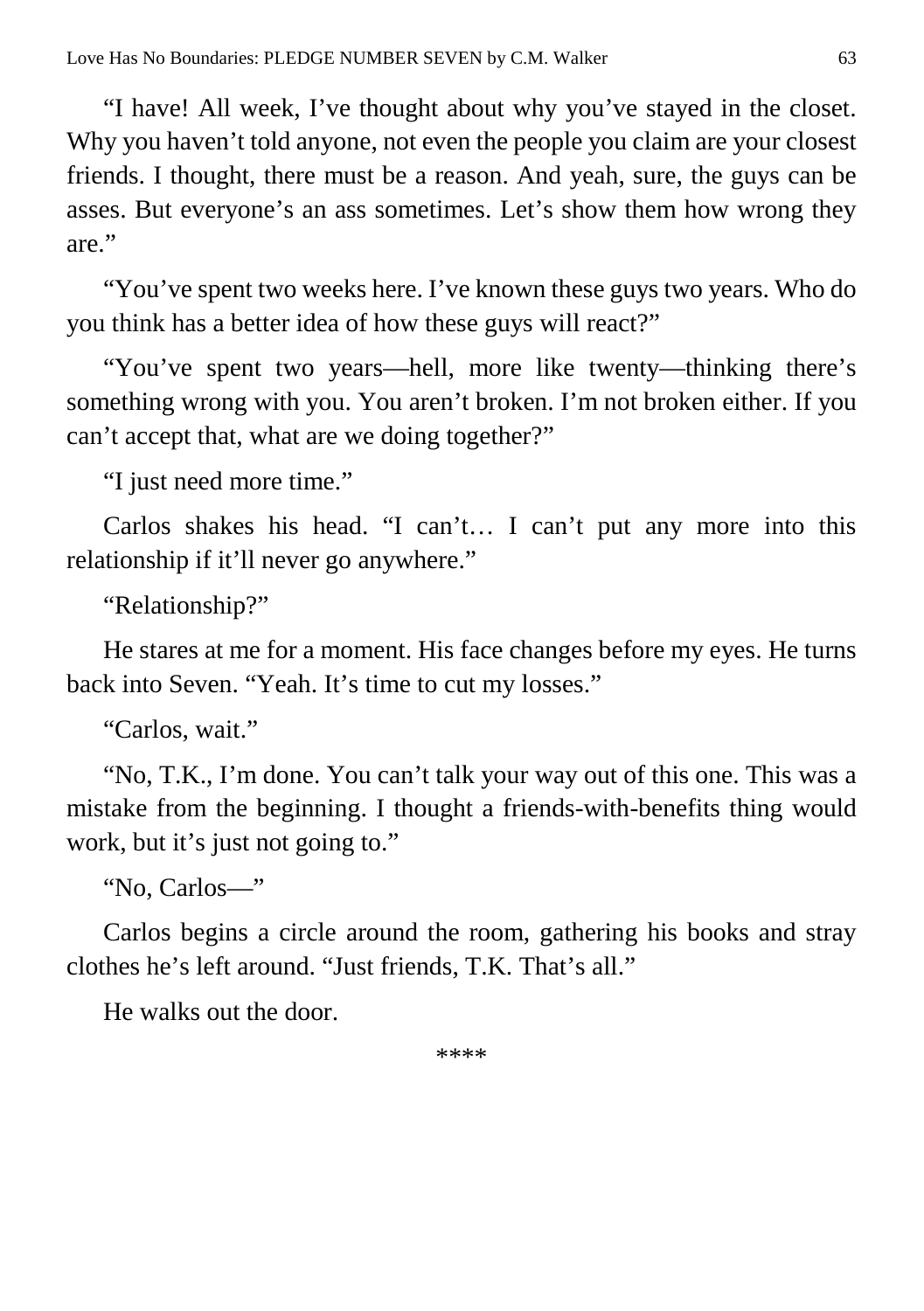### CHAPTER TEN

I stare in shock at the door Carlos just slammed. What the fuck just happened? I thought we made up from our fight and now he's all pissed off again. We were very clear in the beginning. Just sex. No one can know. He agreed to those terms. Is it my fault he changed his mind?

But what was his problem exactly? The secrecy or the just-sex part? Or both?

The look on his face when I told Mikey, like he just got a puppy. When I told him no way I was coming out? Like someone drowned the puppy. No. No, that look came when I reminded him it was just sex.

What did that mean? Was he falling for me?

I think back to all the little gestures he made over the weekend. Holding my hand. Public kisses. Shouldn't they have been little warning blinking lights?

I sit down on my bed. For some reason, the idea that Carlos has feelings for me—romantic feelings—seems impossible. And yet, I'd liked those little gestures. I'd liked being in a place with him where we could be free to look and touch each other, even if it was just holding hands or a quick kiss. The sex is awesome, sure, but *those* moments. The moments of just us in our own world, that's what I'll miss. Even now my hand feels empty without his.

Is there any way to make it right? If I tell him I'm ready for a relationship, but not ready to come out, will that be enough?

Am I ready for that?

Would it be any different than what we were doing already?

I'm not sure. All I know is I'm already missing him, even though he'd been here five minutes ago. He's in the building. He'll be a brother of the fraternity. He's not leaving.

Is that any better? Now that I know I have feelings for him, that I want to be his boyfriend?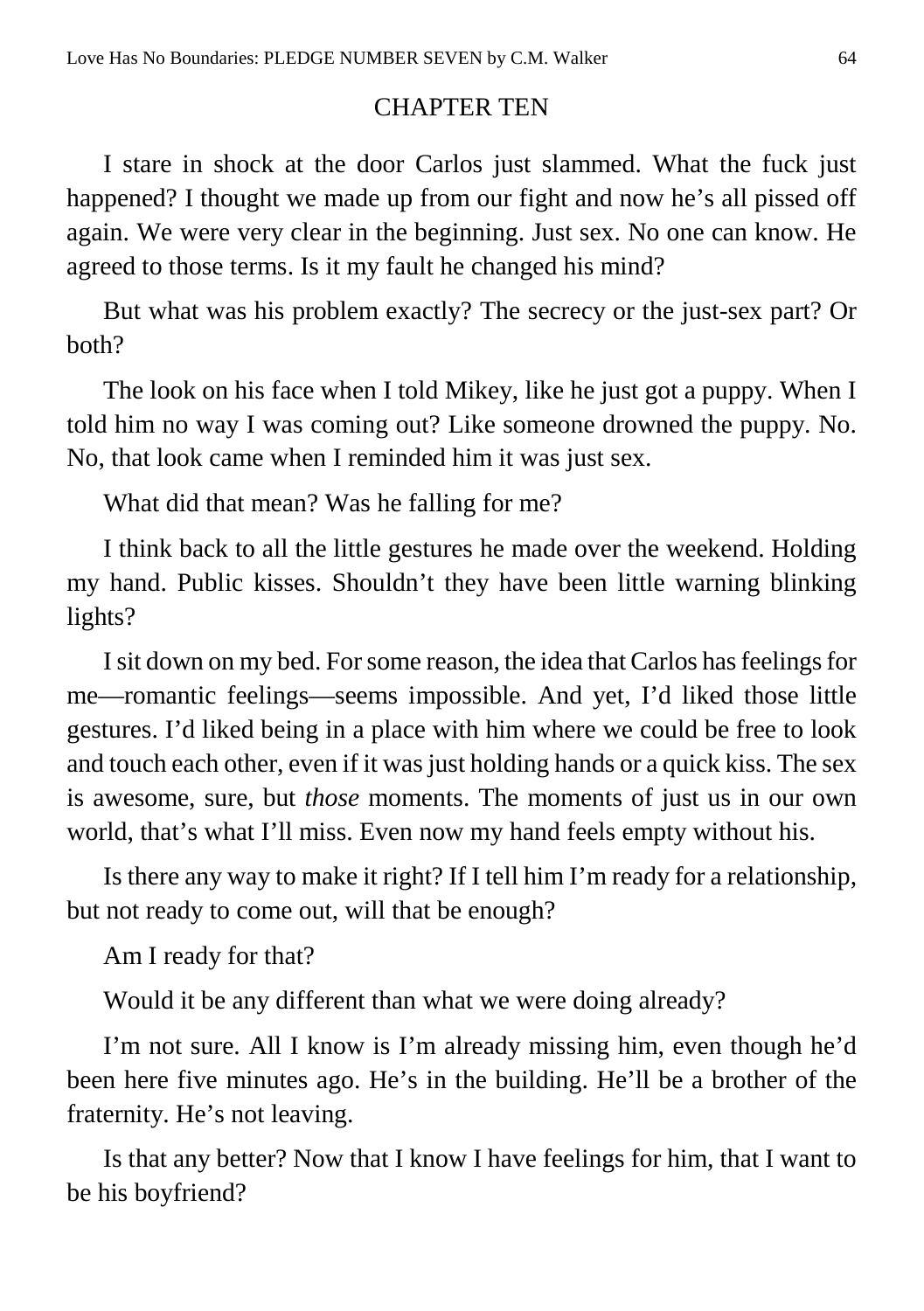*He laughed in my face. Said that I was nothing but an ass to fuck. That I'd taken everything too seriously.*

Shit. I'm no better than his asshole boyfriend. No wonder he's upset. I need to find him. Tell him. Beg him to wait until I'm ready to come out.

\*\*\*\*

By the time I'm back from class Monday afternoon, I've called Carlos five times. After the third time he didn't answer, I stopped leaving messages. My texts have gone unanswered. He's not at the house. I didn't really expect him to be, and I know he won't be around for dinner duty.

I could go to his dorm, but maybe a cooling-off period is all he needs. He'll be here for dinner tomorrow night, if not sooner. Maybe by then he'll be ready to talk.

I'm messing around with the foosball table, practicing some shots, trying not to remember laughing with Carlos during our rematch.

Mikey jogs into the lounge and says breathlessly, "Yo, T.K."

"You all right, man?"

"Gotta talk. Private." He gestures for me to follow him. His room is right down the hall. He closes the door behind us.

"What's going on, Mikey?"

Mikey is usually so laid back about everything that I'm starting to worry.

"Did you know Seven came out to Chuck last night?"

"What? That stupid son of a bitch."

"Shut up and listen. You heard about the double secret emergency meeting tonight, right?"

"Of course, but—"

"Chuck plans to blackball Seven."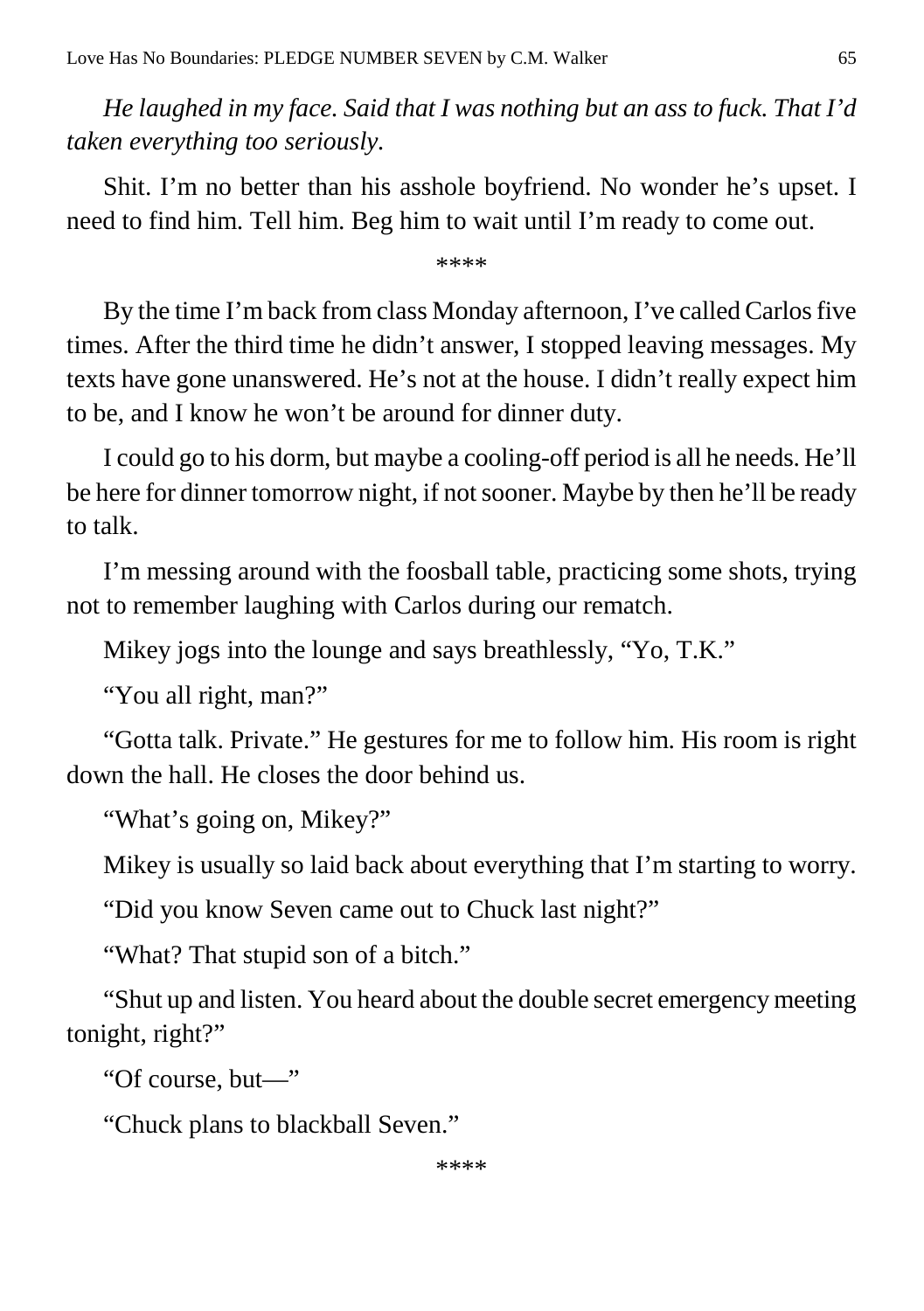### CHAPTER ELEVEN

"But Carlos has class tonight. He can't be there to defend himself."

"I don't think Chuck cares about his defense."

I pull out my cell phone and call Carlos. "Dammit, Carlos, answer the phone." He doesn't. I want to throw the phone against the wall but settle for punching the wall instead.

"Hey!"

"We had a fight last night. He won't answer my calls."

"Him being here won't make a difference to Chuck," Mikey points out.

"He deserves the right to know what's going on. To defend himself."

"You know that's not how it works."

"Well, I've got to try something."

Do Carlos and I even have a chance if he's kicked out of APK? Hell, he'd probably think I kicked him out myself.

I run upstairs, grab my keys, and then race back downstairs. The clock in my car tells me I have less than an hour before the meeting. I head toward campus, but just before I turn onto the long, winding entrance road, a new idea occurs to me. What if I could show Chuck that having a gay brother was no big deal? I drive past the campus and turn down the next street. Half a mile ahead on the right is Sigma Tau Gamma's frat house. I double park beside one of their brother's cars and jog up to the front door. I knock on the door, and only then do I stop to wonder if this is a good idea.

Erik, SigTau's president himself, opens the door. "T.K.," he says, obviously surprised to see me. "What can I do for you?"

"Can I chat with you and maybe some of your members?"

"Yeah, yeah, of course." He steps aside so I can walk in. He leads the way to the lounge.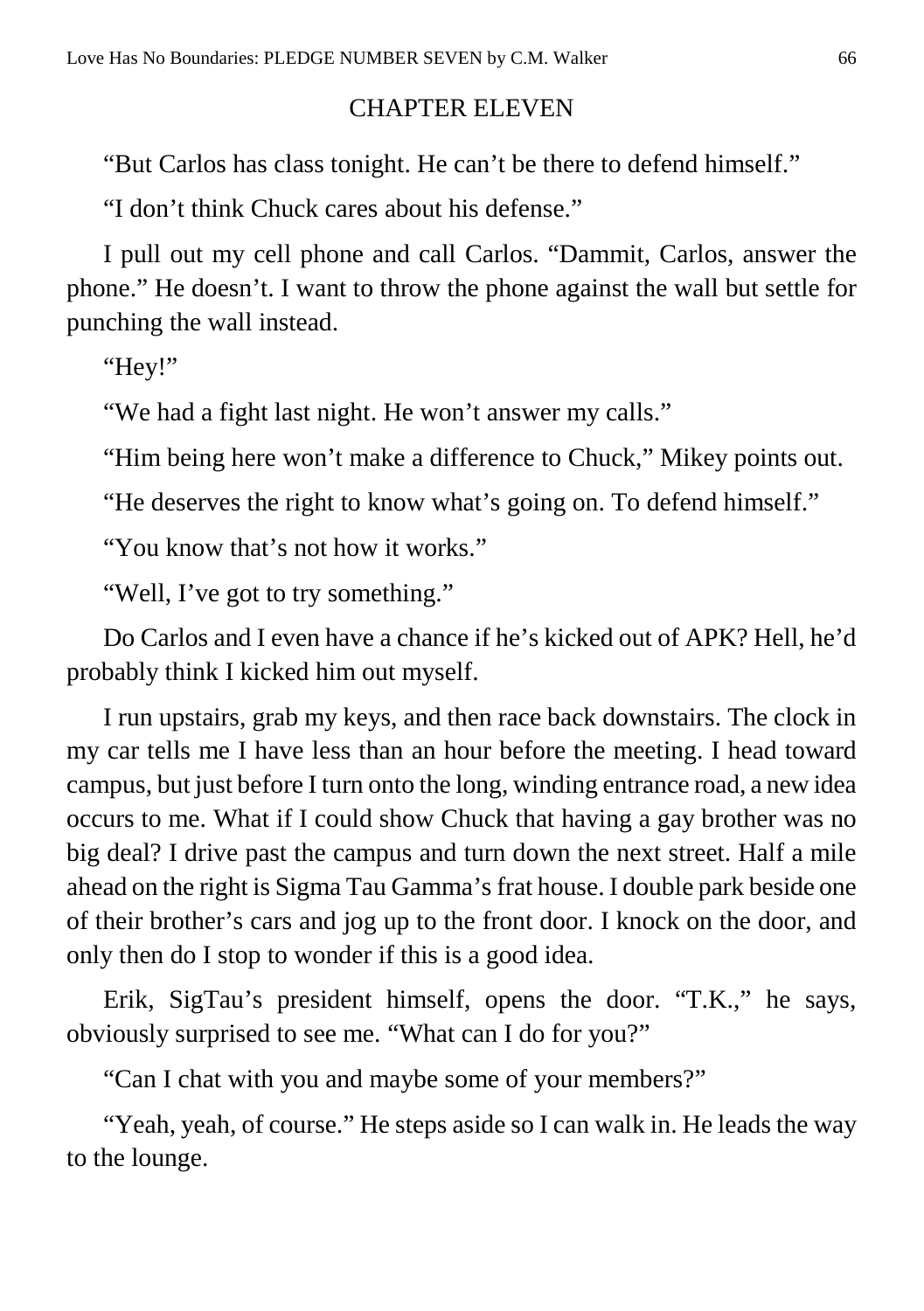"Thanks. I don't have a lot of time. I… okay, I'm just going to come out and say it. Did SigTau really accept a gay pledge this year?"

His body stiffens as if he's preparing for a fight. "Yes, we did."

"And how's that, um, working out?"

"What are you getting at, T.K.?"

I huff out a lungful of air. "We've got a pledge that just came out. I was just wondering, you know…"

"No, I really don't know. He rushed. He looked like a good fit. So far, he's shown that he has what it takes to be a SigTau."

"And your brothers don't care?"

"That he's gay?" He shrugs. "They treat him like they'd treat you. No difference."

"Me?" I ask before I think about it.

He chuckles. "If you weren't an Alpha Phi Kappa brother, of course. Any straight guy, I mean. Gay, straight, doesn't matter."

My mind races. Like me, a straight guy. Except I'm not straight. I didn't need any special treatment or considerations. Sharing a room wasn't an issue. Sharing a bathroom. I'd never even been attracted to any of the brothers until Carlos came along, and that's all been mutual. So, what exactly was the problem again?

"T.K.?" he asks when I haven't said anything. "You have any other questions?"

"You know the other fraternities are laughing at you? Calling you the gay frat?"

Again, he shrugs. "They're just jealous 'cause we're the first one on campus to accept an openly gay brother. We're fucking pioneers. We'll make history books."

I consider this. Sounds like a bit of a stretch, but what if he's right? "Can I talk to him?"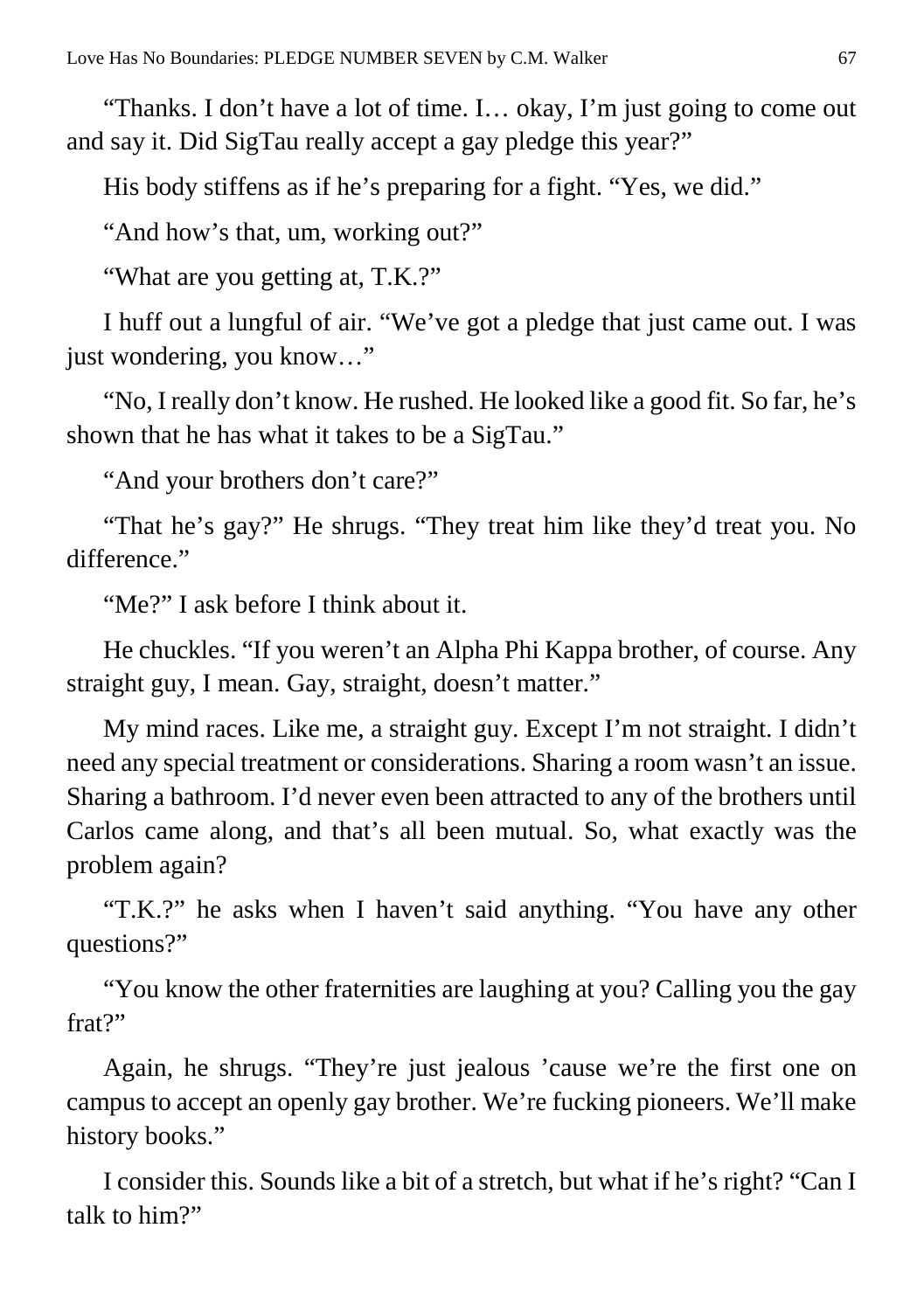"Andy? If you harass him, I'll kick your ass."

I shake my head. "No harassment. I promise."

"I'm not sure if he's here right now. I can maybe find his phone number for you?"

"Thanks."

We head to his room where he shuffles a bunch of papers, looking for the one he wants. "Ah, here it is." He reads off the number and I type it into my phone.

"Thanks."

"No problem. Nice to see APK following in SigTau's footsteps."

He laughs and claps my shoulder. I give a short laugh with him, but I'm really just thinking about what a pretentious ass he is. He walks me to the door. I get back into my car and head back to campus. As I do, I press the buttons to call Andy's number.

"Hello?"

"Oh! Um, hi." I've spent the last twenty-four hours being ignored by my sort-of boyfriend, yet this stranger answers on the second ring. "Is this Andy?"

"Yes. Who's this?"

"My name is T.K. Rogers. I'm a brother with Alpha Phi Kappa. I wanted to talk to you about SigTau."

He hesitates. "Yes." His voice sounds cautious.

"How is… How are they treating you?"

"Uh, it's pledging."

I chuckle. "Yes, I realize that. But I mean, how are they treating you, specifically. Because you're, you know…"

He sighs. "Gay?"

"Yeah. Gay."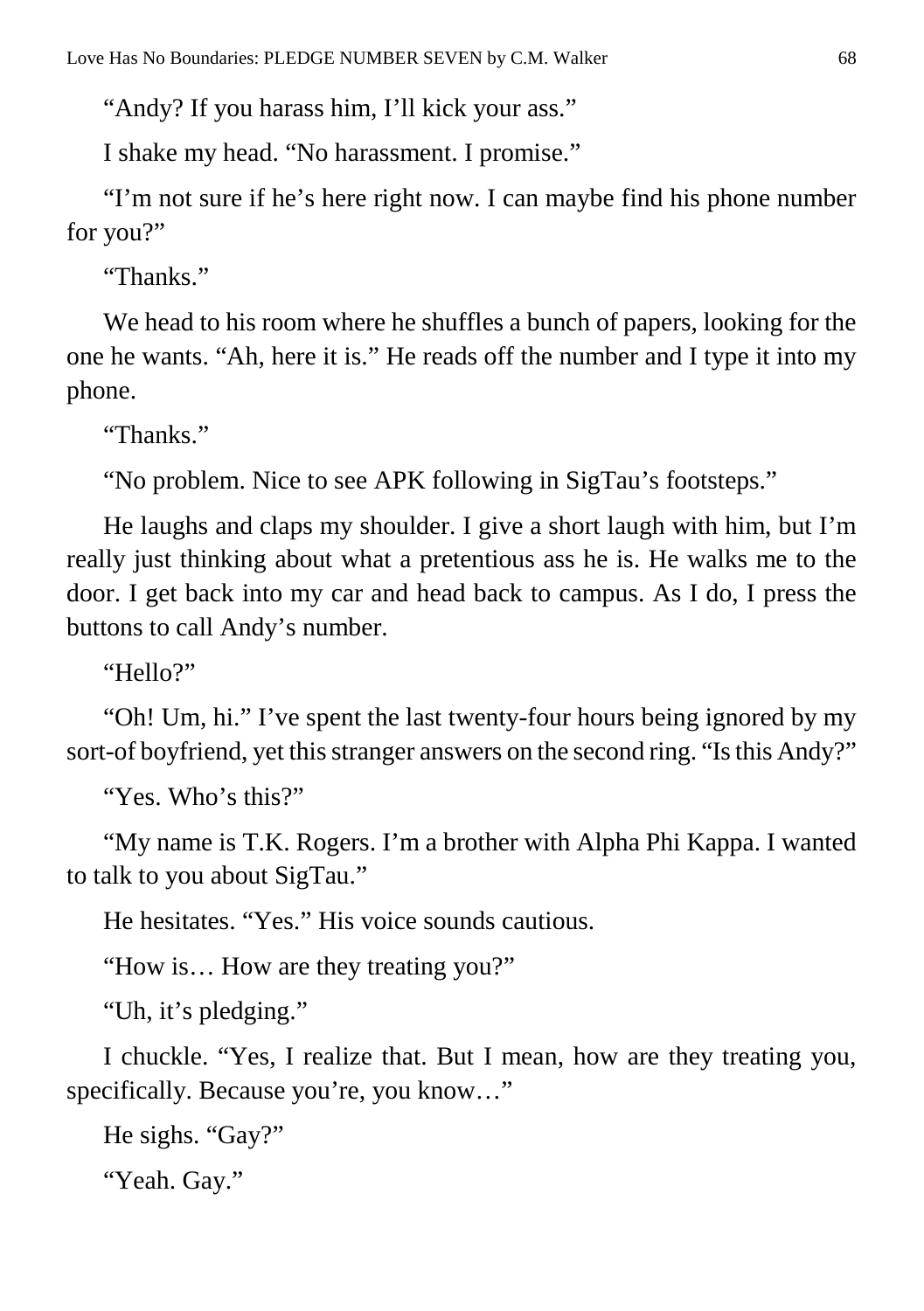"They treat me all right. If you're trying to get me to talk bad about my brothers, forget it."

"No, no. One of our pledges has come out, and I just wanted to make sure… I just wanted to know if a gay brother could be accepted. Truly as a brother. You know?"

"Well," he says slowly, his voice warming somewhat. "I can't tell you how Alpha Phi Kappa will respond, but SigTau has been very welcoming. Some brothers more than others, sure. But I haven't had any major problems."

By the time I hang up with him, I'm turning onto campus and heading for Carlos' dorm.

\*\*\*\*

All of the short-term visitor spots are taken. No time for this bullshit, so I pull into a "no parking" zone. Glancing at the time on my phone, I realize Carlos may have already left for class. I text him.

*Gonna be blackballed. Answer ur phone.* 

This time when I call him, it goes straight to voicemail. I run up the stairs, not waiting for the elevator. By the time I'm banging on the door of room 527, I have to catch my breath.

A guy I've never seen before answers the door. Must be Carlos' roommate. "Yeah?" he says by way of greeting.

"Is Carlos here?"

"I think he went to class."

"Do you know where his class is?"

"Really? What am I, his keeper?"

I push my way into the room.

"Hey!"

I ignore him and start searching Carlos' desk. If he's still got his schedule, it should be here.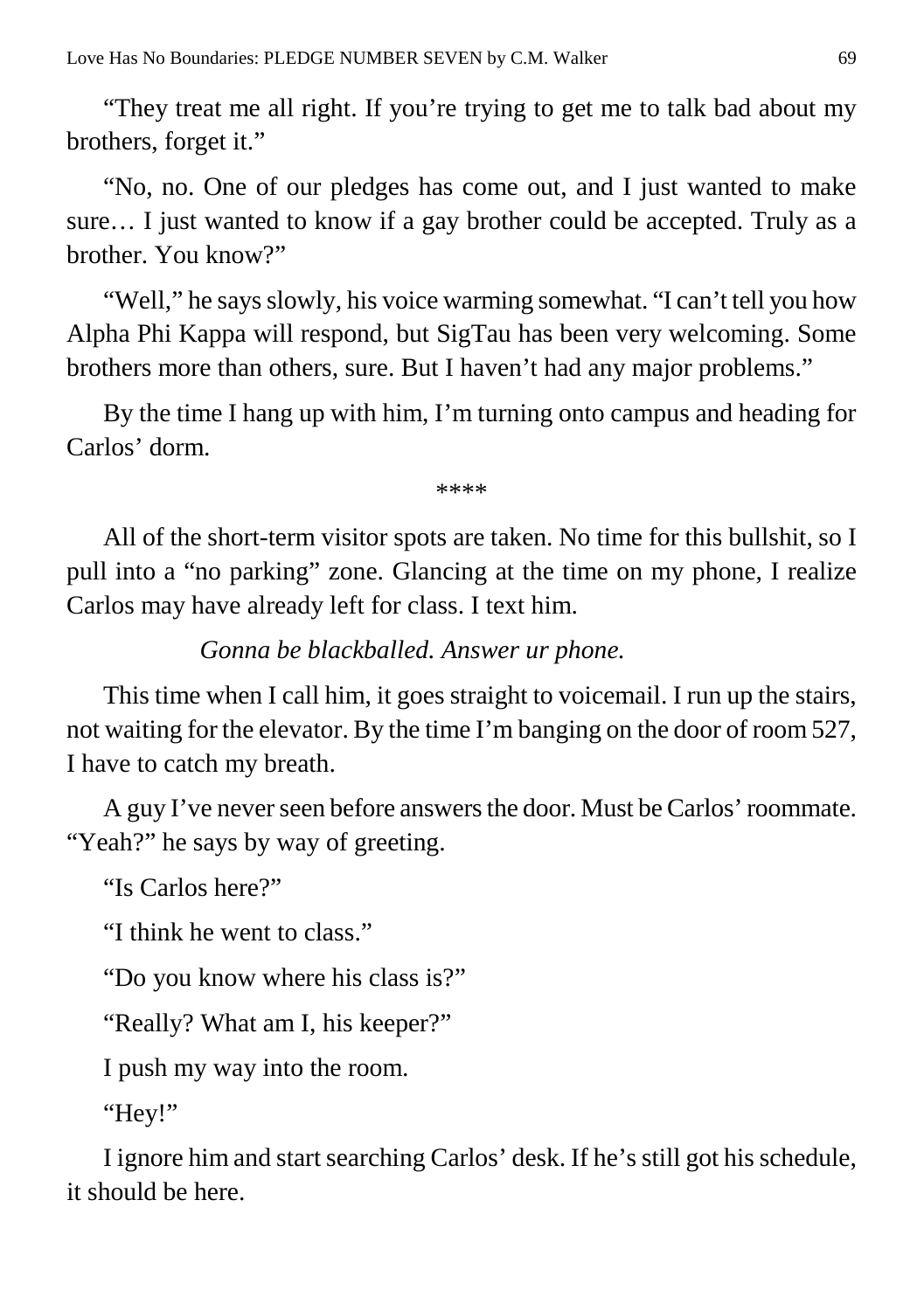"What are you doing? You can't go through his stuff!"

I get in his face and use the height difference to my advantage. "You gonna stop me?"

"I could call campus security."

I roll my eyes. "Relax. I'm just looking for his schedule to figure out where he is."

"Why do you need to know?"

"I'm his…" *Just say it*. "…friend. One of the brothers in the frat he's pledging." *Chickenshit.*

I open the next drawer.

"Is this part of that hazing stuff?"

"Classified."

"Isn't that illegal? I don't wanna be, like, an accomplice or something."

I find what I'm looking for. Noting the building and room number, I give the good-citizen-roommate a mock salute and let myself out.

I hear the elevator ding from the hallway and race to meet it. I get my hand in as it's closing and push my way into the already-crowded elevator. I apologize to the person whose foot I stepped on.

By the time I'm running out the door, there's a campus security officer standing next to my car, filling out a ticket.

"No, no, I'm moving, I'm moving!" I call as I jiggle my keys in my hands.

He ignores me and completes the paperwork. He slaps it on the windshield just as I reach him, and then walks away as if I wasn't even there.

"Seriously?" I yell after him. "I'm right here."

I drive around to the academics side of campus. None of my classes are in these groups of building, so I'm not sure which of two buildings it is. There's only a handful of evening classes, not like there's a ton of traffic at this time of night, so I leave my car in the circle with the hazard lights blinking. I try the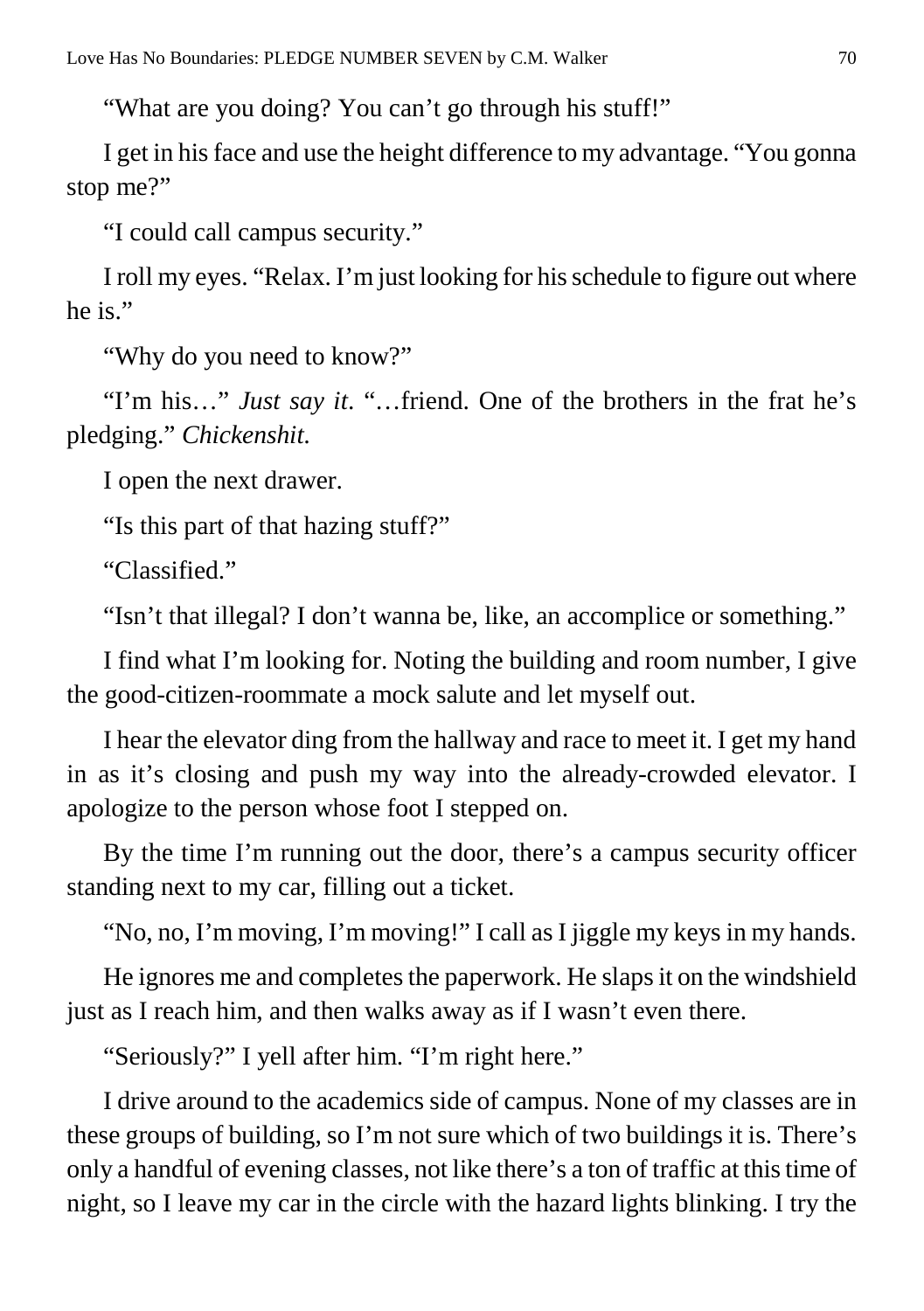building on the right. Nope. I jog across the courtyard to the left building. I find the room, a large lecture hall.

By this time, class has already started. I knock on the door, hoping the professor is the understanding type.

He opens the door. "If you can't be on time, enter the classroom without disruption or don't come at all."

"Sorry, sir. I'm not one of your students. I need Carlos Castillo."

"Lecture ends at nine. Come back then."

"No! It's a… family emergency. I'm, uh, his roommate and his mom just called. He needs to go right now."

He considers me for a minute, then addresses the class. "Carlos Cas—" He looks back at me. "What did you say his name was?"

"Castillo," I reply, and nod toward the other side of the room.

Carlos is already rising in his seat, staring at me with either humiliation or anger. Maybe both.

Seeing Carlos on his way, the professor heads back to his lectern. As Carlos passes him, he puts a hand on his shoulder, and tells him something.

Carlos shuts the door behind him. "What the hell, T.K.? Pulling me out of class?"

"Next time try answering your phone."

"I turned it off. I can't have it ringing in class with you calling all the time."

"Maybe there was a reason." I step up into his face, ready for the fight, then think better of it. "I'll explain in the car. C'mon."

"Like hell."

I sigh. "Look, Chuck plans to blackball you. The meeting is already happening. We have to get back to the house."

"What does that mean?"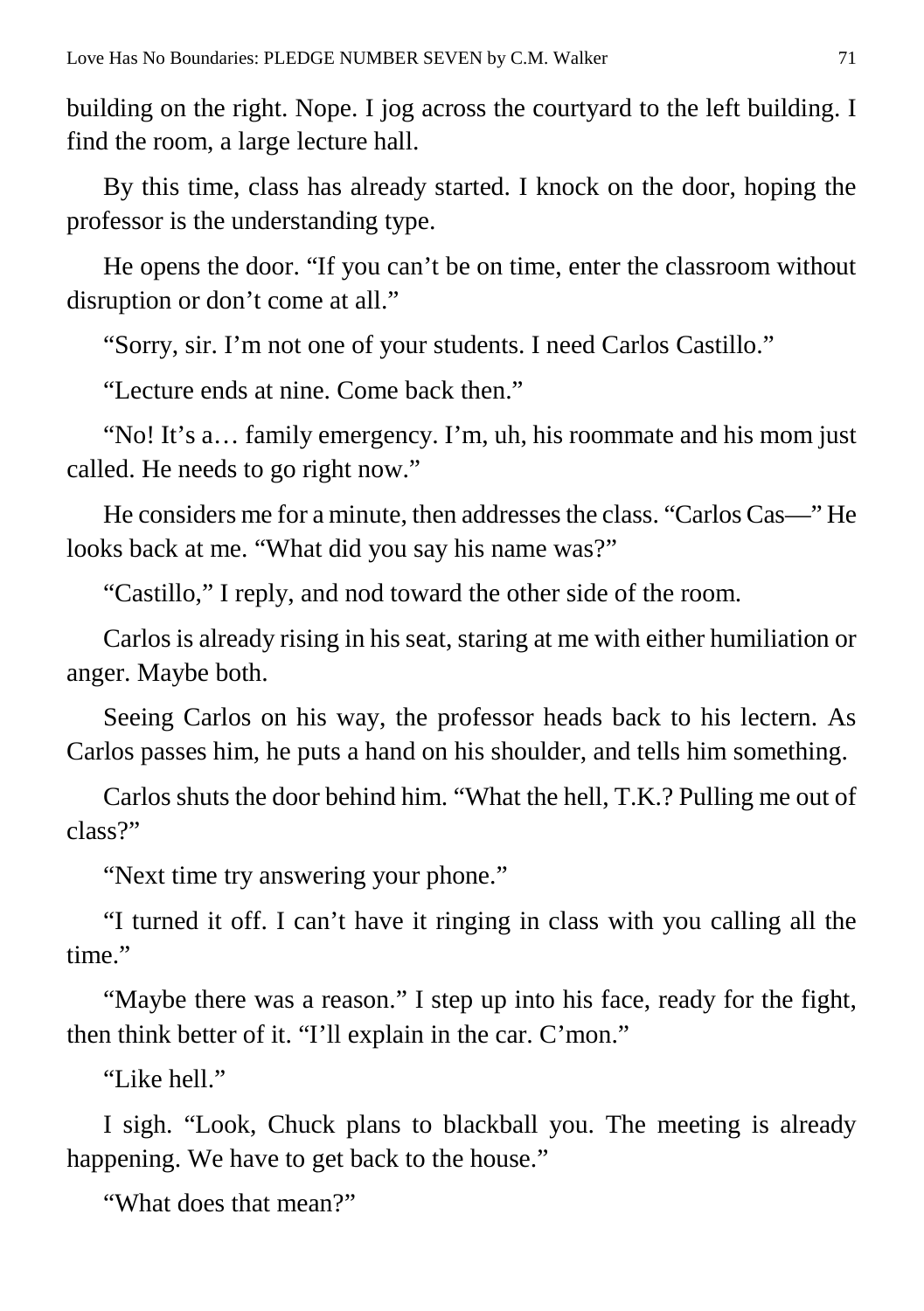"Do you still want to be a member of APK?"

"Of course!"

"Then move your ass."

He finally does and we rush back to my car. I grab the ticket off my windshield. Goddamn campus security. Never around when you need them, but park in the wrong place for five fucking minutes…

"What the fuck were you thinking, coming out to Chuck last night?"

"I was thinking they've gotten to know me so it wouldn't hurt anything." He looks like he's going to say something else but changes his mind.

I shake my head. "Chuck called a double secret emergency meeting. He wants to remove your bid, and he's going to rally the rest of the brothers to support him."

"He can do that?"

"Are you that naive? Technically speaking, you're not supposed to be at the meeting. Hell, you're not even supposed to know about it until the decision is made."

He finally looks scared. "So what's the plan?"

"I'm, well, I'm not sure yet. Somehow we have to convince the brothers not to go along with Chuck."

"Will that work?"

"It's just a vote. If the majority want to keep you as a brother, that's that."

"Why are you doing this, T.K.? Why do you care?"

I look at him. He's studying my face with the same intensity as he did when he was standing in a line wearing only his underwear. The words are in my throat. *Just say them.* "It's not right," is all I can manage to get out.

He turns away and looks out the window.

I park in front of the house. I can't think of anything to say, so we walk into the house in silence. The house is eerily silent as well. The other pledges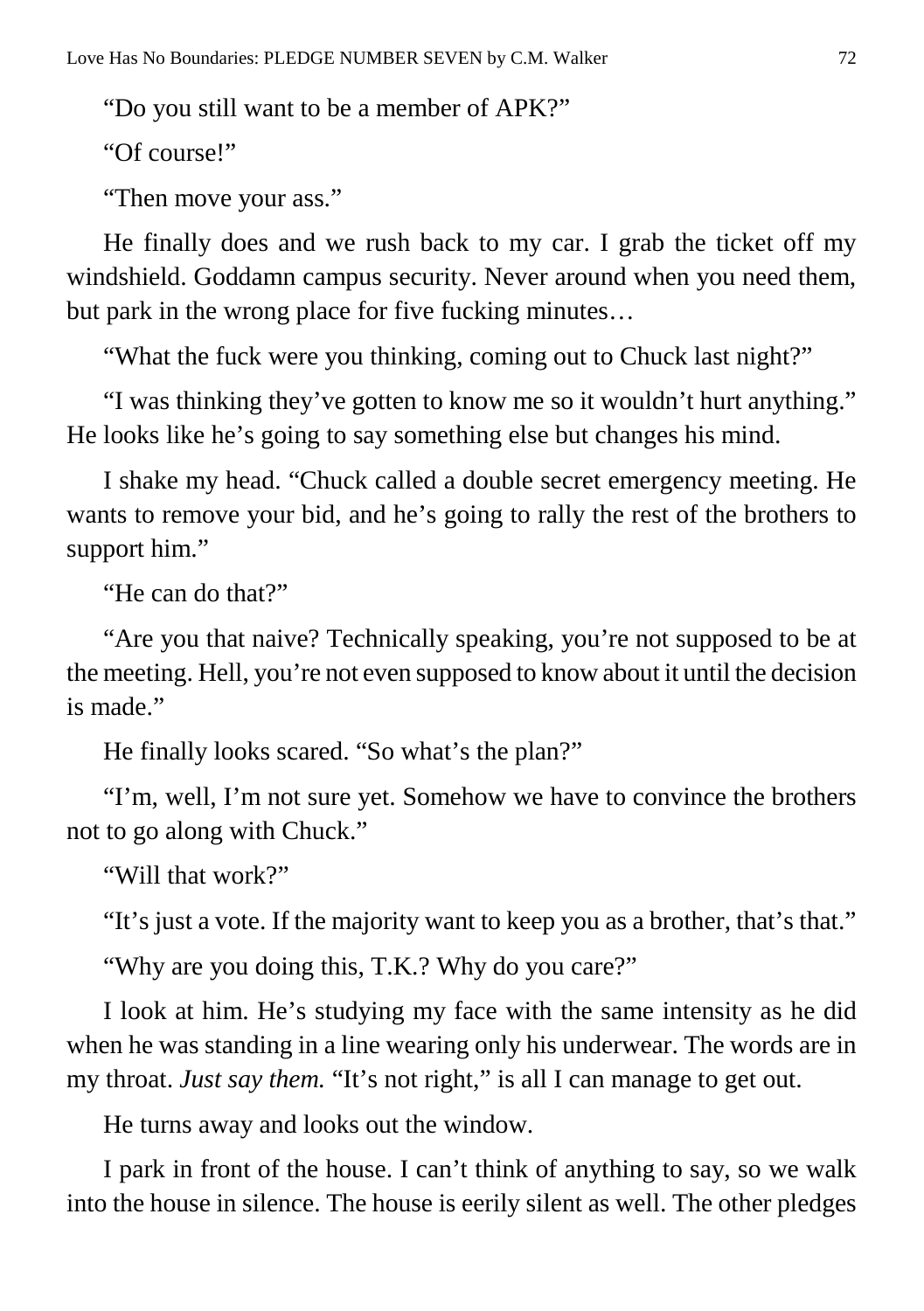have been kicked out for the evening, and everyone else is in the basement for the meeting. We head straight there.

\*\*\*\*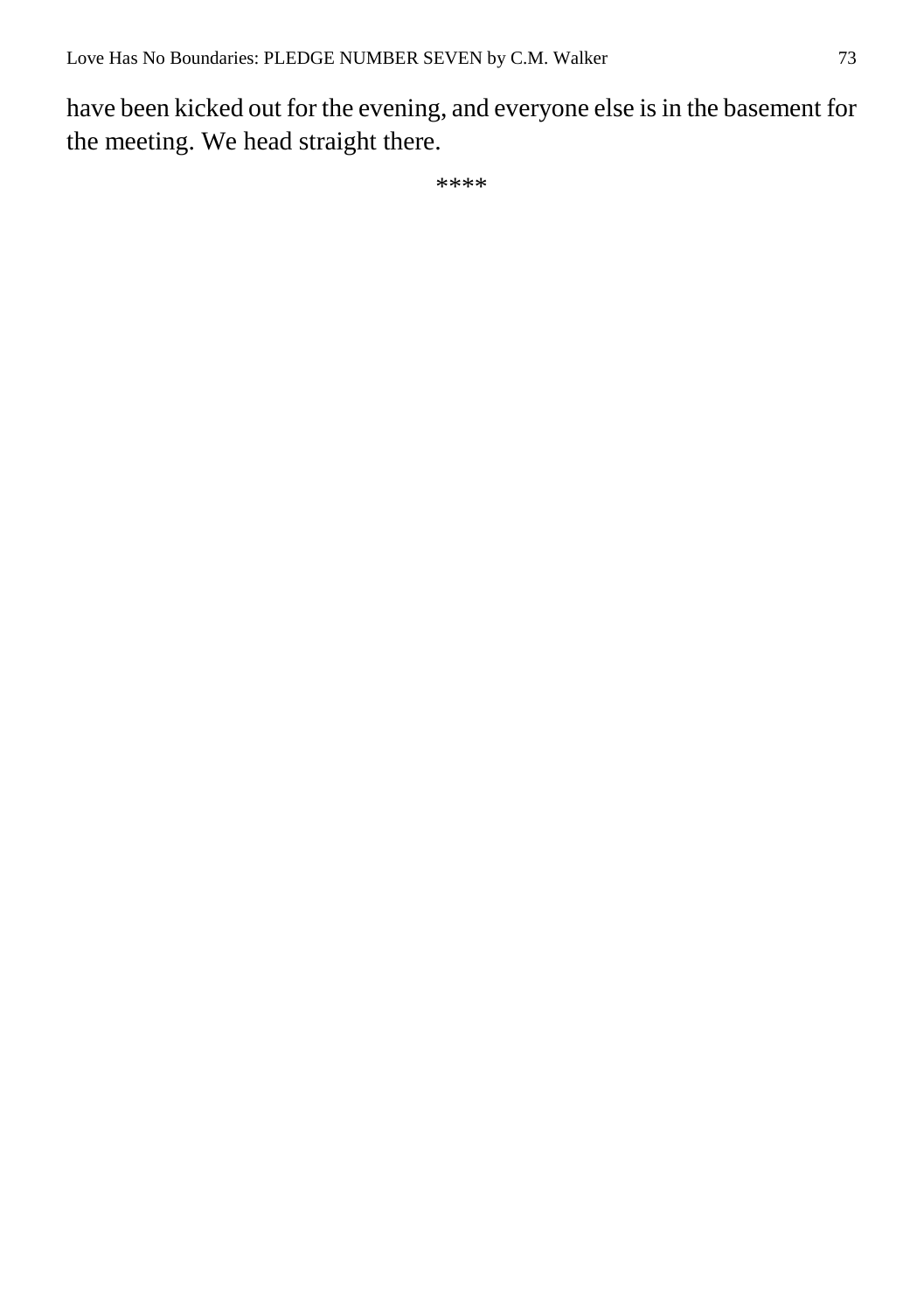#### CHAPTER TWELVE

It looks like all twenty-four in-house members are present at the meeting. A few of them have snagged seats on the various tables and couches.

"T.K.," Chuck greets me from his place in the middle of the room. "Where've you—" He notices Carlos behind me and sneers, "What's he doing here?"

"He should have the chance to defend himself."

"Defend himself?" Chuck asks incredulously. "Okay. Pledge Number Seven, did you or did you not tell me last night that you're a faggot?"

Gotta give Carlos credit, he keeps his chin up. "I told you last night that I'm gay, and I promised that my sexual orientation won't affect my ability to be a good brother for APK."

"Thank you," Chuck says coldly. "You may wait upstairs while we discuss the issue."

"He should stay," I argue even though I know it's pointless.

"T.K.," Mikey warns. "He can't be here."

I turn to Carlos, pleading with my eyes. "Wait upstairs, but please don't leave until we've had a chance to talk. Please?"

He sighs, but agrees.

"Chuck, we can't kick him out just for being gay."

"No? You want APK to become the gay fraternity? What would that do to our image?"

"Make us look progressive? Besides, SigTau's already beat us to that."

"Well, good for them. Let them be the gay fraternity. APK has a strong campus presence. Why risk that for the sake of one person? Shouldn't we do what's best for the frat as a whole?"

There are murmurs of agreement.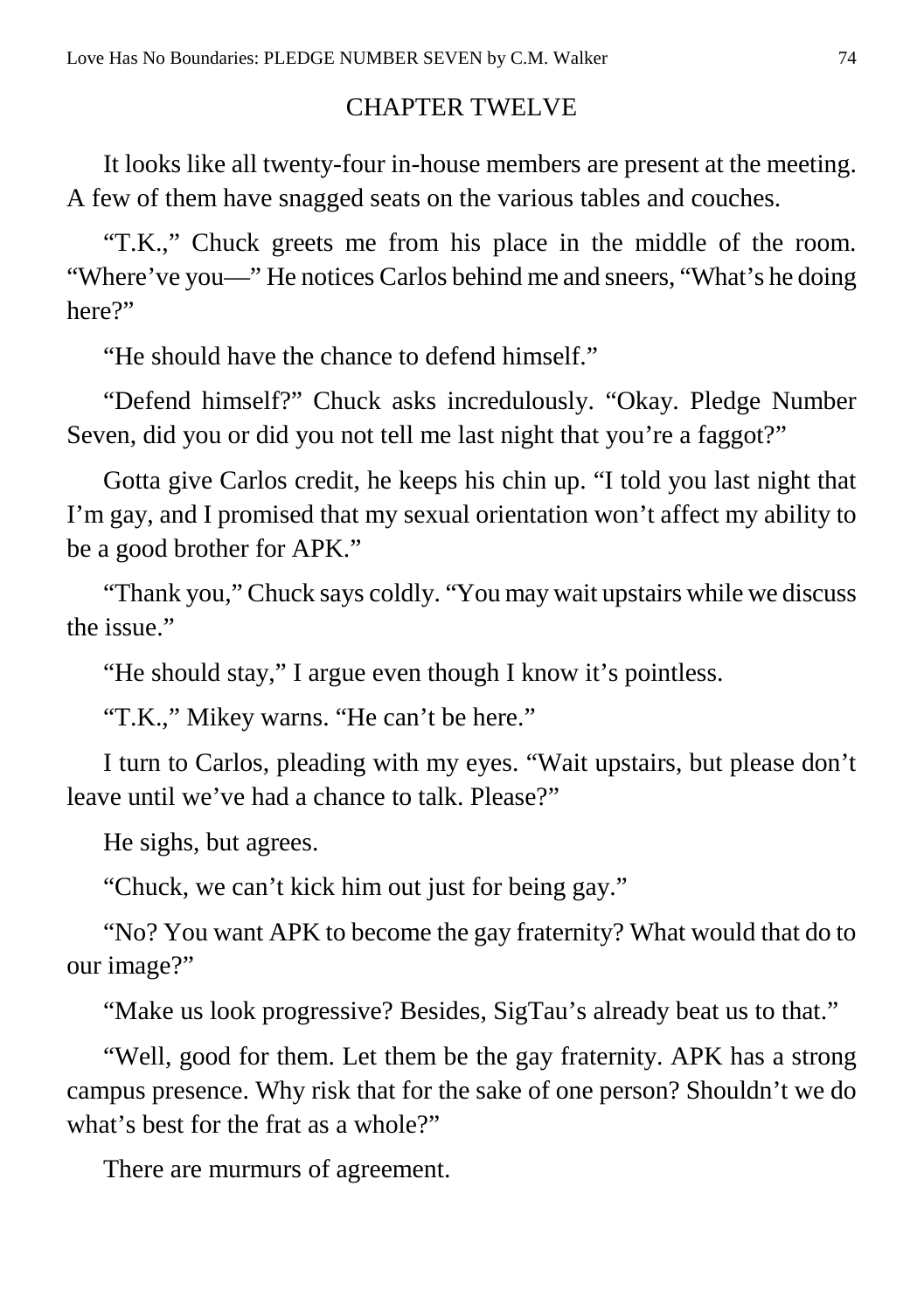"Think big picture," I say, holding my hands out wide. "If we blackball a gay pledge, in thirty years APK is going to look just like the frats that only accepted white pledges."

"You can't be serious." Chuck's voice raises in exasperation. "You're comparing apples to oranges. You can't predict the future. We need to focus on what APK needs *now*. Not what might happen in thirty years."

"Fine. We'll focus on what APK needs now. Carlos is good for APK. He's proven to be a dedicated pledge. He's done everything asked of him without question or hesitation. He takes it seriously. Can you honestly say that for every single one of the other pledges?"

"What are you saying, we should kick out every pledge that has second thoughts about pledging?"

"No!" It comes out more of a yell than a rational response. "I'm saying, until last night you believed Carlos was a great fit for APK. Nothing has changed since then."

"Everything has changed! He lied when he rushed, by not telling us up front."

"If that's a requirement for membership maybe it should be part of the interview." I say it sarcastically, but Chuck nods thoughtfully.

"That's true."

My heart hammers against my chest. "You're missing the point!"

"What is your point, T.K.? Other than taking up our Monday night? We were just about ready to vote when you showed up."

"Carlos will be an excellent brother. You should see the thought he's putting into this year's fundraiser. It's going to be amazing. You're judging him on the wrong reasons."

"He's a liability. A risk. Jesus, what if he tries to fuck one of us?"

"He's homosexual, not a goddamn rapist!" Blood pounds in my ears and I clench my fists.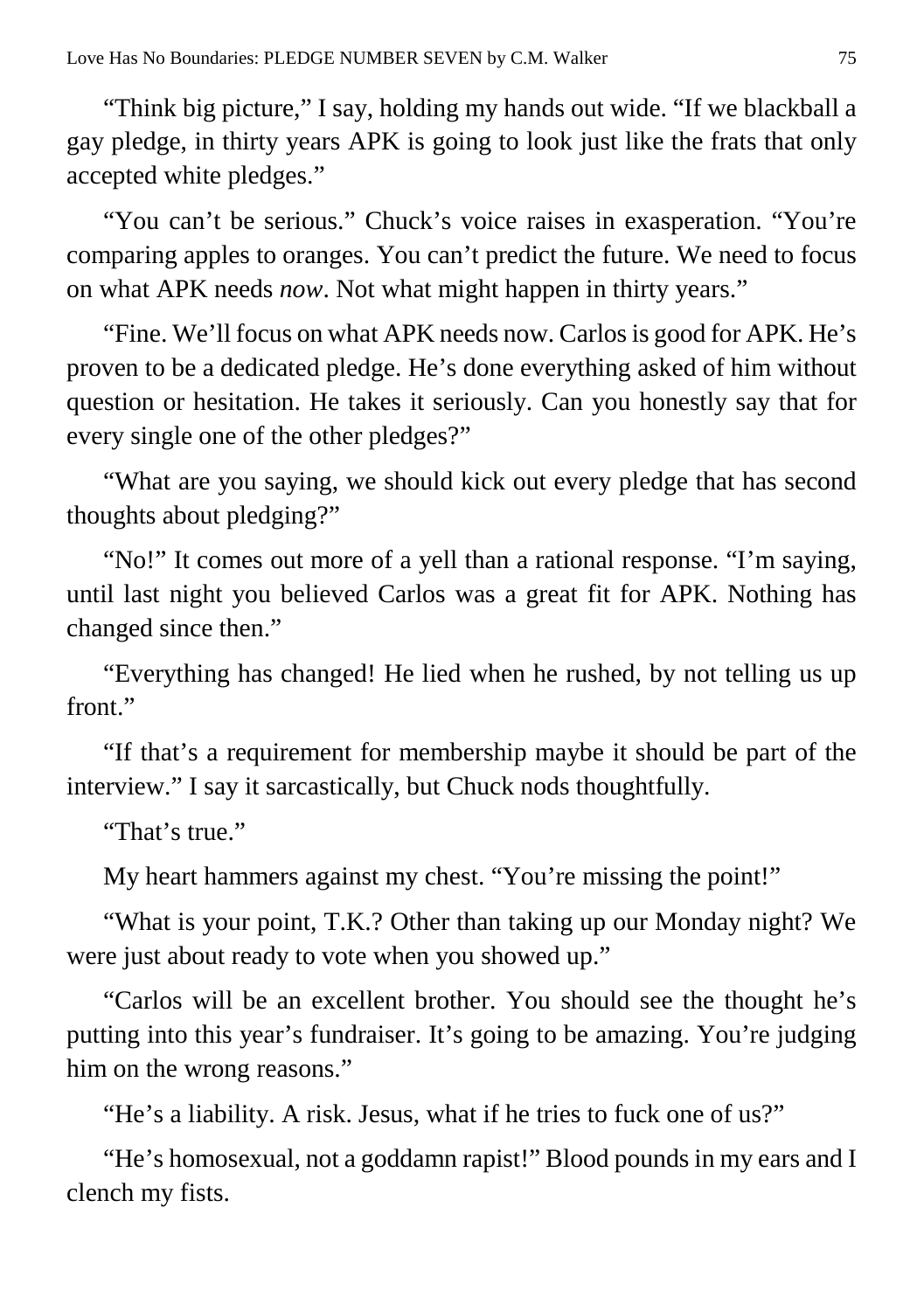"Are you sure there is a difference?"

Paulie shoots to his feet. "Are you for real? You said yourself that you admired his leadership skills."

My heart is pounding. Until Paulie joined in, I had the feeling this was a tennis match, and everyone was just watching the ball volley back and forth between Chuck and me. Having him on my side gives me hope. He walks over to me and puts his arm on my shoulder. "I'm with T.K. This is bullshit, and y'all know it. Five minutes ago y'all liked the guy and now you're blackballing him? Why y'all letting Chuck make up your minds?"

A low murmur creeps around the room. A brother standing against the back wall steps forward. "I don't want a homo in APK. It's just not natural. That's not what God intended."

"APK will never have a gay brother," Chuck declares.

Mikey catches my eye. He gives a small nod.

"Chuck." I pause, unclench my fists, and try to calm my nerves. "Brothers." I look around the room at the faces of my brothers, wondering if this is the last time they will look at me without hatred. "APK already has a gay brother."

"What?"

"No way!"

"What the fuck are you talking about, T.K.?" Now Chuck's face is red.

After the initial shock, the room becomes still as they all wait for my accusation. Some of the brothers look between me and Paulie and his arm on my shoulder.

I suck in as much air as I can before my lungs feels like they'll explode. "It's me. I'm gay."

If the room had been silent before, it's a goddamn vacuum now. It's as if every single person in the room forgot how to breathe.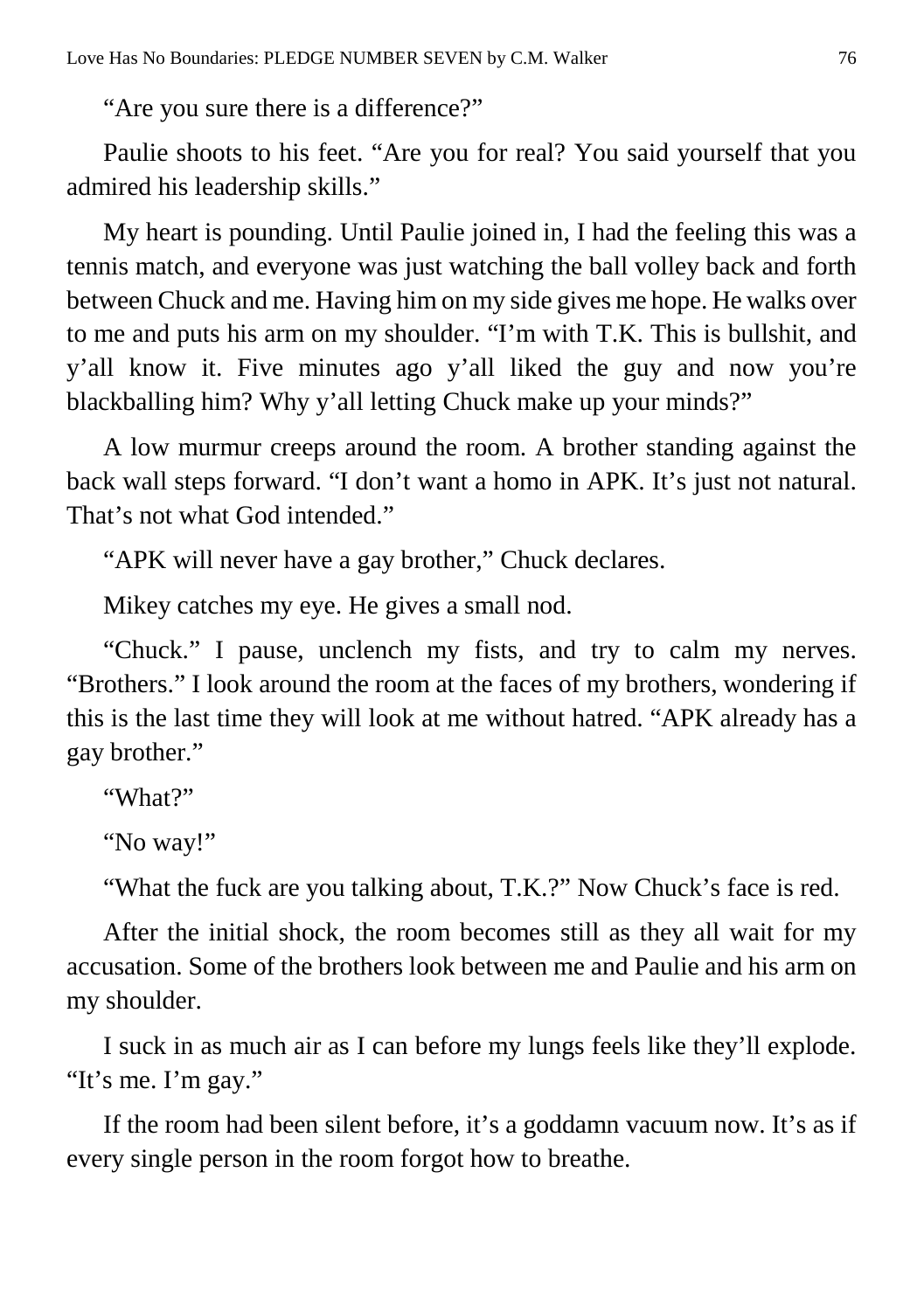Finally, Chuck laughs. "That's a good one, T.K. This whole argument as set up? You almost had me."

A few other brothers join in the laughter. Paulie doesn't remove his arm from my shoulder. He just stares at me with wide eyes.

"I'm dead fucking serious."

"I've known you two years. All those girls. There's no way."

"Yes, I've slept with girls. Yes, it was all a cover. No, I didn't really enjoy it. Tits and pussy really aren't my thing."

Everyone stares at me like I've just said the most impossible thing. I shrug.

"If you want to vote Carlos out, you have to vote me out as well. None of you would accept your brothers treating your girlfriend in such a shitty way, and I refuse to tolerate it for my boyfriend."

It takes a minute for them to put two and two together.

Chuck points at me. "You see, brothers? That is exactly why we can't have gays in APK. In just two weeks, this pledge has convinced T.K. that he's gay. Just wait 'til it's one of you."

Before I can respond, Mikey says, "Oh, for Christ's sake, Chuck. Your homophobic ideas are just ridiculous. Is it a shock to hear that T.K. is gay? Of course. But it's T.K. Can you even imagine APK without him?"

He steps up to stand on my other side and holds out his fist. I bump it with mine and smile thanks.

"Have your vote. I'm leaving the room. You're voting on both Carlos and me." I wait for a moment, just in case Paulie has an announcement of his own. He remains silent. I give him a quick one-armed man-hug and whisper, "Thanks."

I head upstairs, hoping Carlos waited for me.

He's standing just outside the door to the basement. His face is tense. "So?"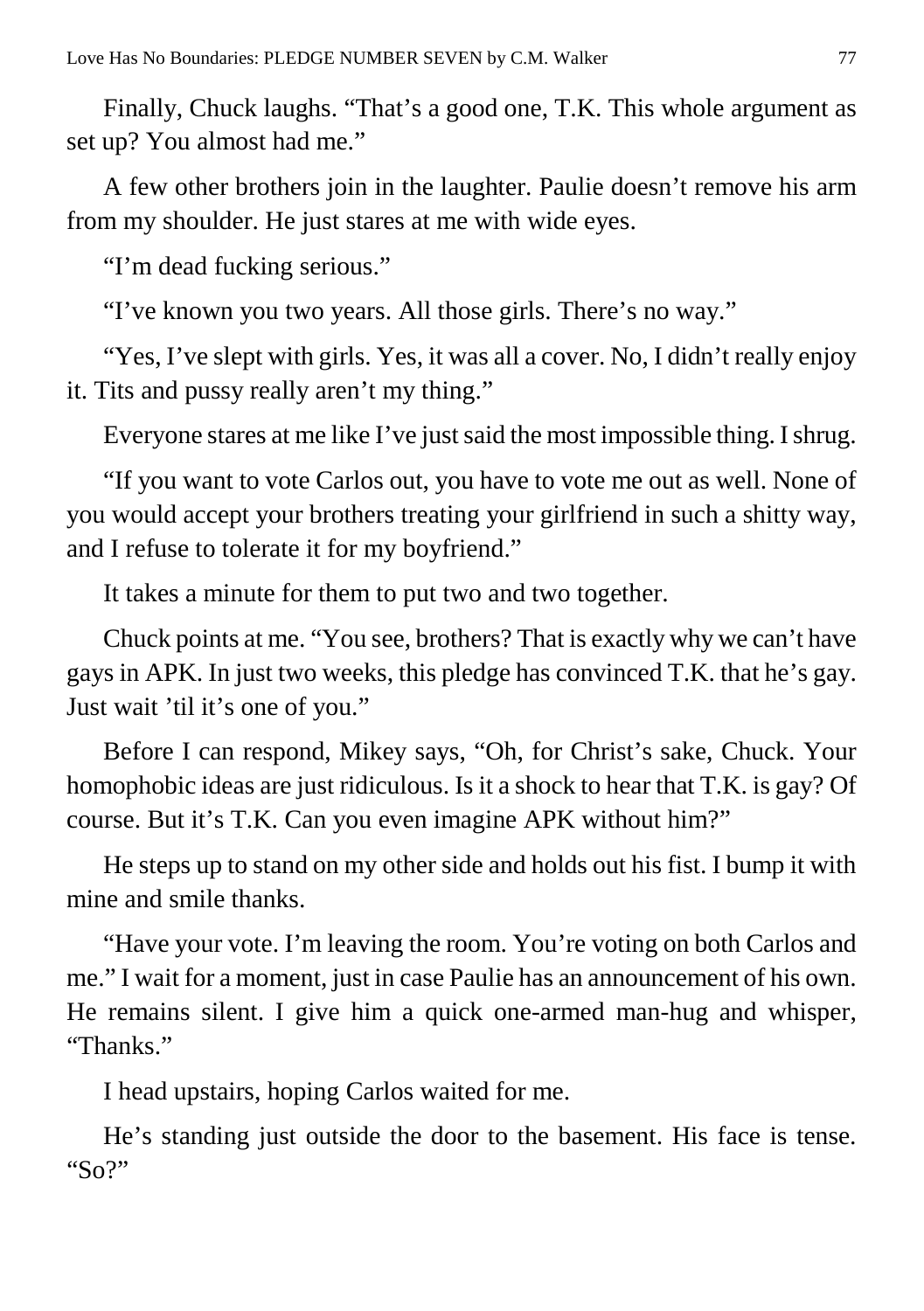"They haven't voted yet. I removed myself from the vote because they're voting on both of us."

"What?"

"I told them the truth. That I'm gay. That you're, well, that you're my boyfriend. At least, I'm hoping you'll be my boyfriend."

He opens his mouth but nothing comes out. "I can't believe you did that for me," he says finally.

"I can't hide anymore. I'm not ashamed of who I am. And, yes, I want a real relationship with you. No hiding. You're worth that to me."

The smile that lights up his face makes my heart skip a beat. "Boyfriends. I like the way that sounds."

I pull him into my arms and hold him tight against me. Our first real hug. And it feels awesome. The kiss that follows? Slow and sweet and for the first time, not a kiss that leads to or follows sex. No hurry, no frenzy, no burning need. It's just, well, perfect.

"Get a room!" Boomer yells.

Carlos and I break apart, chuckling nervously. We hadn't heard the door. He slips his hand into mine, weaving our fingers together.

Chuck stomps by, disgust covering his face when he sees us.

Mikey comes up and puts an arm around Carlos and my shoulders, making a three-person huddle.

"How'd it go?" I ask, anxious.

"Well, guys, I'm sorry to tell you this, but you're stuck with APK."

Carlos lets out a whoop.

"You should know," Mikey continues, now serious, "it wasn't a unanimous decision."

That I expected. "Chuck?"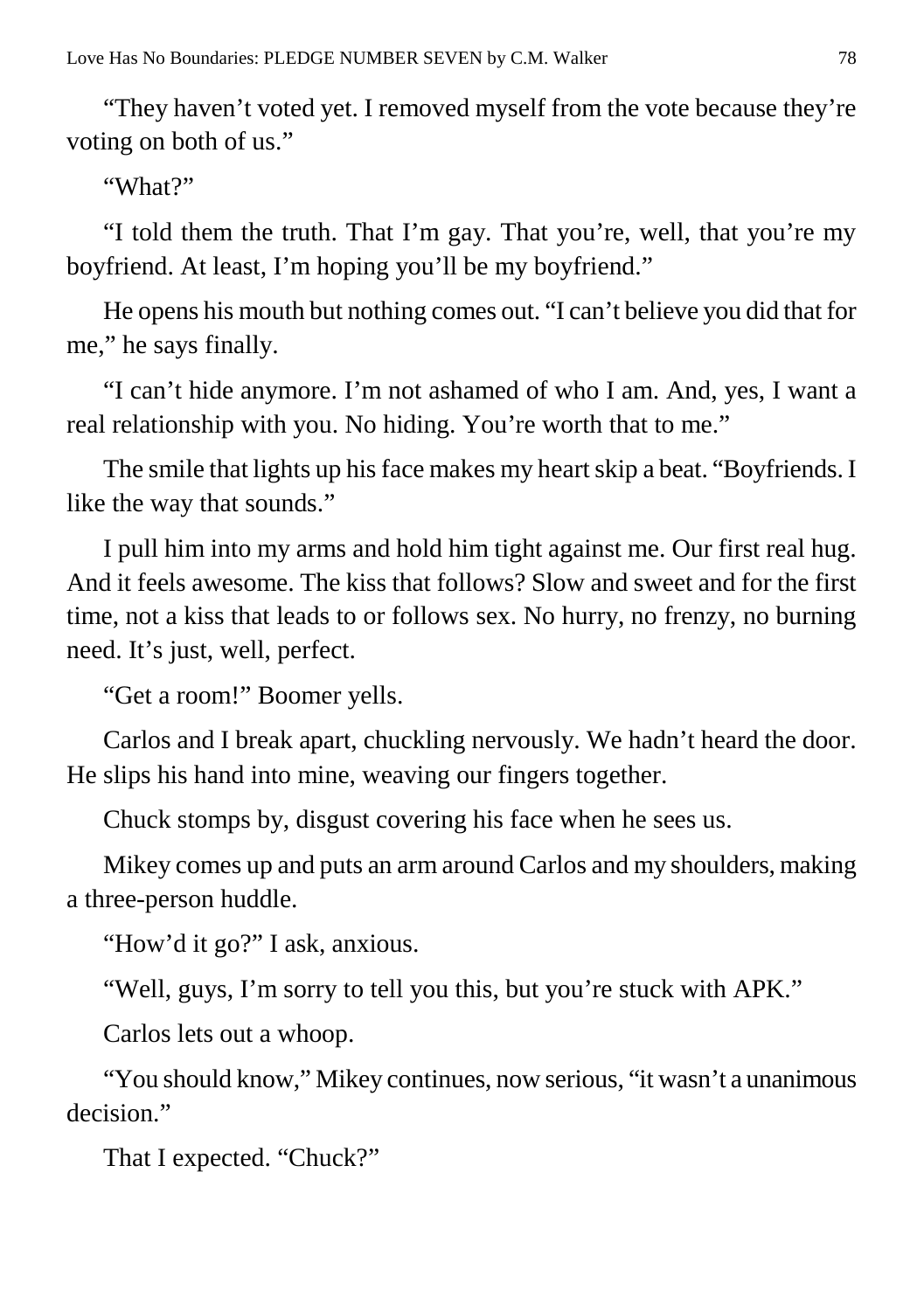"Not just Chuck. I don't know what repercussions there might be, hopefully none, but most of us brothers have you guys' backs."

"Thanks, Mikey," Carlos says.

"Hey, man." Mikey shrugs. "It's what brotherhood is all about."

\*\*\*\*

### *Eight Weeks Later*

Mikey, Boomer, and I walk into the crowded community center with our one hundred and fifty dollars of funny money. A huge banner spans the doorway with the words, "Alpha Phi Kappa Casino Night" printed in bold black letters. More than twenty tables are set up around the room, designed to look like real tables from a casino. Carlos had told me the pledge class sold over two hundred tickets, but the line of people at the door, plus the crowd already inside, still shocks me.

Even Mikey is impressed. "I'm going to find the craps table," he says before wandering off.

"Looks like your boy really pulled it off," Boomer says.

I couldn't be prouder as I walk down the first row of tables looking for my boy. I find him behind one of the blackjack tables, dealing cards to three players. Like all the dealers, he's wearing black pants, a white dress shirt, and a black bow tie.

He catches my eye and smiles. "Got an empty seat here, if you wanna play."

"Nah, blackjack's not really my game. Besides, I'm not sure I can trust the dealer."

"Your loss." He turns back to the game. The heavyset woman sitting on the end hits and he deals her a card.

I watch the rest of the hand, amused at the way he charms the ladies. He glances up. "I'm splitting shifts with Jonesy in about an hour. Find you then?"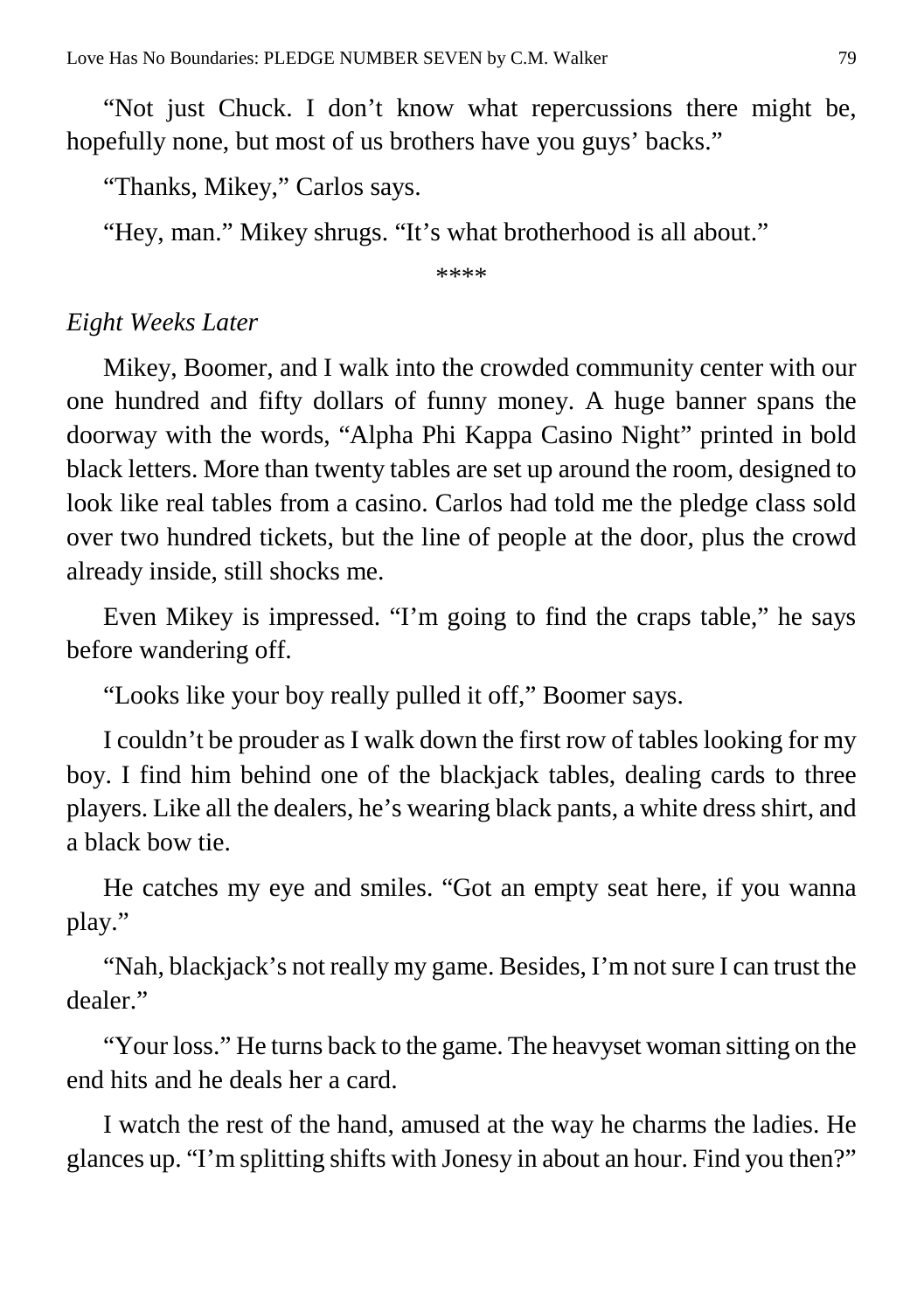I nod, and then head off to find the poker tables. Across the room is a poker table with an open spot. I take a seat and wait for the next round. Chuck is sitting at this table and though he sees me, he doesn't say anything. I don't bother to greet him either. Ever since Carlos and I came out, he's avoided us, only speaking to us when necessary.

After I've lost half my money on several hands of poker, two arms wrap around my shoulders.

"Doesn't look like poker is your game either." Carlos laughs.

Chuck folds his hand and walks away from the table.

Carlos sighs. "He's never gonna come around, is he?"

I pull his hand to my lips and kiss his palm. "No, I don't think so."

I lose another five dollars, and then stand up.

"Walk with me?" Carlos asks. "I gotta check in with everyone."

We go from table to table so he can get his updates. He seems satisfied with everything he's hearing.

"Hey guys!" Paulie's sitting at the next table we come to. "This is my brother, Joe." He gestures to the guy next to him. Then he nods toward the guy next to Joe. "And that's his boyfriend, Keith."

We shake hands with Joe and Keith and stay to chat for a few minutes before Carlos starts pulling on my arm to get to the next table.

"You've done a great job with this, you know," I tell him, but not before teasing him for being a workaholic.

"It was a group effort, believe me. Everyone worked hard. I just cracked the whip."

"Oh really? I didn't know you were into that kind of thing," I tease.

His eyes go wide and he actually blushes. "I—uh, no, I mean—"

I laugh. "Don't worry. I'm not into that stuff either. What I *am* into is you wearing that bow tie."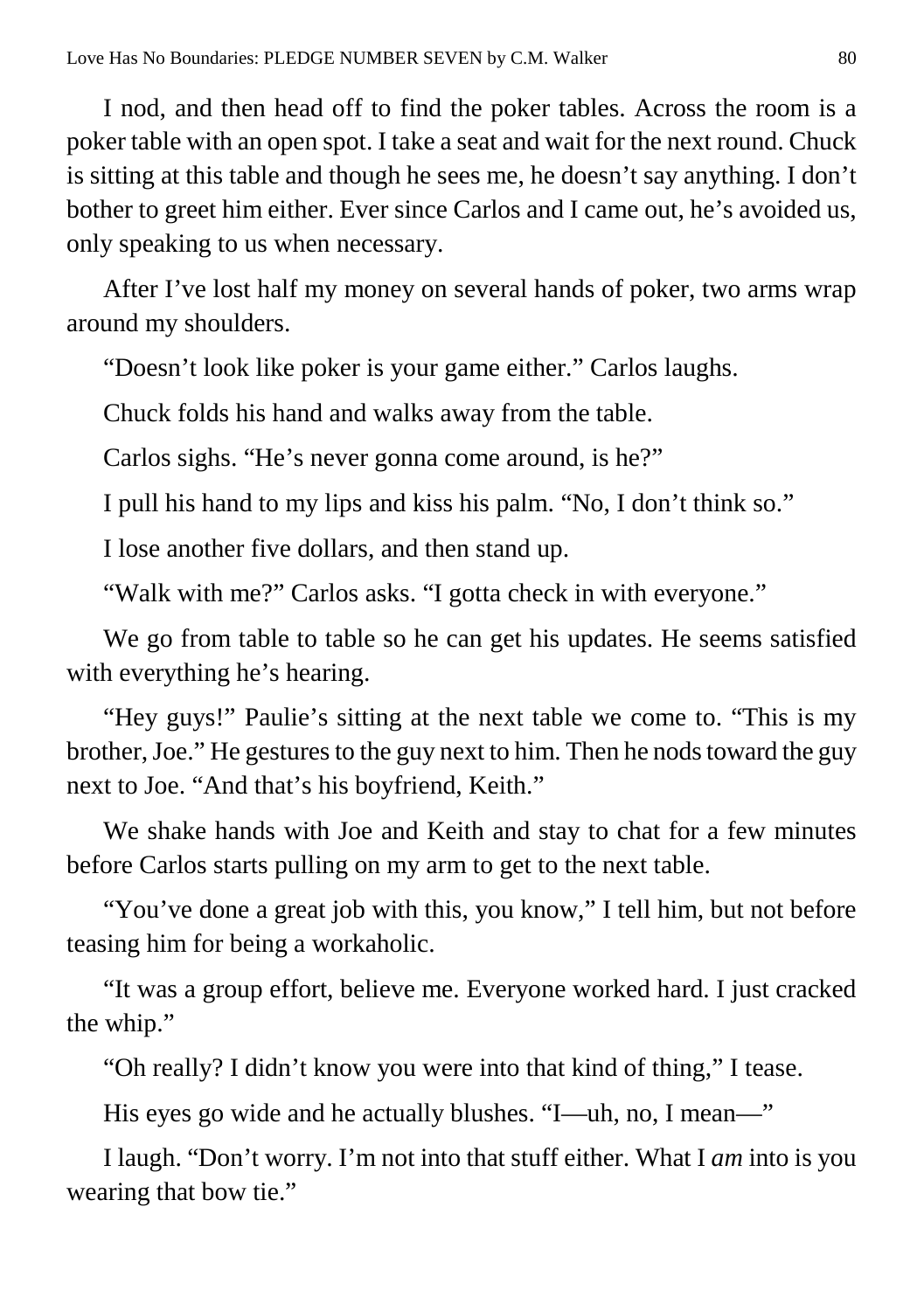He fingers the tie. "Yeah?"

"Yeah. Wearing that bow tie and nothing else."

A smile slowly grows on his face.

I kiss him. "Later tonight. Make it happen, tough guy."

### **THE END**